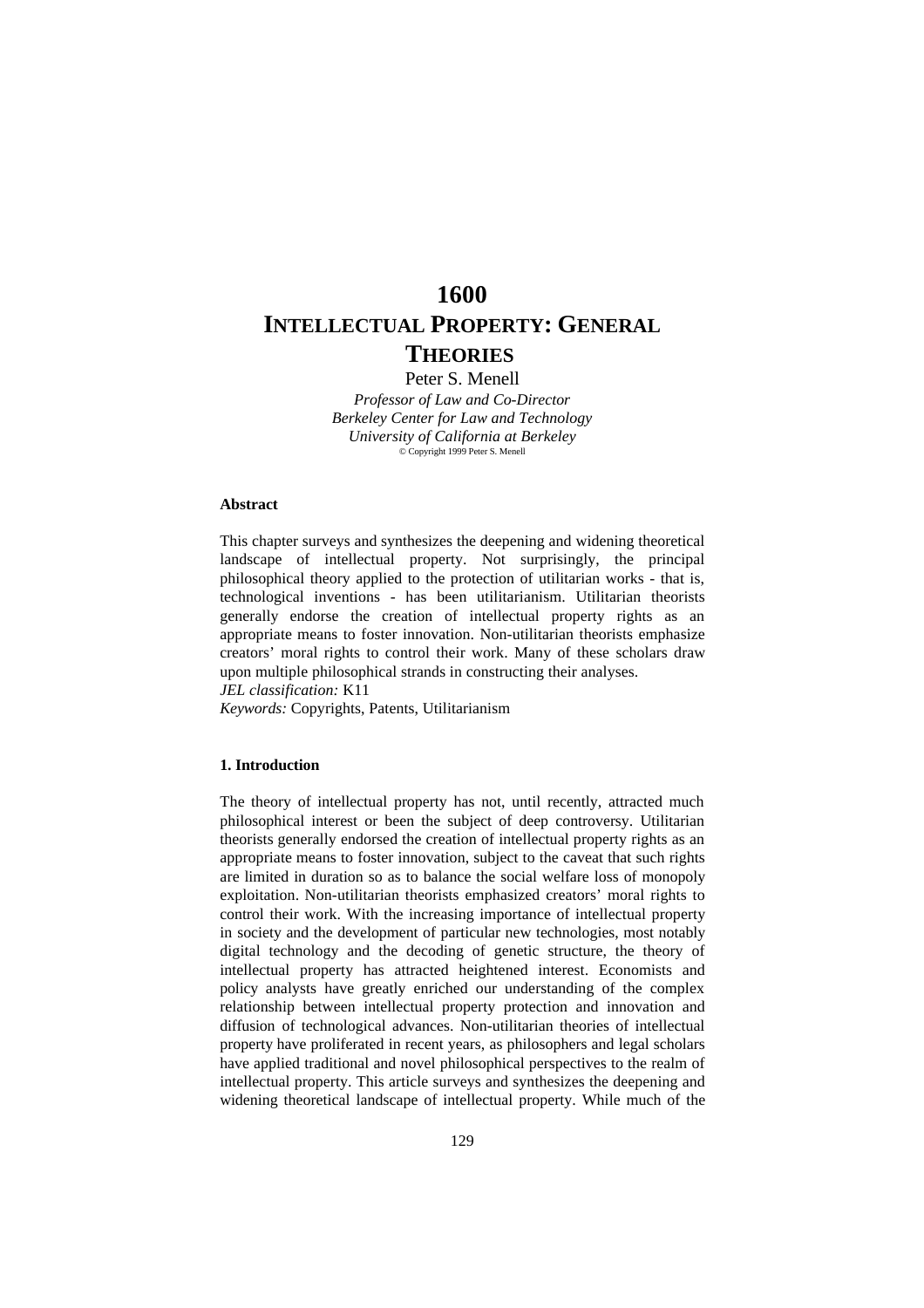discussion transcends the law of any particular nation, the statutory and doctrinal examples are drawn principally from the particularities of the Unites States intellectual property regimes.

#### **A. Utilitarian/Economic Theories of Intellectual Property**

Not surprisingly, the principal philosophical theory applied to the protection of utilitarian works - that is, technological inventions - has been utilitarianism (Merges, et al., 1997, pp. 135-136 hereinafter cited as MMLJ; Machlup, 1958). The social value of utilitarian works lies principally if not exclusively in their ability to perform tasks (for example, a better mousetrap) or satisfy desires more effectively or at lower costs. It is logical, therefore, that society would seek to protect such works within a governance regime that itself is based upon utilitarian precepts. Furthermore, inventions - new processes, machines, manufactures, or compositions of matter - unlike artistic or literary expression do not generally implicate personal interests of the creator. (For a discussion of the application of non-utilitarian theories to patent law, see Oddi, 1996, pp. 274-277, discussing reward-based and natural law theories; Becker, 1993, noting intuitive appeal of entitlementbased arguments.) The United States Constitution expressly conditions the grant of power to Congress to create patent and copyright laws upon a utilitarian foundation: 'to Promote the Progress of Science and useful Arts'. Economic theory, a particular instantiation of utilitarianism, has provided the principal framework for analyzing intellectual property.

In addition, the utilitarian perspective has relevance to other forms of intellectual property. Trade secret law often protects utilitarian works (MMLJ, 1997, pp. 34-36; Scheppele, 1988). Trademark law is principally concerned with ensuring that consumers are not misled in the marketplace and hence is particularly amenable to economic analysis (Economides, 1988). Even copyright law, which implicates a broader array of personal interests of the creator than patent law, may benefit from the application of the utilitarian framework to the extent that society seeks the production and diffusion of literary and artistic works. Hadfield (1992) provides a thorough historical survey of economic theories of copyright; see also Goldstein (1995, ch. 5) and Plant (1934b). The utilitarian framework has been particularly central to the development of copyright law in the United States. The Congressional Committee reporting on the 1909 Copyright Act stated: 'The enactment of copyright legislation by Congress under the terms of the Constitution is not based upon any natural right that the author has in his writings, ... but upon the ground that the welfare of the public will be served ... by securing to authors for limited periods the exclusive rights to their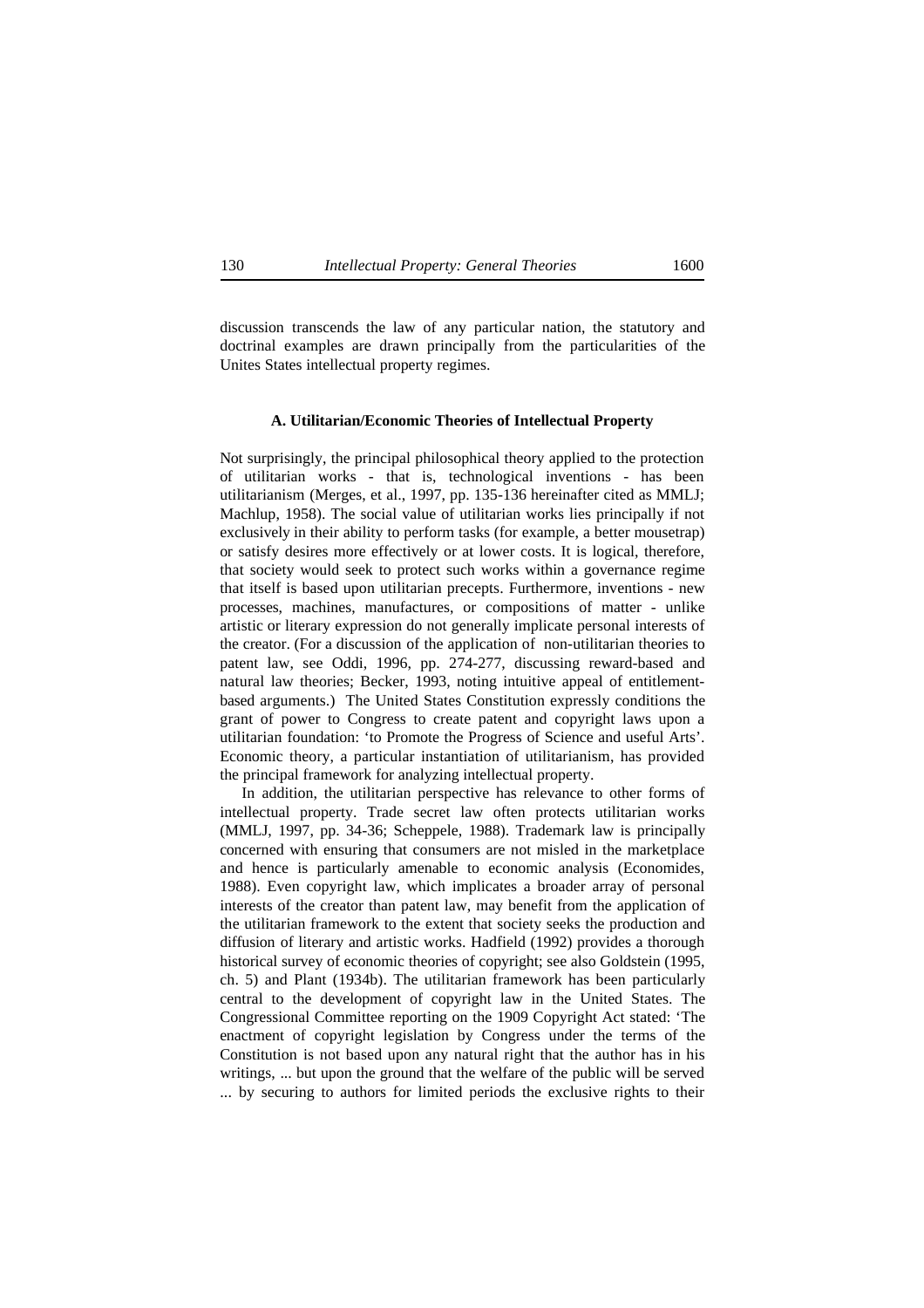writings'. (H.R. Rep. No. 2222, 60th Cong., 2nd Sess. 7, 1909. See also *Mazer v. Stein*, 347 U.S. 201, 219, 1954; MMLJ, 1997, pp. 326-328).

#### **2. Historical Background**

Utilitarian theories of intellectual property developed and evolved in a symbiotic relationship with the evolution of the modern state: from the formation and maturation of the mercantilist nation-states through the Industrial Revolution to the rise of the modern capitalist economy. Most early scholars focused upon what Merges (1995b) calls the 'Grand Question': whether state-created intellectual property rights should exist at all. More recently, attention has shifted toward the design of intellectual property rules and institutions.

Intellectual property rights emerged during the early mercantilist period as a means for nation-states to unify and increase their power and wealth through the development of manufactures and the establishment of foreign trading monopolies. The term patent, derived from the Latin *patere* (to be open), refers to an open letter of privilege from the government to practice an art (MMLJ, 1997, p. 122). The Venetian Senate enacted the first patent statute in 1474 providing the maker of any 'new and ingenious device ... reduced to perfection so that it can be used and operated' an exclusive license of 10 years to practice the invention. Other nations followed suit and the granting of limited monopolies for inventions, and later to publishers and authors of literary works, became the dominant means of promoting innovation and literature (Hadfield, 1992; Merges, 1995b; MMLJ, 1997). The philosophy of intellectual property developed in response to the use of

monopoly power to spur innovation. Adam Smith (1776, pp. 277-278), while generally critical of monopoly power as detrimental to the operation of the 'invisible hand', nonetheless justified the need for limited monopolies to promote innovation and commerce requiring substantial up-front investments and risk. Jeremy Bentham (1839, p. 71) went beyond this justification for intellectual property rights, providing a clear explication of the differential fixed costs borne by innovators and imitators:

[T]hat which one man has invented, all the world can imitate. Without the assistance of the laws, the inventor would almost always be driven out of the market by his rival, who finding himself, without any expense, in possession of a discovery which has cost the inventor much time and expense, would be able to deprive him of all his deserved advantages, by selling at a lower price.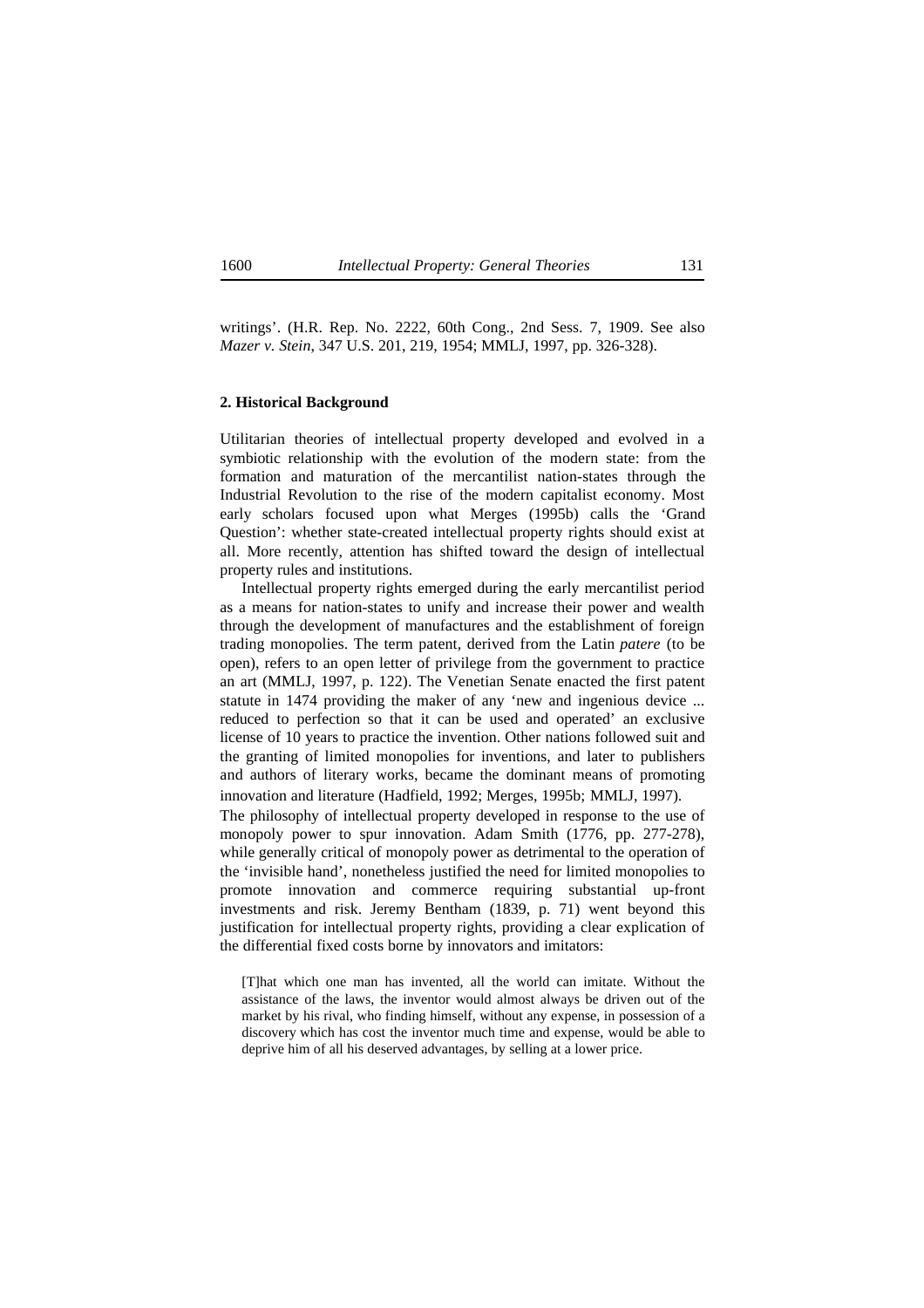John Stuart Mill (1862) concurred that patent monopolies were justified, arguing that a temporary 'exclusive privilege' was preferable to general governmental awards on the ground that it avoided 'discretion' and ensured that the reward to the inventor was proportional to the 'usefulness' to consumers of the invention.

Pigou (1924) elaborated the basic framework of modern welfare economics, developing the concept of public goods as 'instances in which marginal private net product falls short of marginal net social product because incidental services are performed to third parties from whom it is technically difficult to exact payment'. This appropriability problem figured directly in Pigou's assessment of intellectual property:

The patent laws aim, in effect, at bringing marginal private net product and marginal social net product more closely together. By offering the prospect of reward for certain types of invention they do not, indeed, appreciably stimulate inventive activity, which is for the most part, spontaneous, but they do direct it into channels of general usefulness. (p. 151)

Clark (1927) reinforced this justification, noting that a system that did not give inventors control of their inventions would result in a rivalry in waiting for others rather than an effort to distance others in originating improvements.

Building upon the growing understanding of oligopoly and the economics of imperfect competition (see, for example, Robinson, 1933; Plant, 1934a, 1934b) offered a more skeptical view of intellectual property rights, questioning whether such rights were in fact needed to stimulate inventive activity and investment in actual as opposed to idealized markets. Plant argued that much invention is spontaneous and hence forthcoming without the provision of patent protection. He contended further that firstmover advantages, imperfections in markets and other factors provided inventors and publishers sufficient rewards to create and market their works even in the absence of intellectual property rights. Plant concluded that patent protection would lead to an overinvestment in research and development that could result in discoveries that fell within the patent domain, wastefully diverting resources from more appropriate endeavors.

Arrow (1962) provides the seminal modern diagnosis of markets for information. In addition to the appropriability problem described by Pigou, Arrow recognized that the marginal cost of increasing the utilization of information is zero.

[A]ny information obtained, say a new method of production, should, from the welfare point of view, be available free of charge (apart from the costs of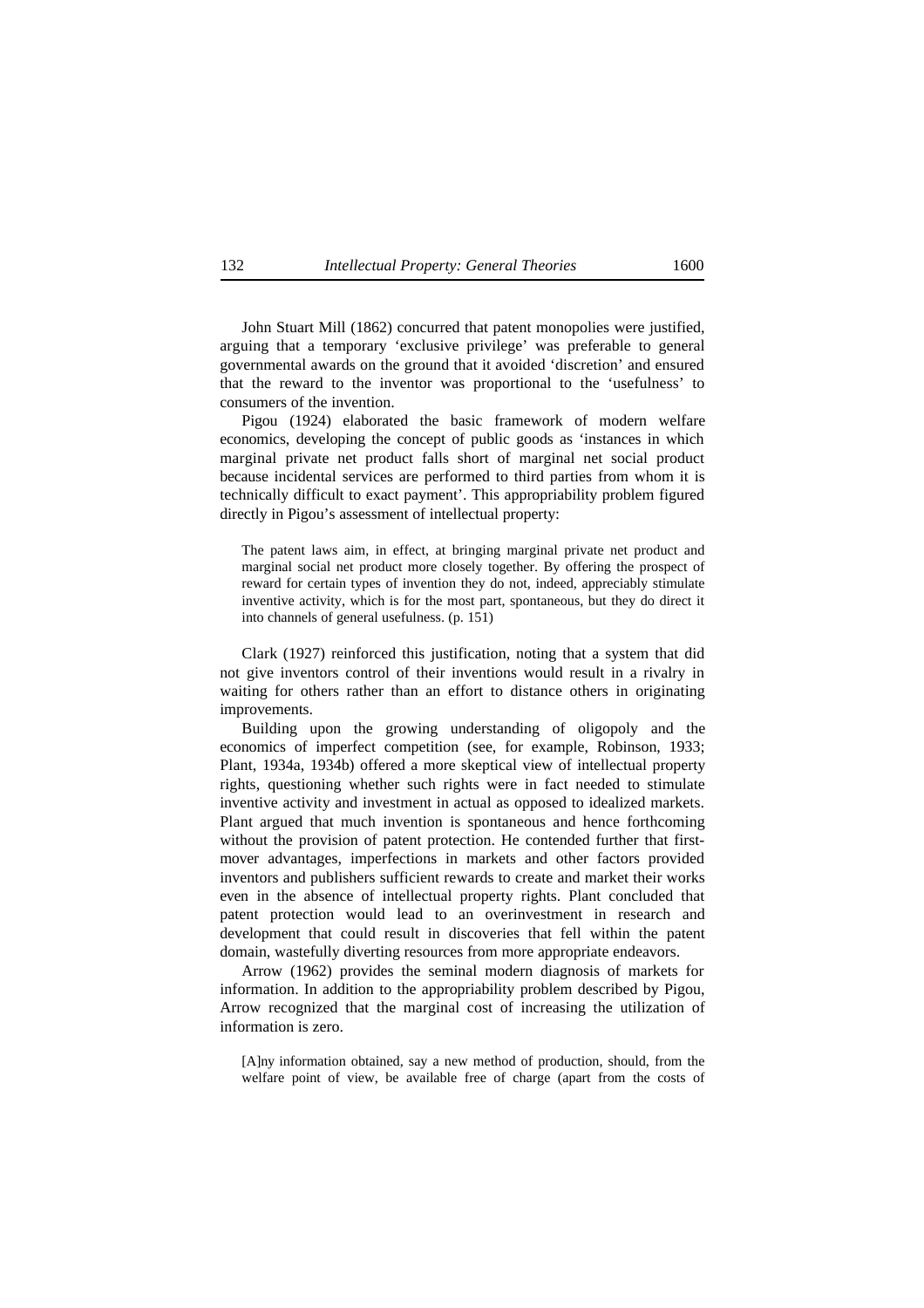transmitting information). This insures optimal utilization of the information but of course provides no incentive for investment in research. In a free enterprise economy, inventive activity is supported by using the invention to create property rights; precisely to the extent that it is successful, there is an underutilization of the information. (pp. 616-617)

Reflecting the Chicago tradition of law and economics, a number of scholars questioned whether the 'public goods' attribute of information is the most appropriate starting point for thinking about intellectual property. Demsetz (1969, 1970), applying insights from the property rights literature (Coase, 1960; Demsetz, 1967), argued that strong property rights for intellectual creations should be provided, with the market available to ensure efficient allocation of resources through Coasean bargaining. Hirshleifer (1971) undercut the public goods justification for intellectual property protection directly by pointing out that innovators may be able to appropriate substantial return from the private utilization of proprietary information without the need for property rights by speculating in markets on the basis of their discoveries prior to such discoveries becoming public knowledge. This mechanism creates strong incentives for the dissemination of such information following the speculative investing of the innovator.

By the late 1960s, economists increasingly turned their attention to the more narrowly focused question of how intellectual property rights should be designed to best promote innovation. In what is now considered the classic treatment, Nordhaus (1969) showed formally how the optimal duration of patent protection balanced the incentives for innovation against the deadweight loss of monopoly exploitation. Among his findings were that the optimal patent life is longer the lower the price elasticity of demand for the underlying product, the smaller the social benefit from the invention relative to the research and development cost, and the more responsive the amount of invention to the research and development cost. See generally Scherer (1972); Scherer and Ross (1990, p. 625).

#### **3. Current Research on the Economics of Innovation and Intellectual Property Protection**

By the early 1970s, three distinct models of intellectual property had developed: (1) a market failure framework building upon traditional neoclassical analysis; (2) a property rights framework reflecting the Chicago tradition; and (3) a comparative institutional perspective premised upon a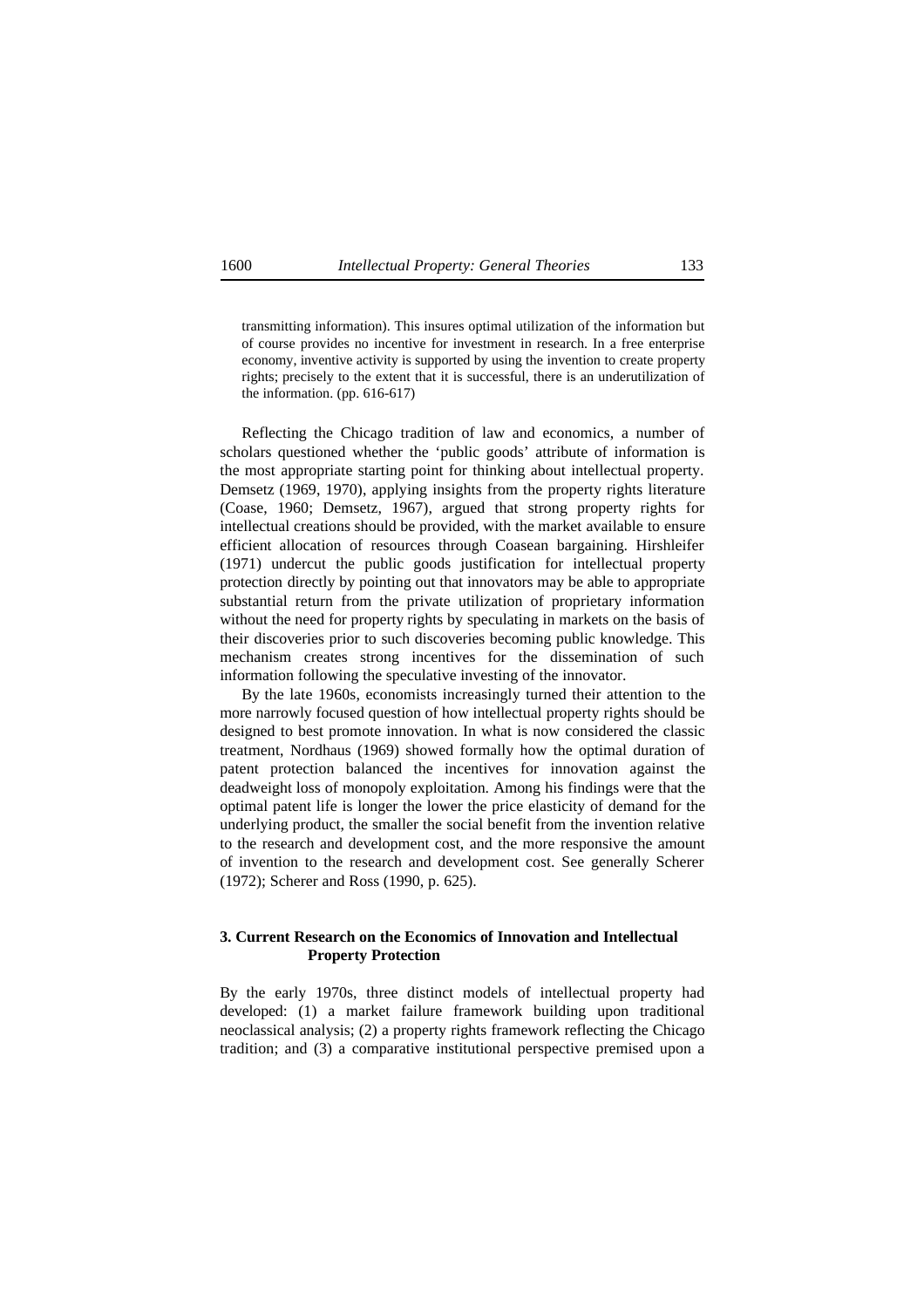contextual analysis of the opportunities to appropriate the value of innovation in actual markets.

These models of intellectual property were static and focused upon the setting of initial property entitlements. A large body of institutional and historical work, however, emphasized the dynamism of innovation. A newer body of literature has introduced dynamic aspects of the innovative process directly into models of intellectual property. In addition, the modern literature has, as a result of the particular features of telecommunications, computer, and internet technologies, gone beyond the public goods rationale to examine the implications of network externalities for intellectual property protection. Moreover, scholars have recognized the role of market and social institutions in augmenting and tailoring intellectual property rules (for example, through contracting, joint ventures, and hybrid licensing institutions). They have also looked at other incentive structures - such as prizes, subsidies, and regulation - that provide alternatives and complements to intellectual property rights. Some of this work develops comparative institutional frameworks in order to assess the choice among institutions.

#### *3.1 Social Value of Innovation*

Robert Solow (1957) demonstrated that technological advancement and increased human capital of the labor force accounted for most (between 80 and 90 percent) of the annual productivity increase in the US economy between 1909 and 1949, with increases in the capital/labor ratio accounting for the remainder. Denison (1985) extends and refines this analysis, reaching similar results for the period 1929-1982: 68 percent of productivity gain due to advances in scientific and technological knowledge, 34 percent due to improved worker education, 22 percent due to greater realization of scale economies, and 13 percent attributable to increased capital intensity; these factors were offset by decreases in work hours (!25 percent), government regulation (!4 percent), and other influences. It is now widely recognized that technological advancement and enhanced human capital are the principal engines of economic growth in the United States and other industrialized countries (Scherer and Ross, 1990, pp. 613-614).

#### *3.2 Historical, Industry and Institutional Studies*

Joseph Schumpeter was among the first twentieth-century economists to recognize the fundamental importance of technological change in modern capitalist economies (Schumpeter, 1934, 1942, 1950; Nelson and Winter, 1982, pp. 275-281; Nelson, 1997). Schumpeter's work emphasized three principles: (1) innovations continually upset established relationships in markets and organizational structures through a process of 'creative destruction'; (2) technological innovation provides the opportunity for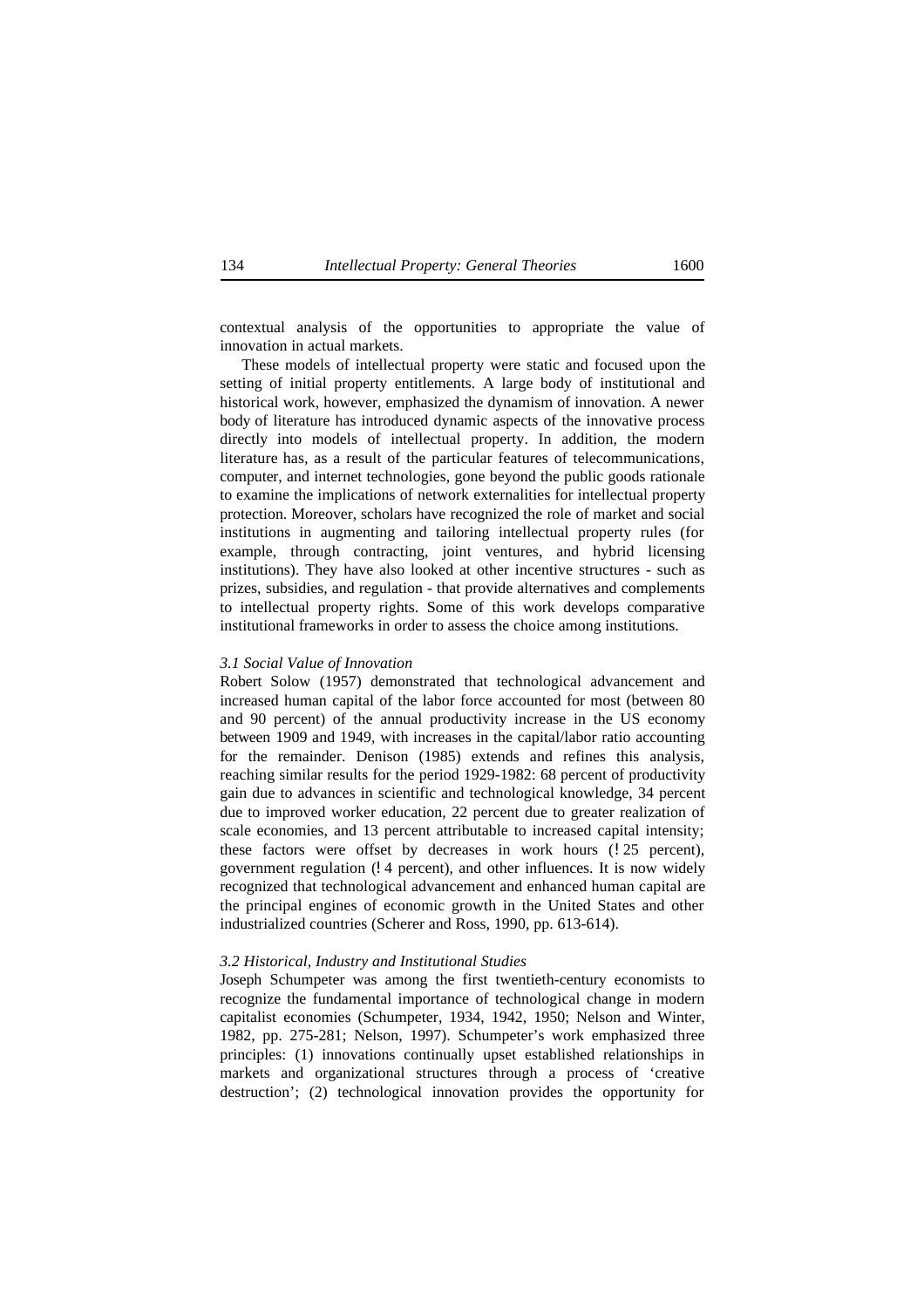temporary monopoly profit, and this linkage explains the rapid economic growth of the Western economies; and (3) large monopolistic firms are the prime source of technological innovation because they are best able to bear the high costs of technological innovation (Merges, 1988, p. 843). Although economists who study innovation generally accept Schumpeter's first two principles, most empirical studies of the relationship between market structure and research and development expenditures reject the linkage between monopoly power and disproportionately large investments in innovation (Scherer and Ross, 1990, pp. 614-660; Kamien and Schwartz, 1982, pp. 49-104). According to Scherer and Ross (1990, p. 660),

[S]chumpeter was right in asserting that perfect competition has no title to being established as the model of dynamic efficiency. But his less cautious followers were wrong when they implied that powerful monopolies and tightly knit cartels had any stronger claim to that title. What is needed for rapid technical progress is a subtle blend of competition and monopoly, with more emphasis in general on the former than the latter, and with the role of monopolistic elements diminishing when rich technological opportunities exist.

Economic historians have sought through case studies of particular innovations and industries to understand better the linkage between research and development and social welfare. These studies of the innovation process find that inventions are highly interdependent: 'Technologies ... undergo ... a gradual, evolutionary development which is intimately bound up with the course of their diffusion' (David, 1985, p. 20). Secondary inventions including essential design improvements, refinements, and adaptations to a variety of uses - are often as crucial to the generation of social benefits as the initial discovery. See, for example, Nelson and Winter (1982), Taylor and Silbertson (1973), Mak and Walton (1972), Rosenberg (1972) and Enos (1958). Many studies emphasize the critical importance of linking innovation with understanding of consumer needs and astute marketing. Rosenberg (1976), for example, notes the dual emphasis that Thomas Edison placed upon technical research and understanding the existing market for illumination in bringing electrical lighting to market. Edison 'deliberately patterned many of his practices upon those of the gas industry. Edison's commercial genius resides in an extremely shrewd awareness of those respects in which innovation called for continuity as well as discontinuity' (Rosenberg, 1976, p. 75; see also Freeman, 1980, p. 124, finding innovators' attention to the education of users, publicity, market forecasting and understanding of user requirements to be key factors in distinguishing between successful and unsuccessful innovations). Saxenian (1994) describes how the process of diffusion depends not only upon downstream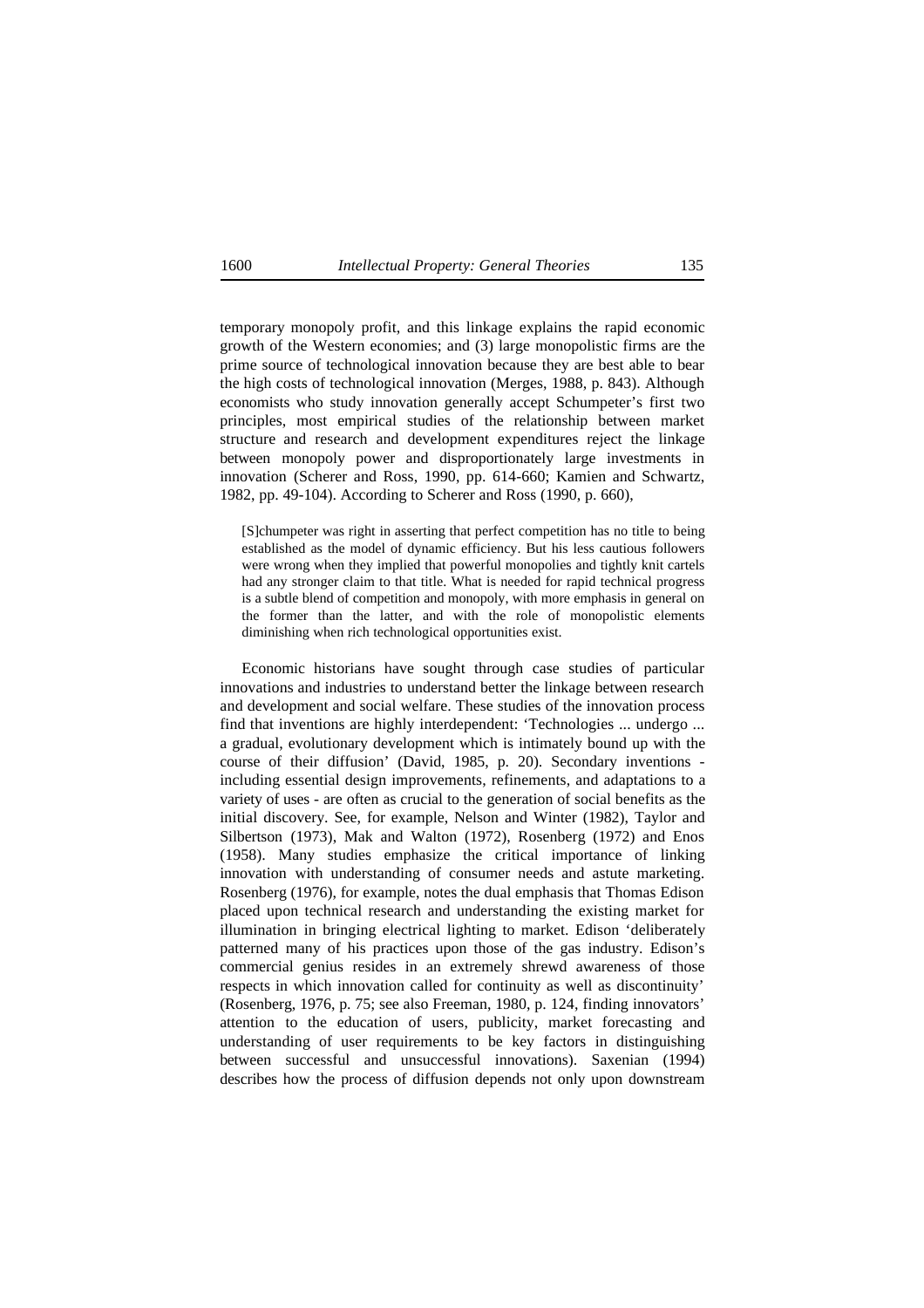considerations but also the degree of integration with component suppliers, the sharing of information and know-how within and among companies, industrial structure and a broad range of other upstream factors. These studies emphasize the importance of diffusion in the realization of social benefits from innovation.

Economic historians and industrial organization economists conducted a series of empirical studies during the 1970s and 1980s which attempted in part to assess the importance of intellectual property rights in spurring technological advance (Mansfield, 1986; Schwartzman, 1976; Taylor and Silbertson, 1973; compare von Hippel, 1988, pp. 46-53, reviewing other studies). These studies found that patents were rarely the principal means of appropriating returns in most industries (outside of pharmaceuticals and chemicals). In many industries, first-mover advantages, including the establishment of production and distribution facilities, rapid progress down a learning curve and other factors have proven to be at least as important as formal patent rights. Through a large survey of research and development personnel across a wide range of industries in the United States, Levin et al. (1987) found that intellectual property rights, in comparison with trade secrecy, lead time, rapid movement down the learning curve and marketing efforts, play a relatively modest role in enabling most firms (with the exception of those in the pharmaceutical amd chemical industries) to appropriate returns for their inventions. Similar results have been found in Japan and Germany (Japan Institute of Intellectual Property, 1994; Oppenlander, 1984). Taken together, these studies suggest a growing consensus among economists that intellectual property rights offer a real, but limited, incentive to innovate in some industrial sectors, the importance of such rights vary significantly across industries and fields of innovation and the linkage between intellectual property rights and social welfare improvement is extraordinarily complex ( David, 1985, 1993; Machlup, 1968; Merges, 1995b, pp. 107-108; Scherer, 1980; Sirilli, 1987; Stoneman, 1987, p. 115; Teece, 1986).

#### *3.3 Enrichment, Refinement and Extension of the Economic Models*

The early formal models of intellectual property rights assumed that inventors conducted research in isolation on non-competing projects. As such, the models focused on the optimal reward to induce particular innovations by a single inventor. As the historical and institutional literatures reflect, however, the actual environment for innovation is substantially more complex. In particular, different innovators (and firms) often compete to invent first, thus resulting in patent races. Economists needed to develop richer, dynamic models in order to understand the positive and normative implications of rivalrous competition. In addition, the traditional model of protection focused narrowly upon one instrument patent duration - as the primary means for optimizing policy. Subsequent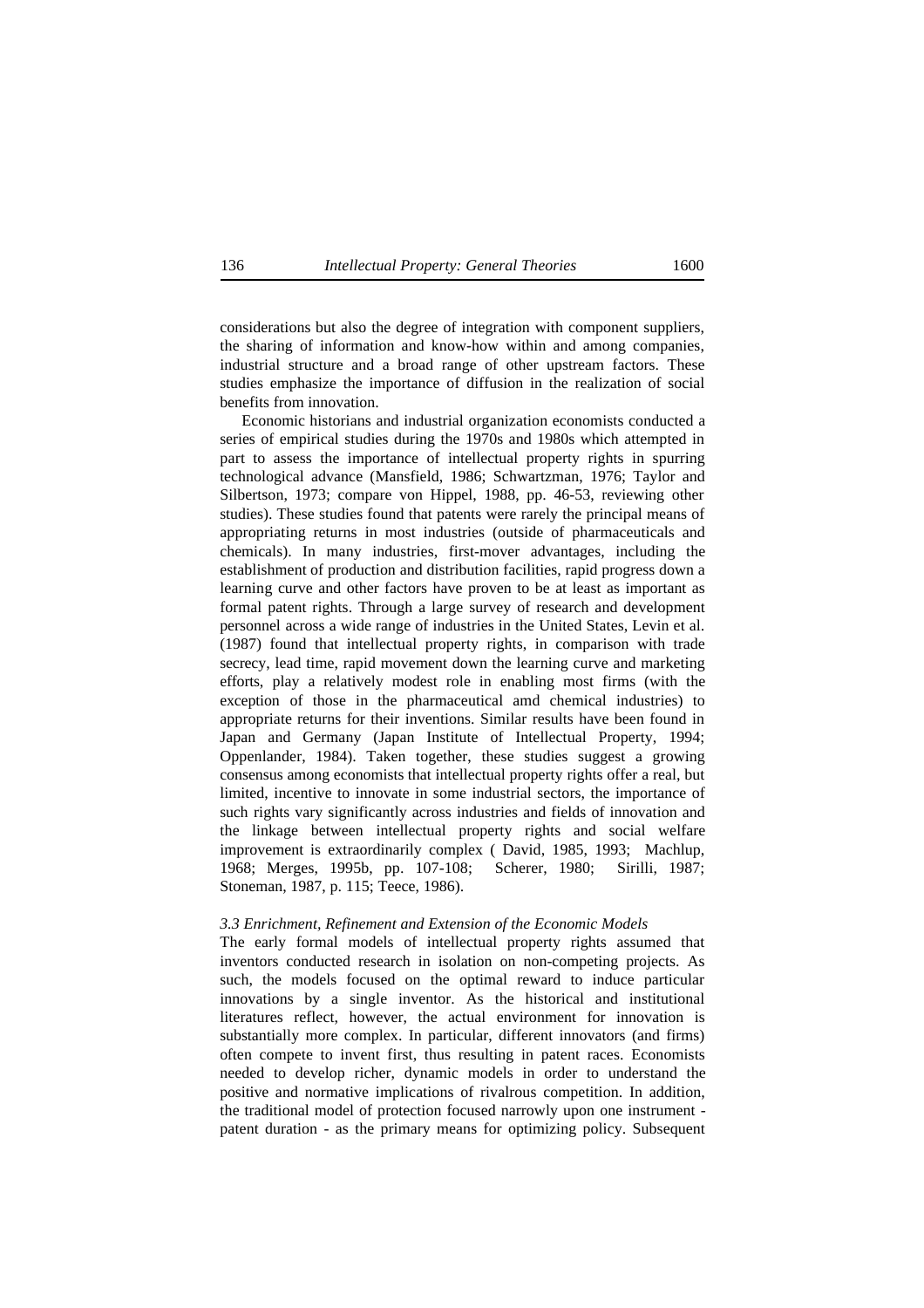studies have broadened the range of attributes of patent rights that can be varied, including patent breadth and exclusivity. Furthermore, most of the traditional models assumed that innovation resulted in an end product or process that could not be improved upon, that is, one-shot inventions. As the historical literature highlights, reflecting Sir Isaac Newton's modest aphorism 'If I have seen further than other men, it is by standing on the shoulders of giants', most inventions are not only outputs but also inputs to the creative process, with subsequent innovators building upon a growing foundation. The modern literature has developed new models to study the implications of cumulative innovation for the design of intellectual property systems. The modern literature has also incorporated the insights of research on network externalities into the analysis of intellectual property protection.

*Rivalrous Competition* Economists have sought to understand whether the dynamics of rivalrous competition exacerbate or ameliorate the public goods problem associated with innovation. Positing a model in which the cost of innovation declines over time, Barzel (1968) showed that competition among innovators for a patent will tend toward too rapid innovation, while monopolist innovators who do not face potential entrants will tend to innovate too slowly. Barzel's work inspired an extensive literature on rivalrous competition, which is ably summarized in Kamien and Schwartz (1982); Reinganum (1983) and Tirole (1988).

Gilbert and Newberry (1982) extend Barzel's basic model by showing that monopolists may have an incentive to maintain their monopoly power by patenting new technologies before potential competitors can gain a foothold in the market (see also Cave, 1985; Gilbert and Newberry, 1984; Salant, 1984. As Tirole (1988) notes, two factors operate: an efficiency effect and a replacement effect. Because monopoly profits will be higher in any given market than oligopoly profits, a monopolist's incentive to remain a monopolist (and hence pursue research and development intended to maintain such position) tends to be greater than a potential entrant's incentive to become a duopolist (the efficiency effect). On the other hand, a monopolist has less to gain from innovation since it already is earning high profits. Innovation by the monopolist may only displace all or part of the existing monopoly profits (the replacement effect). Hence, monopolists may not have as much to gain as potential entrants from innovating. In the case of drastic innovation, the replacement effect dominates because the entrant becomes a monopolist (Reinganum, 1983). In the case of non-drastic innovation, the efficiency effect tends to dominate and hence monopoly power tends to persist (Fudenberg and Tirole, 1986).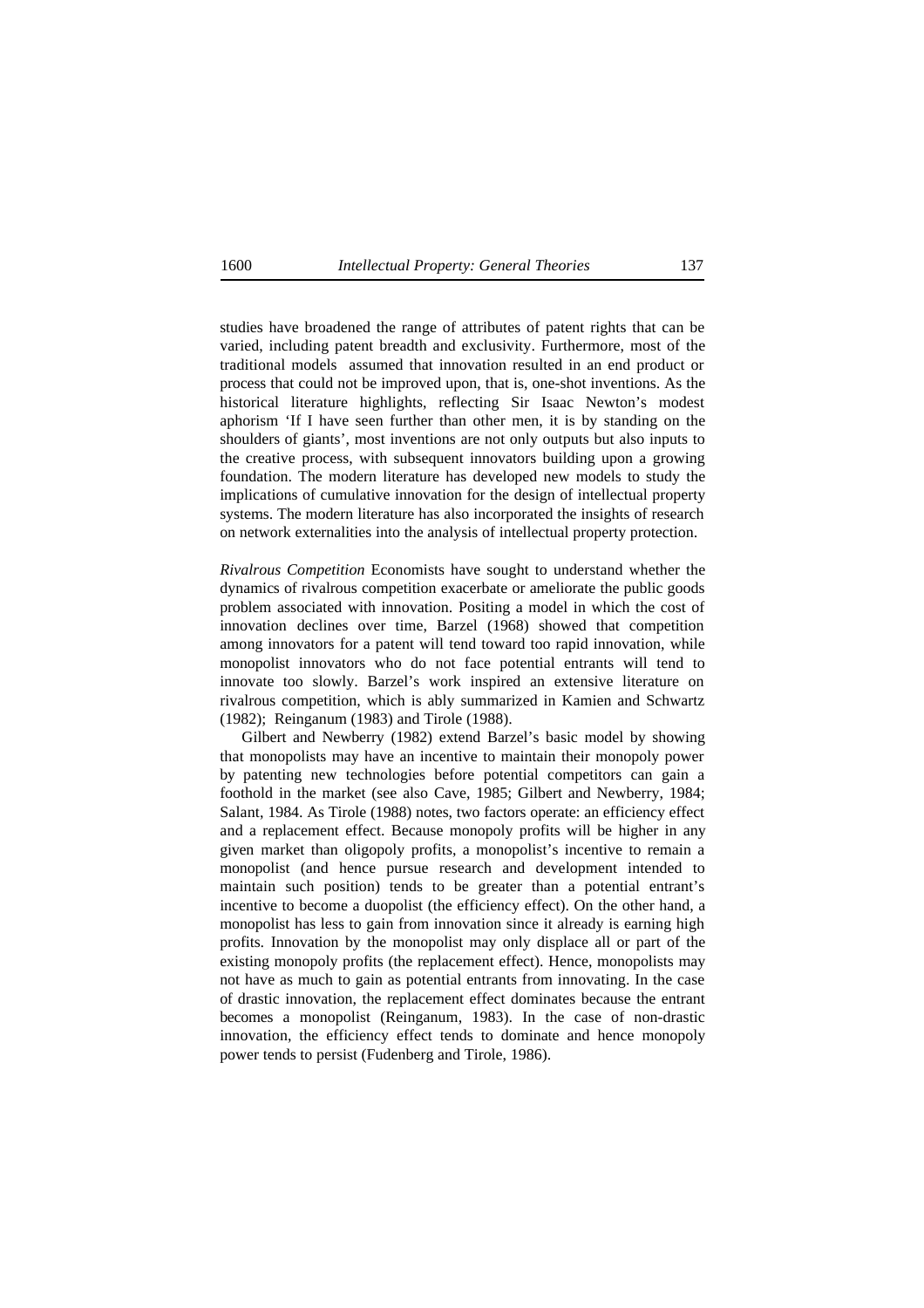The rivalrous competition literature, while quite diverse, has produced two general views of patent races: one suggesting that they inefficiently duplicate costs and the other suggesting that they encourage higher aggregate investment (thereby offsetting to some extent the public goods problem associated with information markets: Scotchmer, 1996b, 1998; Dasgupta and Maskin, 1987). The inefficiency branch emphasizes the duplication of research expenditures resulting from competition and decentralized research programs (Tandon, 1983; Wright, 1985). Rivalrous innovation produces an externality: by increasing the probability of invention (and obtaining a patent) through research and development efforts, a firm is thereby reducing the probability that its competitors will succeed in making the same invention (Loury, 1979). This effect can result in overinvestment in research and development. The efficiency branch emphasizes the way in which patent races accelerate the rate of investment and create pressure for continuing advancement (Fudenberg et al., 1983; Grossman and Shapiro, 1987; Harris and Vickers, 1987).

*Extension of the Nordhaus Model* The classic Nordhaus model assumed that only one policy instrument was available to encourage innovation through the provision of intellectual property rights: the duration of protection. Subsequent research has extended Nordhaus's model, showing that the optimal duration of patents is longer where enforcement is costly or incomplete (Scherer, 1984) and where compulsory licensing at low rates is possible (Tandon, 1982). Optimal duration of patents is shorter where rivalry among firms raises the cost of innovation (McFetridge and Rafiquzzaman, 1986) and where prospective competitors may waste resources inventing around patents (Gallini; 1992 see also Chou and Shy, 1993).

*Broader Range of Policy Instruments* More recent work has focused upon other policy instruments, including the standard for protection, the scope of protection, the extent to which firms may collaborate (for example, joint ventures, licensing) and the enforcement of intellectual property rights (that is, property rules versus liability rules - compulsory licensing). Many of these studies have also incorporated the insights of the rivalrous competition literature and investigated the interaction of policy instruments. Due to the wide range of factors and interactive effects, this literature has raised at least as many questions as it has answered (see Priest, 1986). Nonetheless, this research has refined understanding of key interactions and the complexity of intellectual property policy.

Using a dynamic model of innovation in which firms decide what to patent and whether to engage in a patent race, Scotchmer and Green (1990) find that a weak novelty standard generally dominates a strong standard by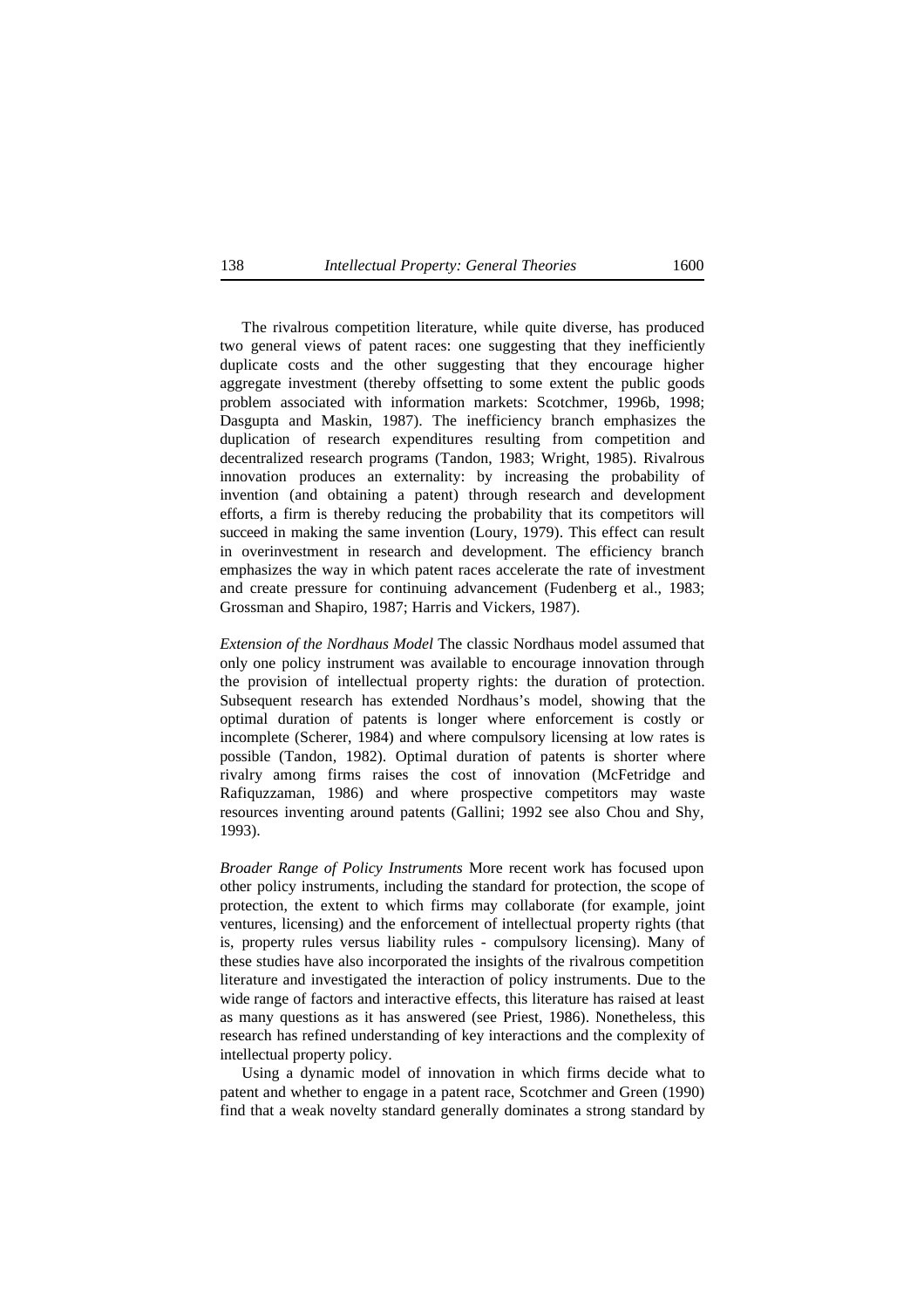encouraging firms to disclose their discoveries. In addition, their model shows that a first-to-file rule for determining priority results in earlier disclosure of innovation than a first-to-invent rule, but it also creates excessive incentives for firms to pursue a patent race. O'Donoghue (1996), Scotchmer (1996a) and Luski and Wettstein (1995) extend the analysis of the standard for protection.

Numerous scholars have examined the implications of varying the scope (or breadth) of intellectual property protection. Gilbert and Shapiro (1990) show that the optimal breadth of patents should be extremely narrow and the optimal length infinite where wider breadth increases deadweight loss due to consumers substituting out of the product class. Klemperer (1990) finds that broad patents of short duration dominate long-lived, narrow patents where substitution to alternative products (within the same product class) is the main source of deadweight loss. Where potential competitors have a choice between waiting for a patent to expire and inventing around the patent, Gallini (1992) demonstrates that optimal patent scope should be broader (and duration shorter) in order to discourage prospective competitors from engaging in wasteful efforts to invent around patented inventions. Lerner (1994a) presents empirical evidence showing the importance of patent scope.

Collaboration and sharing of innovation, either through ex ante cooperative research arrangements or through ex post licensing agreements, provide a direct means to internalize the spillover benefits of research and development. Katz (1986), Grossman and Shapiro (1987), Scotchmer and Green (1990), Ordover (1991), Jorde and Teece (1992) and Gandel and Scotchmer (1993) discuss how collaborative research ventures address the appropriability problem and promote diffusion of innovation. They also note the anticompetitive risks of such ventures and propose antitrust tests for balancing competing considerations, emphasizing that such collaboration should be particularly encouraged with regards to basic research for which the appropriability problem is most pronounced (see also Kaplow, 1984). A number of studies examine the strategic licensing of innovation and how the potential for licensing may affect the level of research and development investment (see generally Tirole, 1988, pp. 410-414). Katz and Shapiro (1985a) find that firms will be less inclined to license major innovations (that is, innovations affording an effective monopoly) than minor innovations where the innovator and the potential licensees are comparably efficient because of the potential for the innovator to derive monopoly profits. They also find that the possibility of licensing has an ambiguous effect on research incentives. Whereas the potential for greater return (through more efficient diffusion) made possible by licensing encourages research, the returns to not innovating are also higher since losers of patent races (and those who do not enter the race) have the potential to share in the rewards so long as they have some bargaining power in negotiating a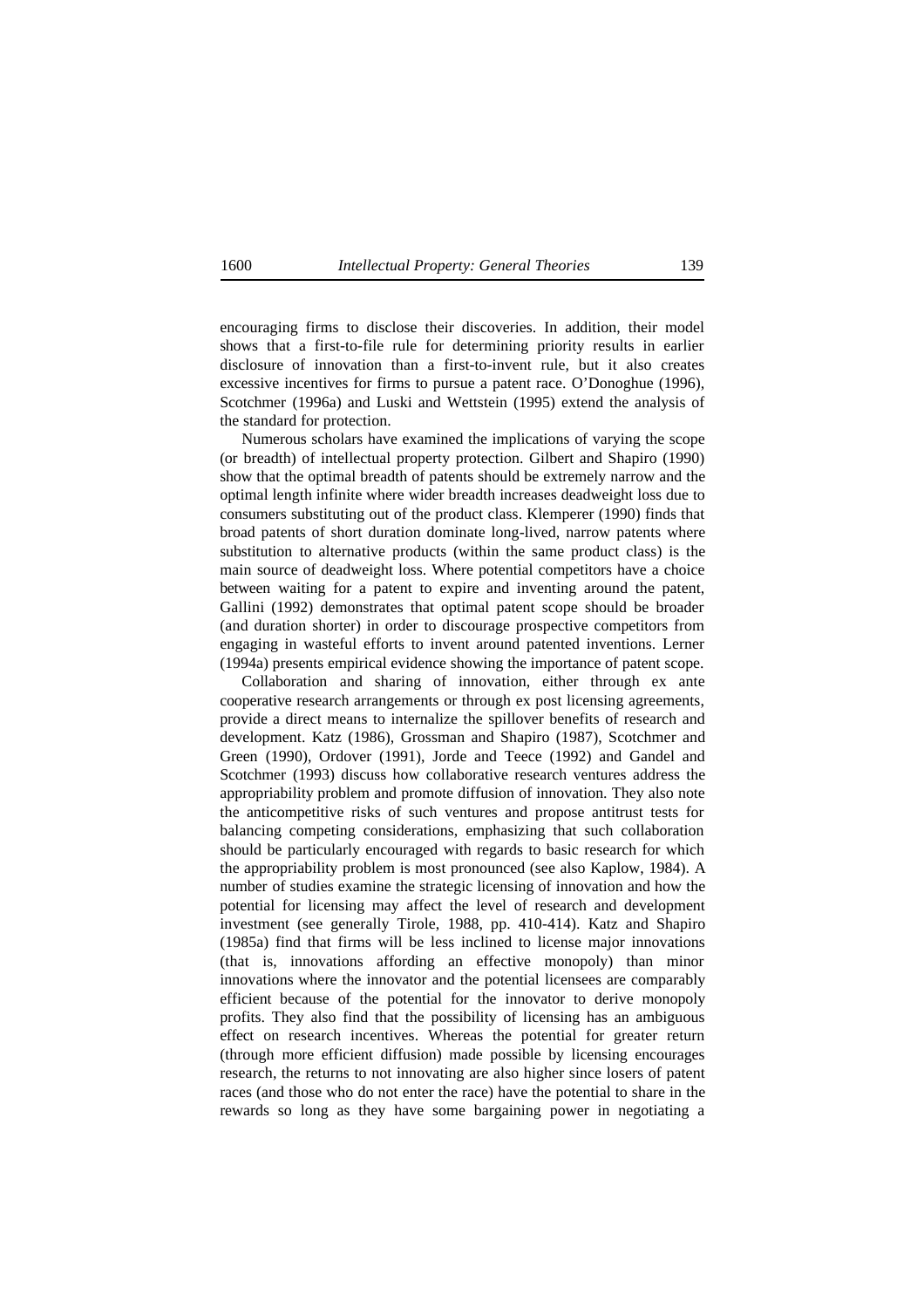license. Gallini and Winter (1985) describe two distinct motivations for licensing: (1) to avoid redundant costs; and (2) to discourage a competitor from pursuing research. These effects imply that licensing encourages research when firms' initial costs are relatively symmetric and discourages research when costs are asymmetric. Rockett (1990) explains how patentees may strategically license their innovations to 'weaker' competitors so as to prolong their dominant position in an industry even after a patent has expired.

As a means of addressing the anticompetitive effects of intellectual property protection, various economists and legal scholars have examined the use of alternative remedies for enforcing intellectual property rights. A number of studies have suggested that compulsory licensing of patents might be appropriate in particular circumstances - such as abuse of monopoly power (Adelman, 1977; Scherer, 1977, 1980; Tandon, 1982; Kaplow, 1984; Chang, 1995), and where network externalities exist (Menell, 1987) - but enthusiasm for this policy approach has been dampened in the United States by the determined opposition of industrial groups and the patent bar (Scherer, 1980, p. 456).

Scotchmer (1996a, 1998) notes that the effectiveness of the patent system could be improved by considering research and development costs of particular innovations in determining validity, duration and breadth of intellectual property protection, but recognizes that administrative and institutional constraints - such as the costs of verifying firms' data and the accounting problem of allocating costs among products, projects and overhead - effectively preclude patent authorities from considering such data in practice.

*Cumulative Innovation* The classic Nordhaus model and much of the subsequent literature has assumed that research and development yield a single stand-alone invention which cannot be improved upon (and does not contribute to other research endeavors). As historical and industry studies have emphasized, however, relatively few innovations are pioneering. In addition, most inventions build upon existing work. Moreover, pioneering inventions often spawn entire new industries, with many improvements upon and new applications of the technology. Recent research has incorporated the cumulative nature of innovation into models of intellectual property protection.

Scotchmer (1991, 1996a, 1996b, 1998) describes a fundamental tradeoff arising as a result of cumulative innovation. In order to reward first generation innovators sufficiently for inventions that may produce positive spillovers by enabling second generation inventions (improvements, new applications and accessories), first generation innovators should be able to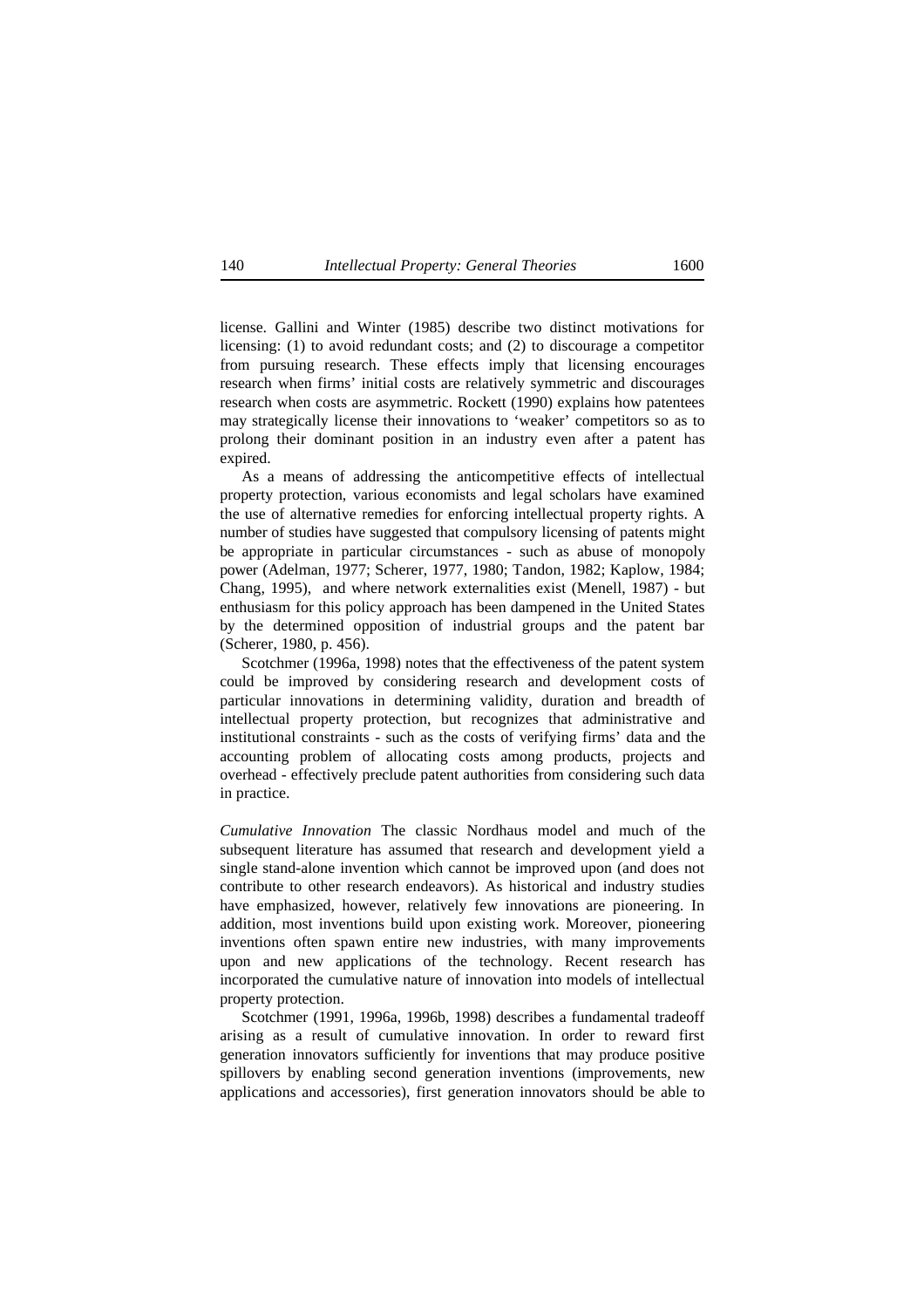appropriate the value of second generation innovations. On the other hand, providing even a share of the returns to second generation innovation to the first generation innovator reduces the incentive for second generation innovators to pursue their research. This tension is abated to the extent that first generation innovators are best positioned to pursue second generation innovation or where collaboration (for example, joint ventures) brings first and second generation innovation within the same profit center. The cumulative nature of innovation unquestionably strengthens the case for allowing joint ventures, especially with respect to complementary products (Scotchmer, 1996a; Katz and Ordover, 1989). In practice, however, it is rare that one entity is best positioned to pursue all second generation projects. Furthermore, second generation innovators are not known (and cannot be knowable) before first generation research investments must be made. Yet, once first generation research investments are made, they are sunk costs which become irrelevant for bargaining over the division of profits from multi-generation innovation. Green and Scotchmer (1995) and Scotchmer (1996b) suggest that this problem can be addressed by expanding the duration and scope of first generation patents or by denying patent protection altogether to second generation innovation. These results, however, depend critically upon strong assumptions relating to licensing of innovation and the knowledge and rationality of innovators. As the licensing literature notes, there are many strategic impediments to licensing of innovation. In addition, much of the institutional literature casts doubt on the degree to which innovators possess good information for assessing the best diffusion path for their technologies and whether innovators behave rationally in licensing to actual and potential competitors (Lemley, 1997b).

A number of scholars have extended the analysis of cumulative innovation. Chang (1995) shows that patent scope should afford greater breadth to inventions that have little value standing alone relative to the value of improvements. Without such protection, there will be insufficient incentive for innovators to pursue projects that will not yield substantial returns until second and later generations of improvements and/or applications have been developed. Matutes, Regibeau and Rockett (1996) show that patent breadth, rather than duration, is the key variable for promoting prompt disclosure of innovations. O'Donoghue, Scotchmer and Thisse (1997) show that providing broad patent scope improves diffusion of new products whereas patents of longer duration (and narrower breadth) tend to reduce R&D costs (see also O'Donoghue, 1996).

*Network Externalities* In addition to the public goods problem, many markets in which innovation plays an important role feature positive network externalities. A network externality arises where one consumer's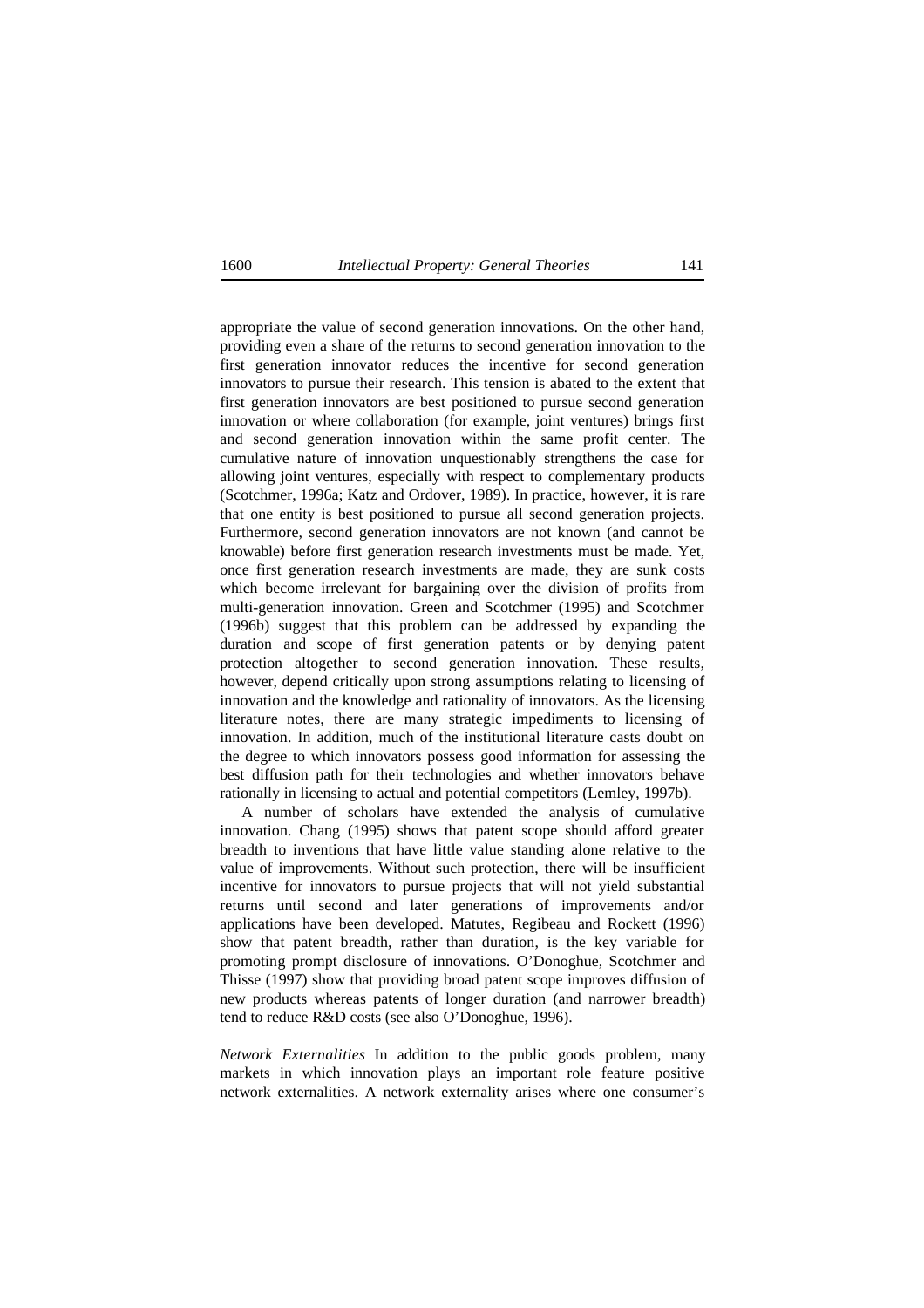use of a product increases the value derived by other users of the product. For example, adding an additional person to a common telephone network not only enables the new user to contact others already on the network, but also increases by one the number of people whom existing users of the network may contact. Similar positive externalities arise indirectly, for example, where software developers produce more application programs for widely distributed operating systems. As a result of advances in telecommunications, computer and internet technologies, network externalities are an increasingly important feature of modern economies.

Katz and Shapiro (1985a) have demonstrated that a new entrant to a market might adopt a noncompatible product standard even though their adoption of a compatible standard would increase social welfare. This behavior is driven by possible strategic advantages of not enhancing the desirability of the rivals' products to consumers valuing standardization. Farrell and Saloner (1985) have shown a countervailing dynamic whereby the developers of improved standards may be unable to attract consumers because of the high switching costs to shift to the new standard. A large literature has developed examining the network externality phenomenon (see, for example, Farrell and Saloner, 1986, 1988, 1992; Gandel, 1994, 1995; Greenstein, 1993; Katz and Shapiro, 1986, 1992, 1994; Klemperer, 1987a, 1987b; Liebowitz and Margolis, 1995a, 1995b).

Drawing upon this literature, Menell (1987, 1989, 1998) shows that intellectual property protection has important implications for the dynamics of network externalities by affecting the extent to which competitors can establish proprietary standards. In markets featuring strong network externalities, Menell (1987) argues that the threshold for intellectual property protection should be higher than in traditional market settings so as to foster the adoption of standardized interfaces. In addition, compulsory licensing may be justified in particular circumstances to enable the full realization of network externalities. Intellectual property protection may also be particularly important in network markets so as to provide adequate rewards for firms to pursue research and development of improved standards, that is, to overcome bandwagon effects discouraging the development of improved standards (see also Farrell, 1989; Dam, 1995; Lemley, 1996; Lemley and McGowan, 1998).

#### *3.4 Alternative Instruments and Comparative Institutional Analysis*

A broad range of theoretical and empirical studies have looked at alternatives to traditional intellectual property protection as a means of encouraging innovation. These studies examine alternatives in isolation and comparatively (for example, Wright, 1983). All of these means have advantages and drawbacks in particular contexts. As with comparative institutional analysis more generally, no instrument or combination can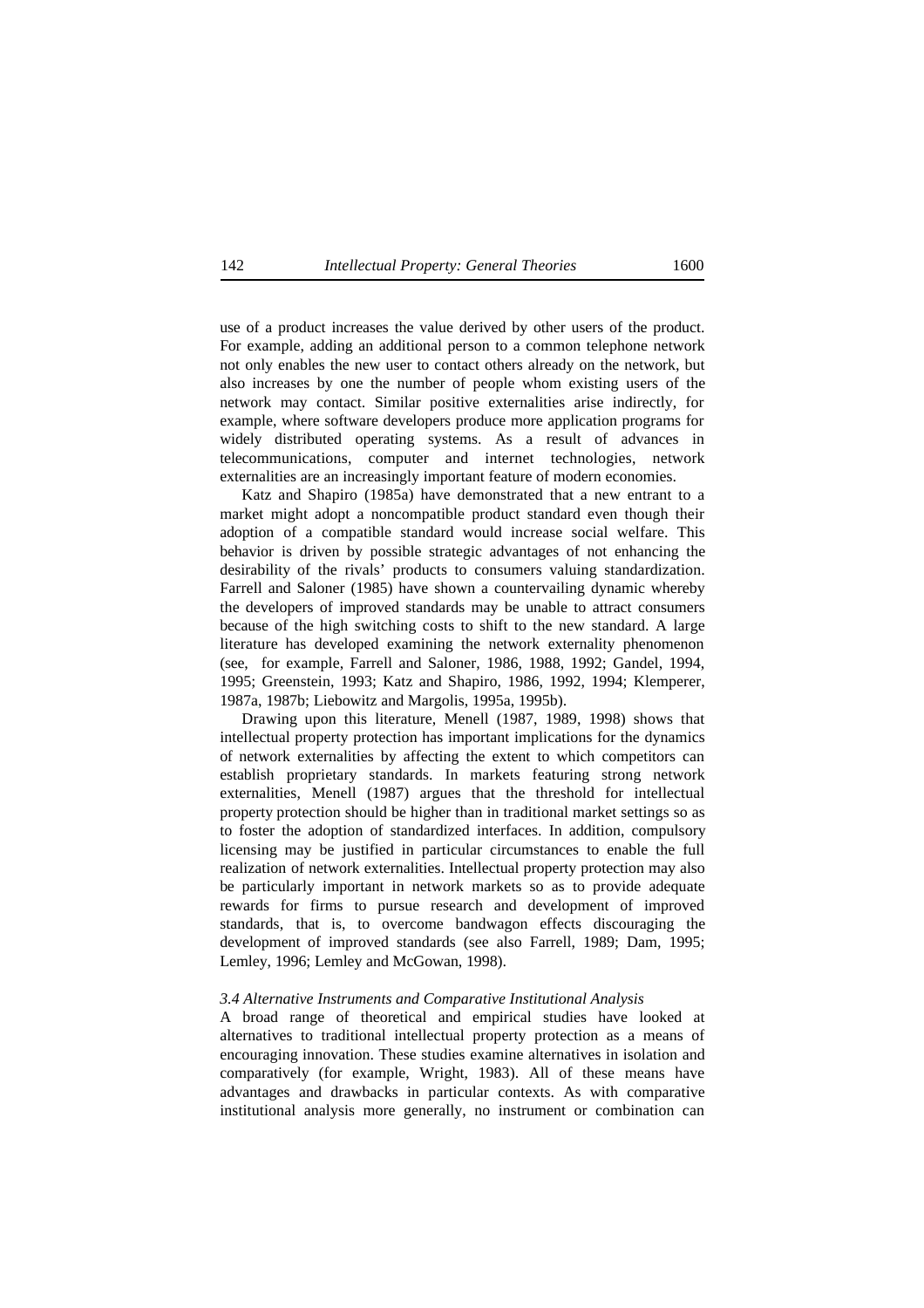achieve perfection (Dwyer and Menell, 1997; Komesar, 1994). The goal is to identify that configuration of instruments and institutions which is most effective and responsive to the evolving nature of the problem. In addition, scholars have begun to study broader issues relating to innovation such as the role of regional economic structures and the way in which institutions evolve to address market failures in the intellectual property field.

As noted above, joint ventures and licensing arrangements provide an important means of sharing the costs of innovation and reducing the economic inefficiency resulting from spillovers and patent races, although they create conditions that may facilitate anticompetitive collusion among competitors and other problems. Prizes and tournaments may also provide strong incentives for research, but they also result in duplicative work (Carlton and Perloff, 1991; Rosen, Nalebuff and Stiglitz, 1983; Wright, 1983).

Institutional economists have focused more generally upon corporate strategies for appropriating returns from research and development. Business economists have identified a broad array of managerial choices affecting the rate and commercial success of innovation within a firm: trade secrecy, intra-firm competition, the use of stock options and other incentivebased compensation systems, suggestion boxes, marketing and licensing, strategic partnering, among other techniques for appropriating a return to investment. Using case studies and surveys, a growing literature in the business strategy field assesses how these various options may be integrated most effectively (see Teece, 1986; Levin et al., 1987; Storper, 1996; Storper and Harrison, 1991).

Government subsidies can directly promote the development of particular technologies. Governments fund significant research and development through basic science grants (for example, medical research), subsidies to higher education and other research institutions, procurement (especially military, space and environmental), technology development programs (for example, shale oil, nuclear power), tax credits (for example, solar energy) and other funding programs. Such policies can misallocate resources, however, because the government lacks adequate information to allocate, manage and monitor the use of subsidies effectively. Moreover, the provision of subsidies by the government generates rent-seeking by potential recipients which wastes resources directly and distorts the allocation of the subsidies.

Governments also seek to spur innovation indirectly, especially in the environmental and occupational health and safety fields, through regulatory programs (Ashford and Heaton, 1983; Ashford et al*.,* 1985; Banks and Heaton, 1995; McGarity, 1994). Such programs often require industry to meet particular regulatory requirements and develop and install improved technologies (for example, lower polluting automobiles). Such 'command and control' and 'technology-forcing' regulations have not proven to be particularly effective because of the information costs and limitations of the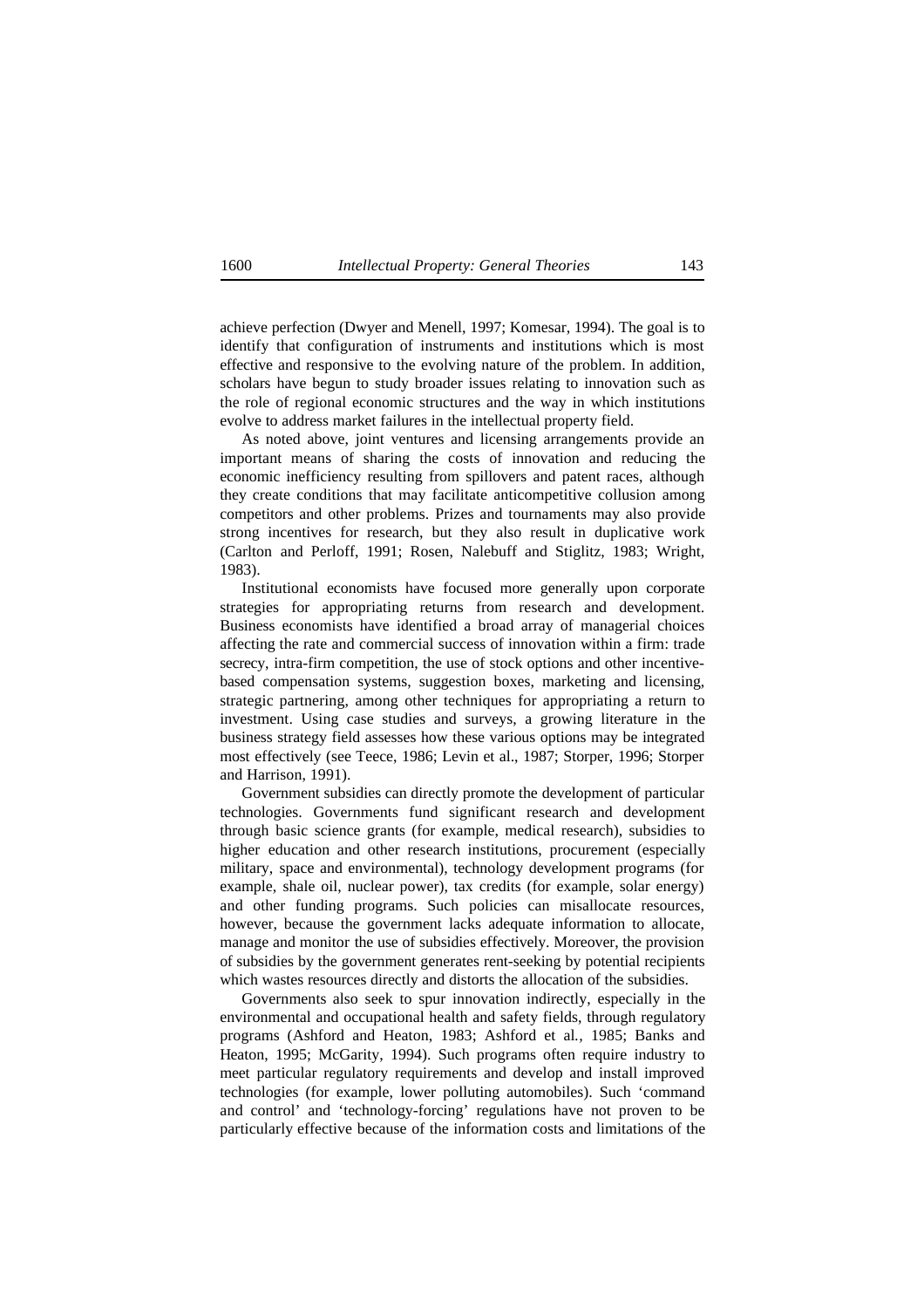regulatory authorities and the political economy (rent-seeking) of regulatory programs (Menell and Stewart, 1994; Sunstein, 1990; Stewart, 1981; LaPierre, 1977). Incentive-based regulatory programs - such as effluent taxes and marketable permit systems - are often more effective because they use market forces to allocate resources to address pollution problems, but they are limited by the availability of accurate and cost-effective monitoring technology and the political impediments to the adoption of such policies (Menell and Stewart, 1994).

An alternative line of inquiry explores the ways in which intellectual property rights may undermine progress in science. Sociologists have emphasized the role of social norms among scientists, especially in the pursuit of basic research, in motivating discoveries. Merton (1973) identifies four interrelated norms of the scientific research community - universalism (emphasizing the objectivity of science), communism (viewing discoveries as the result of collaboration and hence should be dedicated to the scientific community), disinterestedness and organized skepticism - and non-economic reward structures - publication, reputation, professional advancement, esteem - which promote research and prompt disclosure. The biomedical community, in particular, has developed strong norms promoting the sharing of research to promote progress and serve humanity. Eisenberg (1987, 1989) notes that these norms and structures may conflict with the requirements, motivations and institutional structures of the intellectual property system. Trade secret, for example, directly undermines the disclosure of research. Even the patent system may delay disclosure until a patent application can be made. In addition, the exclusivity of the intellectual property system discourages sharing of discoveries and thereby slows the process of cumulative innovation by limiting access to scientific discoveries (Merges, 1996b). At a more general level, the increasing emphasis upon profiting from more commericalizable research in the universities has in part supplanted the more traditional drive to make pathbreaking basic discoveries. Others scholars emphasize, however, that intellectual property rewards are needed to diffuse academic and medical discoveries beyond the research community (Rosenberg and Nelson, 1994). Litman (1990) highlights the social and economic importance of a rich public domain to the creation of literary and artistic works.

Heller (1997) suggests that economic efficiency may be undermined by excessive division of property rights and the resulting bargaining breakdowns that can result from such fragmentation. Eisenberg and Heller (1997) examine the problems that are beginning to emerge in biomedical research as a result of a proliferation of intellectual property rights relating to the human genome. Lemley (1997a) addresses the increasingly prevalent problem of overlapping copyrights on the Internet.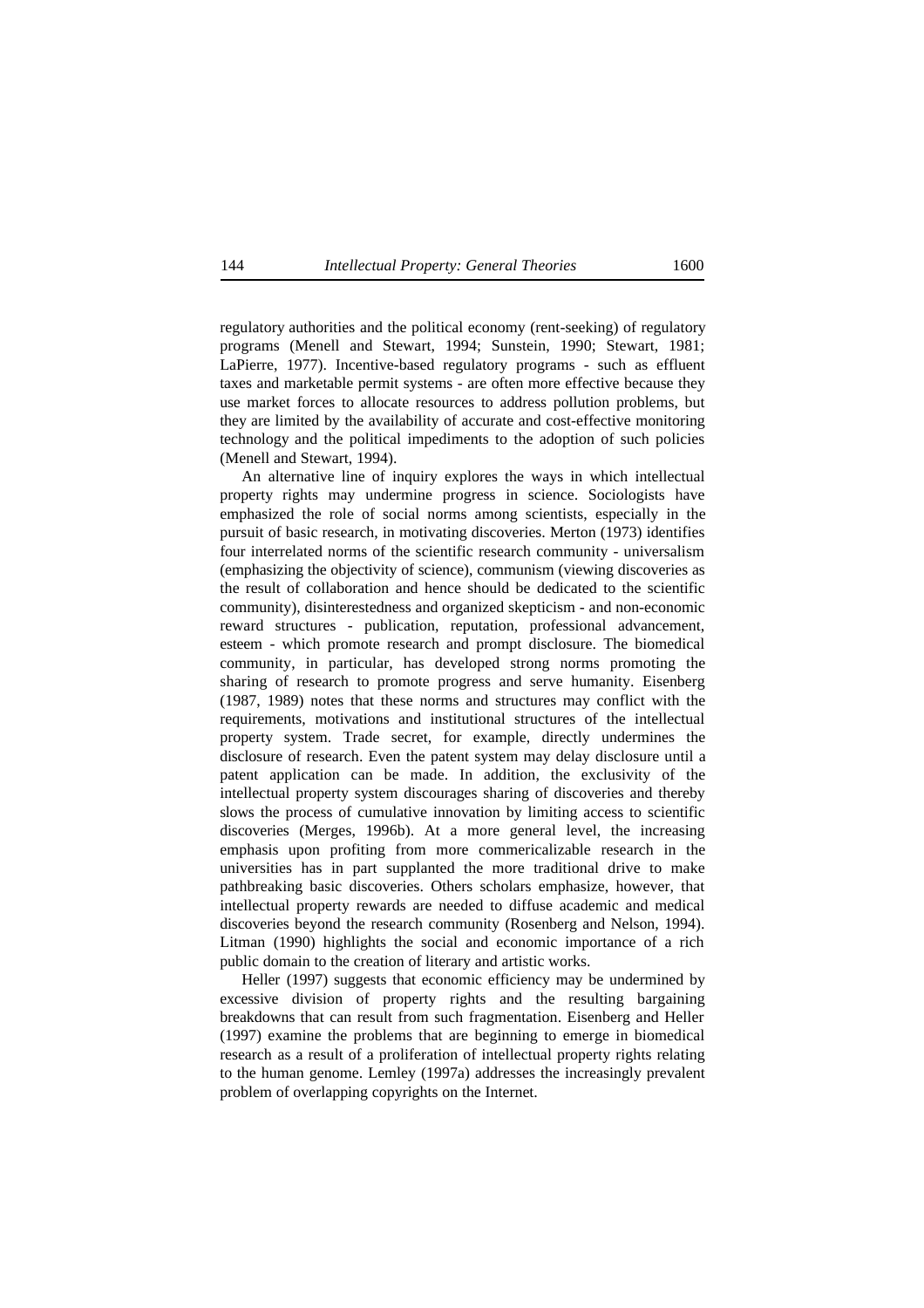*Comparative Regional Studies* In one of the most penetrating modern analyses of the determinants of innovation, Saxenian (1994) provides a detailed, multidisciplinary account of the factors driving the remarkable success of Silicon Valley as a robust and resilient engine of technological progress. Unlike most economic models of industrial organization economists which assume the basic preconditions of innovation (for example, rationality, information, contracting, competition), Saxenian pays close attention to the actual institutional forces motivating and sustaining rapid technological progress. She finds that Silicon Valley has thrived as a result of an extraordinary confluence of factors: a unique culture of collaboration and sharing of know-how both within and across firms; a high mobility of labor; competitive rivalry among many dynamic competitors; low barriers to entry; a high density of complementary specialized enterprises; the development of effective trade associations and consortia; creative use of strategic partnering, cross-licensing, second-sourcing and joint ventures; a responsive, knowledgeable and competitive venture-capital financing network that is integrated into the technology community; close research university-industry relationships; a legal culture emphasizing informal, practical, flexible and less litigious solutions (see Suchman and Cahill, 1996); a management style emphasizing teamwork, openness, participation and autonomy of decentralized engineering teams; and the use of stock options to attract and motivate employees and reward innovation. These factors have fostered sustained rapid technological progress and relatively stable economic growth in Silicon Valley, defying the predictions of product cycle theory (positing that regions follow a pattern of innovation, growth, maturation and scale production and ultimate decline as production shifts to other, lower cost regions). See also R. Nelson (1993) and Lindvall (1992).

*Institutional Innovation* Another promising line of research has examined the process by which new institutions form to address the limitations and gaps of existing intellectual property regimes. Besen and Kirby (1989) and Besen, Kirby and Salop (1992) examine the development of copyright collective organizations and the manner in which they reduce transaction costs in the licensing of intellectual property. Merges (1996a) surveys the broad array of institutions that have developed to address the appropriability problems and transaction costs plaguing intellectual property markets. Applying the insights of the new institutionalism literature (Cooter, 1994; Ellickson, 1991; Greif, 1989, 1993,; North, 1990; Ostrom, 1990; Powell and DiMaggio, 1991; Williamson, 1985) to case studies of performing rights societies, patent pools and the Hollywood Script Registry, Merges shows that strong property rules promote the innovation of hybrid institutions that can most efficiently address the transaction cost and valuation problems inherent in the reallocation of intellectual property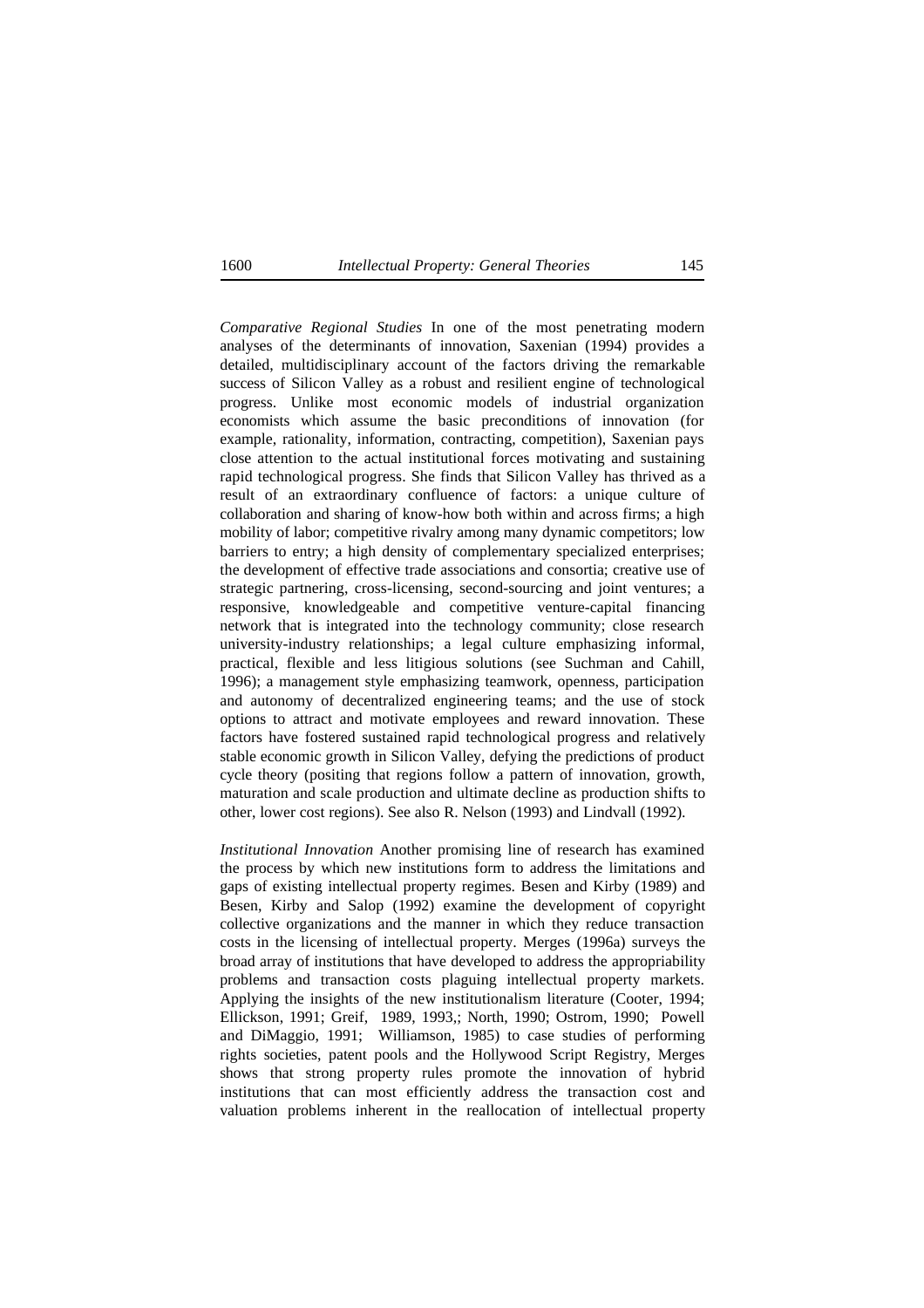rights. He argues that the advantages of institutional innovation militate against legislatively or judicially determined 'liability' regimes such as compulsory licensing and provide a justification for more permissive antitrust treatment of collective rights organizations in many circumstances.

### **4. Normative Analysis of Specific Modes of Intellectual Property Protection**

#### *4.1 Patent*

Standard accounts of the patent system have emphasized several features of the law that promote economic efficiency: legal protection for invention encourages investment; disclosure requirements enhance technological knowledge and spur further research; incentives to develop and commercialize research rapidly diffuse advancements (Machlup, 1958, 1968; Penrose, 1951). These accounts emphasize a reward theory, seeing the appropriability of economic returns from investment as the driving force behind technological innovation (Oddi, 1996, pp. 275-277; Grady and Alexander, 1992, pp. 310-313).

More recently, a number of scholars have developed more sophisticated theories of how the patent system can best promote social welfare. See generally Kitch (1998), Oddi (1996) and Dam (1994). Reflecting concern about the social costs of monopoly power, Scherer (1980, pp. 443-450) has refined the standard reward theory to emphasize that the patent system should focus upon rewarding only those inventions that would not be forthcoming (or would be substantially delayed) without patent protection. In this view, patent protection would only be available for those inventions that are induced by the patent system itself (see also Oddi, 1996, pp. 275-281).

Building on Barzel's (1968) model of rivalrous competition, Kitch (1977) argues that the patent system in essence provides the first to claim an invention with a 'prospect' or 'development rights', authorizing the patent holder to 'mine' the claim exclusively. Kitch defends this function of the patent system as promoting efficient (non-rivalrous) exploitation of innovation opportunities: technological advancement will proceed more desirably in such a regime because the first prospector will have 'breathing room' to develop the claim without fear that rivals will preempt or steal the claim and the inventor will be able to coordinate the development process. The opportunity to license the technology enables the inventor to contract with entities that may be better able to develop the claim. The prospect theory thus turns importantly upon a smoothly functioning technology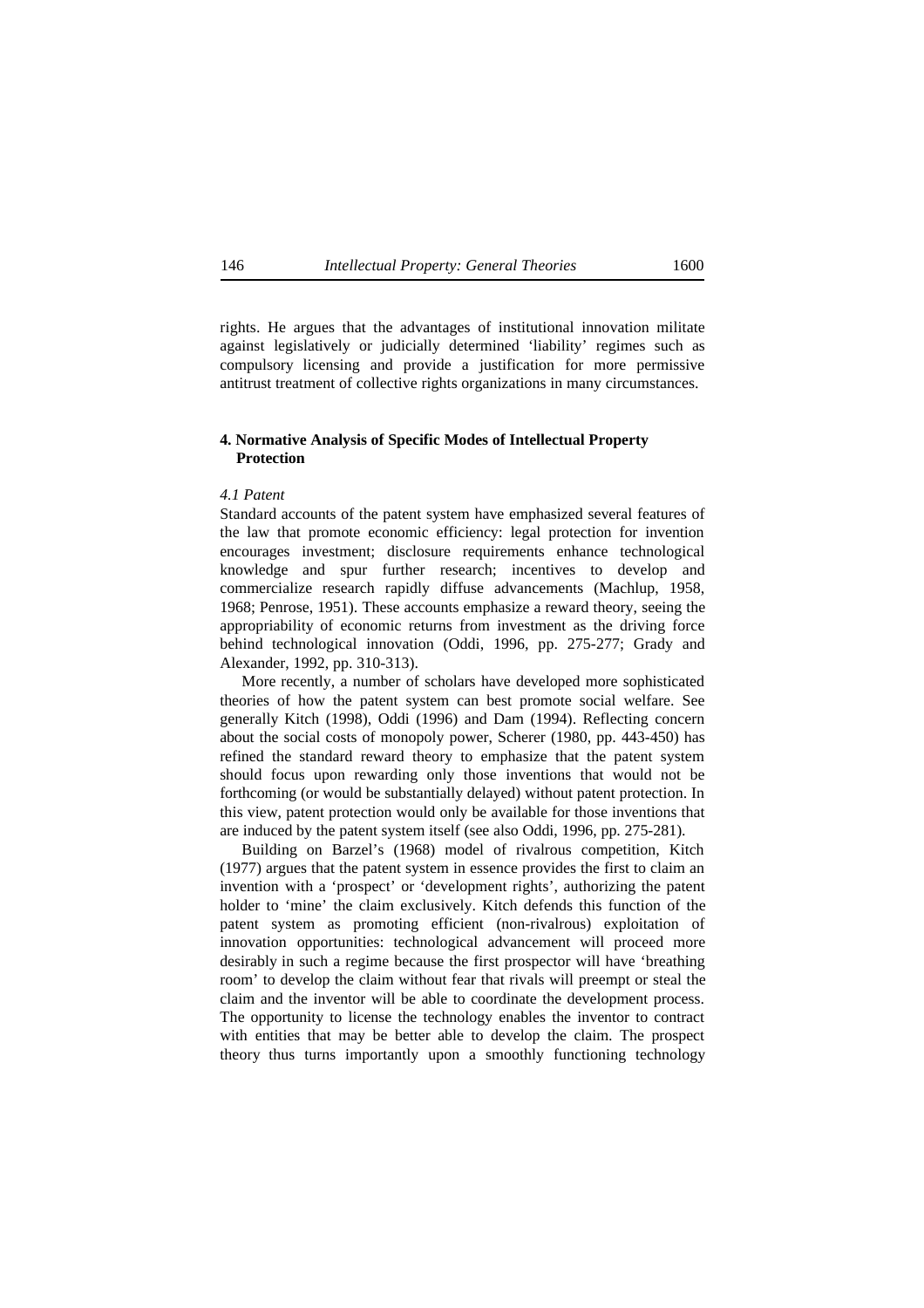licensing market and the capacity, foresight and rationality of prospectors to coordinate the development and diffusion of the technology.

Emphasizing the other branch of the rivalrous competition literature (which sees social benefits to rivalry) and building upon the work of institutional scholars finding that technological development was retarded in industries where broad patents were granted, Merges and Nelson (1990) argue that the patent system should foster a 'race to invent'. Drawing on a wide range of empirical evidence and theoretical models of bounded rationality, they see vibrant competition as a more positive force in spurring invention, innovation and diffusion of technology than coordinated development by a single prospector. Because of significant transaction costs in technology licensing markets, cognitive limitations of innovators and the unknown nature of technological 'prospects', Merges and Nelson argue that the patent system should promote competition in second generation inventions and improvements by limiting the breadth of patents (compare Lemley, 1997b). One of the benefits of rivalrous competition is that multiple inventors working on the same problem often produce different valuable inventions.

More recently, Grady and Alexander (1992) have offered a 'rent dissipation' model of the patent system. Like Kitch, Grady and Alexander focus upon the social loss from duplicative investment in innovation. In their terms, the patent system should (and does) strive to maximize the benefits that society derives from innovation less the development costs. The patent monopoly represents a rent that competing inventors will pursue until much of the net social benefit is dissipated through duplicative investment. Such dissipation occurs at three stages: in the race to obtain the initial patent; in the competition to develop those improvements 'signalled' by the patent; and in investments in secrecy to prevent rivals from obtaining spillovers from research efforts. In this model, the case for patentability declines as the value of the invention increases so as to reduce the rent dissipation that might occur at the pre-invention stage. Grady and Alexander would provide broad patent scope to those inventions that 'signal' a large potential for improvement. Their implications, therefore, directly contradict the 'race to invent' model. Oddi (1996), Martin (1992) and Merges (1992) question the normative and positive basis of this theory.

A large literature has also developed applying utilitarian theories of intellectual property to the analysis of particular doctrines of patent law. Kitch (1966) analyzes the non-obviousness standard. Merges (1988) uses empirical and theoretical research on the economics of innovation to critique an emerging trend in the case law using secondary factors such as commercial success in assessing whether an invention constitutes nonobvious innovation. Eisenberg (1989) offers a refined analysis of how the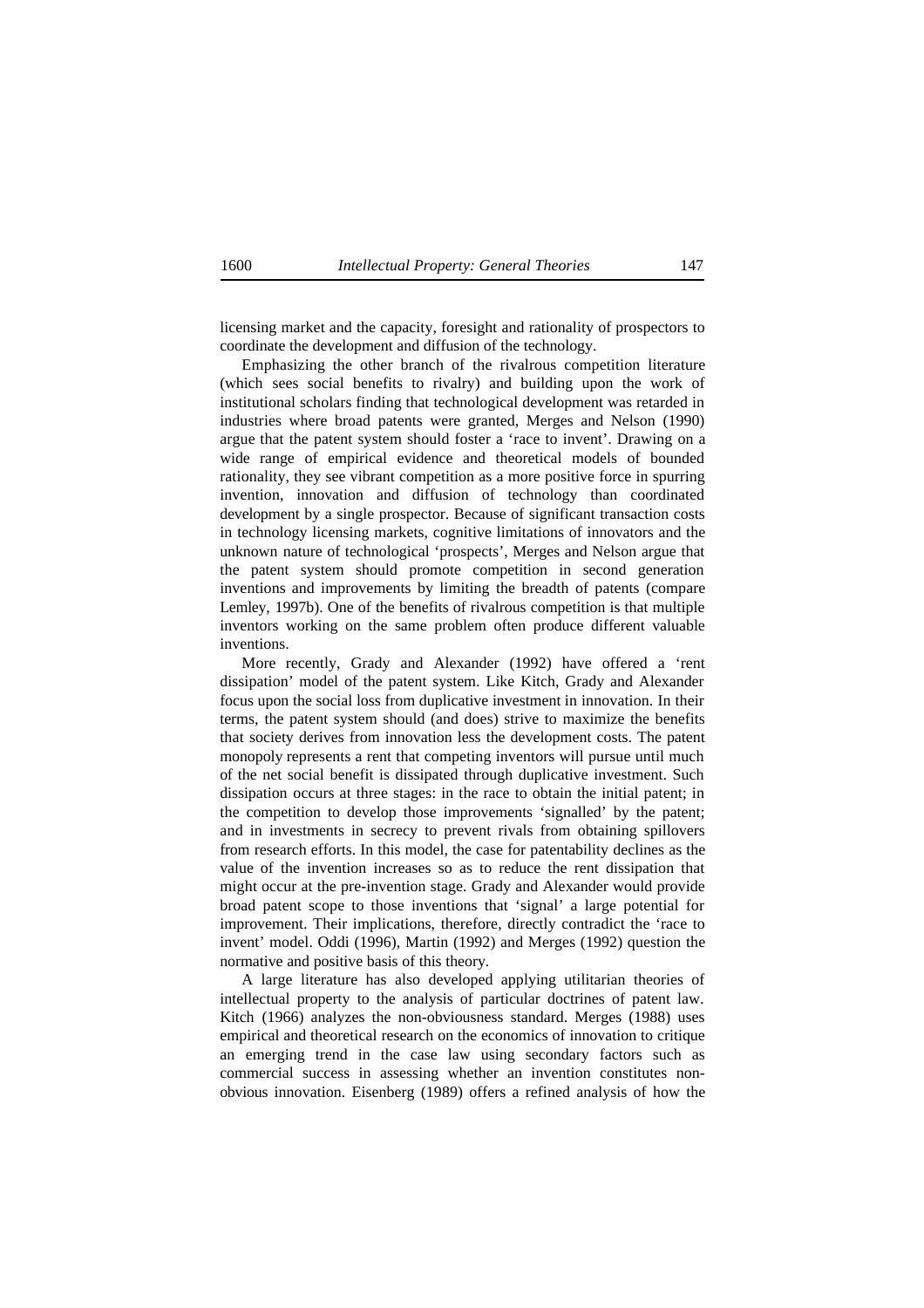experimental use exception of patent law could better promote progress of science without undermining primary incentives. Merges (1994a) examines the bargaining dynamics created by the exclusivity of patent rights. Dam (1994) and Schlicher (1995) apply economic analysis to the broad spectrum of patent doctrines.

#### *4.2 Copyright*

As with patent law, standard accounts of copyright law see the provision of exclusive rights to reproduce original expression as an essential means to promote literary and artistic creativity and the diffusion of works. Beginning with Plant (1934b), however, a number of scholars have questioned the need for copyright protection on utilitarian grounds. Plant argued that being first in the market, the desire of authors to have their works and ideas widely distributed and other factors, provide adequate rewards for the production of literary works without the need for copyright protection. Hurt and Schuchman (1966) and Breyer (1970) have since refined, elaborated and narrowed this argument, developing a rudimentary form of comparative institutional analysis. Tyerman (1971) presents a careful critique of this argument to which Breyer (1972) replies.

More recently, economists have developed formal models of the economics of copying in order to assess the effects of copyright protection. Johnson (1985) and Novos and Waldman (1984) have shown that limitations on copying enhance consumer welfare and address the appropriability problem under plausible market conditions. Liebowitz (1985) points out, however, that these studies do not take account of publishers' ability to appropriate returns indirectly through discriminatory pricing of originals, such as charging higher fees to libraries and other institutional purchasers (see also Ordover and Willig, 1978). This effect reduces, although does not eliminate, the appropriability problem for some classes of works such as journals. The advent of very low cost copying and distribution technologies such as the Internet, however, reduces the efficacy of this appropriability means.

At a more doctrinal level, legal and economic scholars have applied the insights of economic theory to the analysis of copyright doctrine. Gordon (1982) explains how the fair use doctrine serves as a effective means for permitting uncompensated use of copyrighted material where the transactions costs of licensing or other means of exchange would prevent a transfer through the market (see also Fisher, 1988). Kreiss (1995) analyzes the extent to which copyright doctrines foster the accessibility of works, which bears upon the promotion of learning and knowledge. He argues for a liberal construction of the fair use doctrine and caution in awarding injunctive relief. Merges (1992) assesses the fair use doctrine as applied to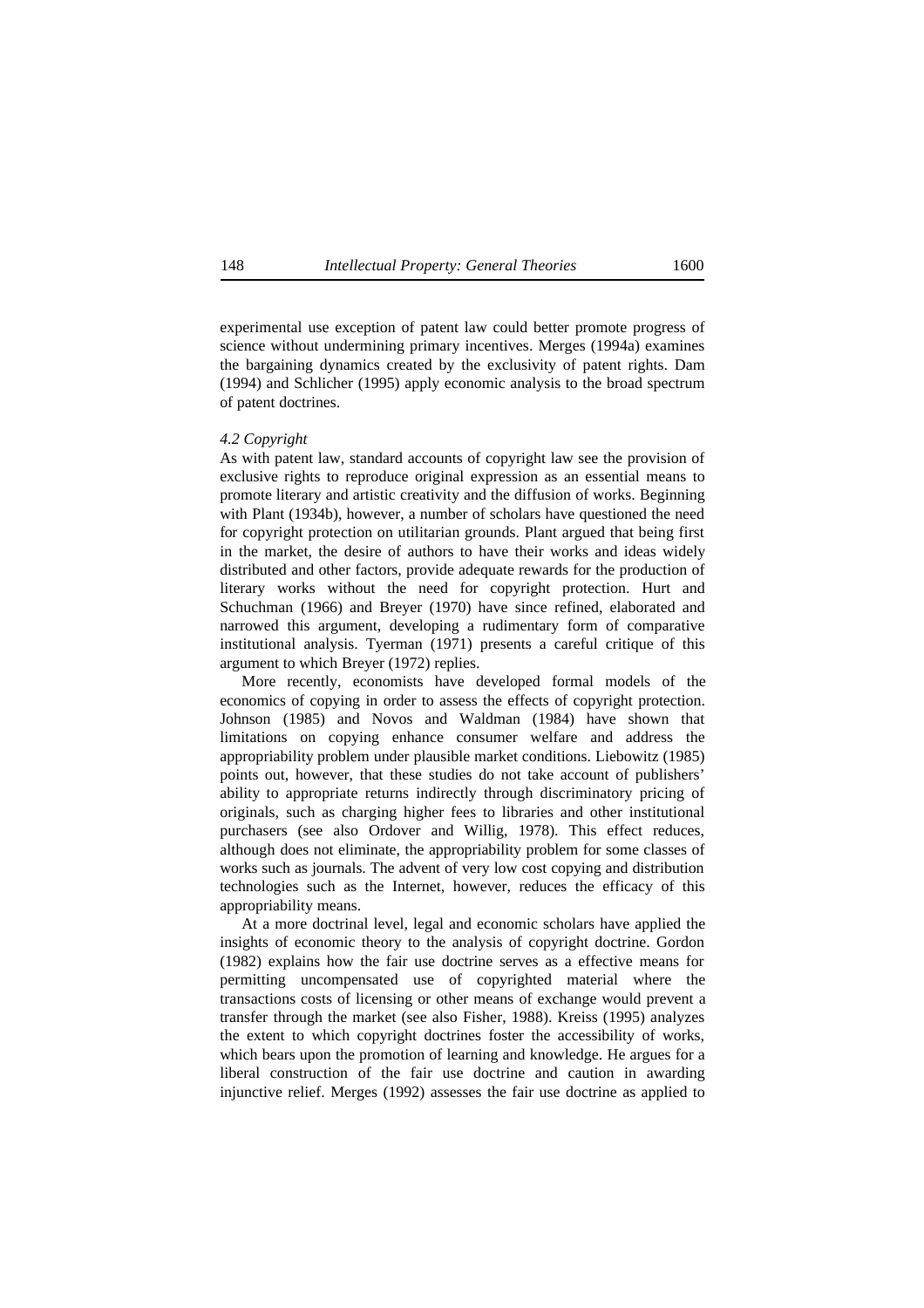parodies within an economic framework. Dreyfuss (1987) examines the work for hire doctrine of copyright law. Menell (1987, 1989, 1998) analyzes the efficacy and limitations of copyright protection in addressing the market failure associated with the creation and diffusion of computer software. Lunney (1996), elaborating Plant's (1934b) principal observation, argues for a narrow scope of protection for copyrighted works (limited to exact or nearexact duplication) on the ground that broader protection would inefficiently promote investment in copyrightable endeavors at the expense of other activities in the economy. Lemley (1997b) suggests that copyright doctrines may discourage the creation of improved works. Economic analysis has also been used to analyze the efficiency with which copyright law achieves nonutilitarian goals, such as redistribution and the protection of moral rights. Numerous studies have analyzed the *droit de suite*, a continuing property right artists maintain in works of art which has been adopted in a minority of nations (Karp and Perloff, 1993; Hansmann and Santilli, 1997; Perloff , 1998).

#### *4.3 Trademark*

A trademark is a legally protectable name, word, symbol, design, or combination which designates the manufacturer of a product or service. The primary justifications for trademark law are 'to facilitate and enhance consumer decisions' and 'to create incentives for firms to produce products of desirable qualities even when these are not observable before purchase' (Economides, 1988, p. 526, 1998; McClure, 1979, 1996). A principal benefit of trademark protection is to lower consumer search costs (Carter, 1990; Landes and Posner, 1987; McCarthy, 1944, §2.1). Trademark law encourages manufacturers to invest in the development of brand names and distinctive packaging by eliminating the risk that competitors will free-ride upon such investments. The availability of reliable signals of product source and quality fosters informed consumer decisionmaking.

Some early industrial organization economists were critical of advertising (and hence marking) on the ground that they 'unnaturally' stimulated demand, thereby fostering and perpetuating oligopoly through 'artificial' product differentiation (Robinson, 1933, p. 89; Rosen, 1978; McClure, 1979, 1996; summarizing arguments). This view has been largely supplanted by theoretical arguments and empirical evidence supporting the view that advertising and trademarks are an efficient means of providing information in the marketplace (Stigler, 1961; Hirshleifer, 1973; Nelson, 1974; Nagle, 1981; Milgrom and Roberts, 1986; Landes and Posner, 1987; P'ng and Reitman, 1995; McClure, 1996).

Landes and Posner (1987) describe the manner in which various doctrines of trademark law promote economic efficiency (see also Folsom and Teply, 1980; Swann, 1980; Mims, 1984; Burgender, 1985). Much of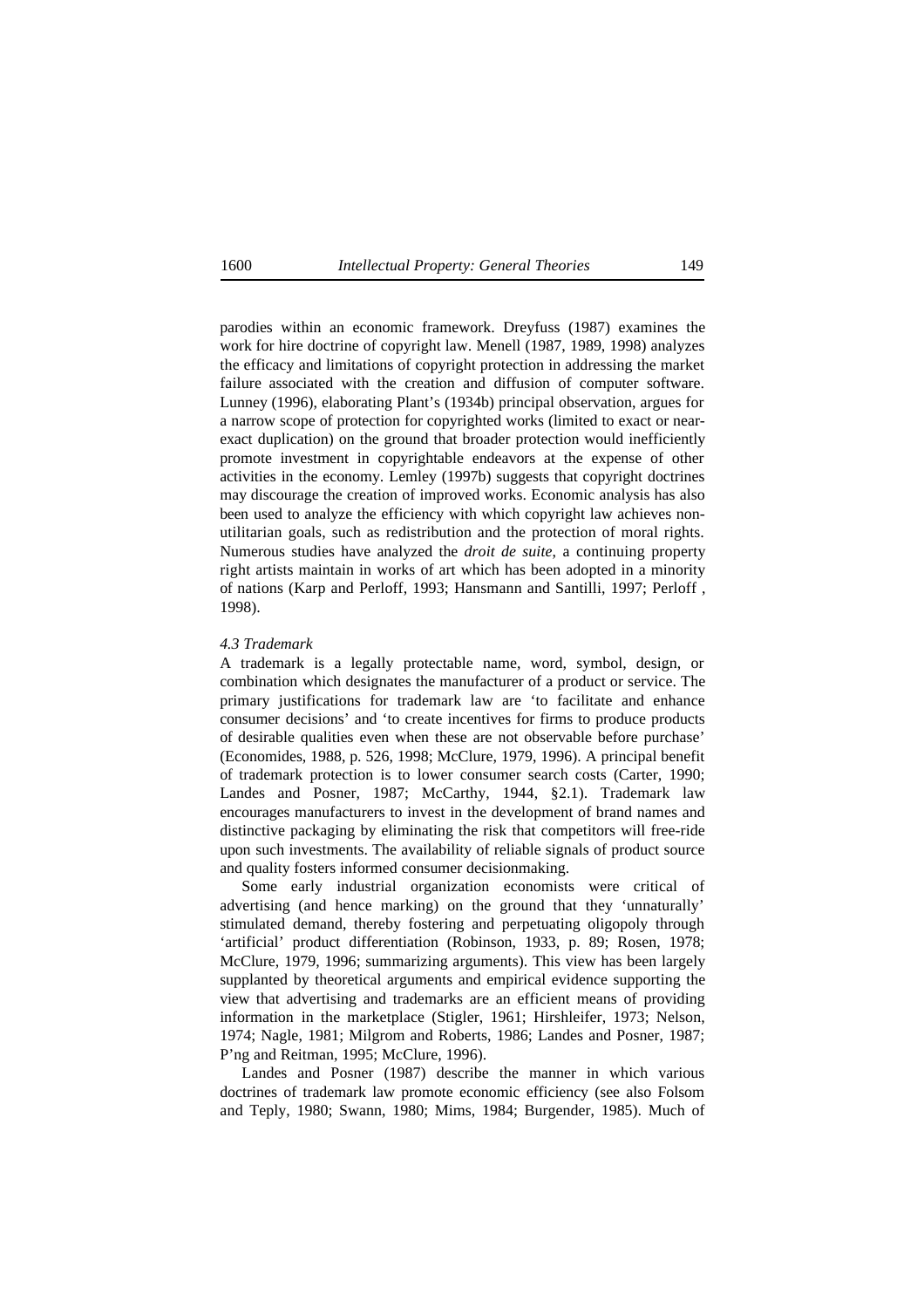Landes and Posner's analysis assumes that the set of marks available to a market entrant is practically infinite and hence there is no loss to the public when a mark is taken. Carter (1990) questions this assumption, noting that particular or a limited range of words or symbols are cheaper or more effective at branding some types of products and services than others. He analyzes the implications of a less than perfectly elastic supply of marks for some markets.

Brown (1948) notes that trademarks (and advertising more generally) create value by affecting the satisfaction consumers derive from acquisition and consumption of the good. Commentators have increasingly recognized such other effects of trademarks. Dreyfuss (1990) and Kozinski (1993) note that many trademarks have developed a stand-alone value - consumers value displaying a particular trademark, such as a team or corporate logo, wholly apart from any product or service that might be manufactured by the trademark owner. Kozinski argues on utilitarian grounds that the law should protect some prestige marks - such as Rolex - to foster the image advertising that generates such value. In order to maximize this value, some have argued that courts should protect an inherently distinctive trademark or trade dress from its inception in order to encourage the creation of valuable marks. Some also argue that trademarks should be recognized more directly as property rights (and not merely as a form of tort law) and be protectable against dilution (and not merely trading by competitors) (Schecter, 1927; Callmann, 1947; Pattishall, 1976, 1984; Kitch, 1990; Swann and Davis, 1994). Carter (1990, 1993) and Port (1993, 1994) criticize these emerging trends in the law. Port, in particular, argues that trademarks should not be seen as property, but rather grounded in and limited to a narrow body of tort law.

#### *4.4 Trade Secret*

Innovators may seek to protect their intellectual work through the law of trade secrets, which draws from common law property, contract and tort doctrines and state statutes (see generally Merges et al., 1997, ch. 2). Trade secret protection directly addresses the appropriability problem by limiting contracting parties' use and dissemination of proprietary information, thereby enhancing incentives to produce valuable information (Friedman, Landes and Posner, 1991). It is particularly important in encouraging the production of information that is not patentable, too expensive to patent, or more valuable if kept secret than protected through the patent system (Friedman, 1998). Trade secret law also serves to reduce the cost of keeping information proprietary by affording formal legal protection to those who make reasonable efforts to maintain trade secrecy. The subject matter of trade secrets includes almost any valuable information that is not generally known or available, for which the right holder is protected against misappropriation (acquisition by improper means or unauthorized disclosure) so long as he or she makes reasonable efforts to maintain secrecy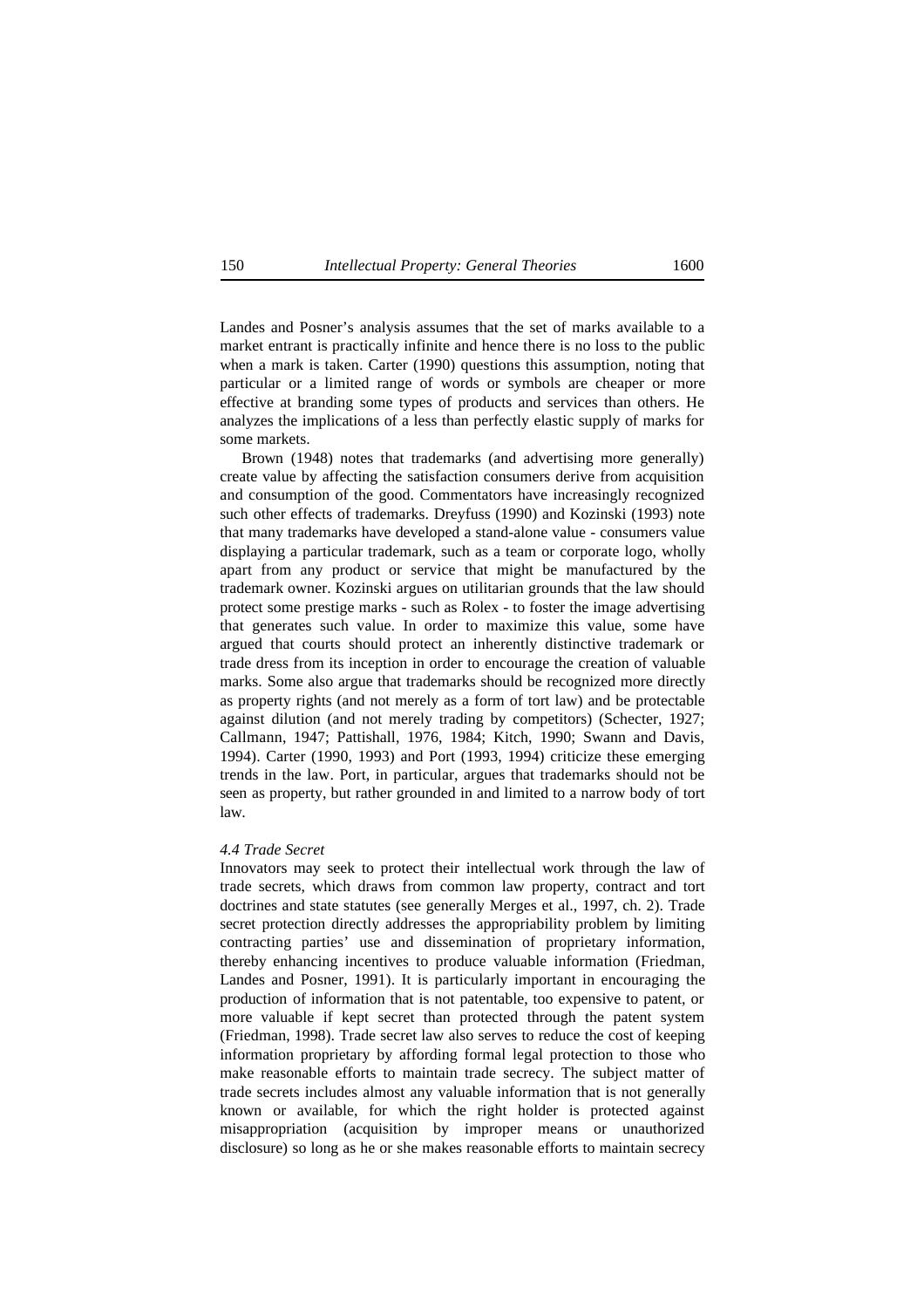of the information. Hence trade secrets can entail significant costs to maintain secrecy and negotiate, specify and monitor contractual relationships (Cheung, 1982). In addition, unlike patent law, the holder of a trade secret is not protected against independent discovery or reverse engineering. Moreover, the rightholder may have little effective recourse if a trade secret becomes widely known or if a user of the information acquired it without knowledge of its having been misappropriated.

Focusing upon the broader question of the comparative desirability of trade secrets within the broader regime of intellectual property protection, Cheung (1982) notes that trade secret protection inhibits the spread and use of ideas and causes the dissipation of economic rents. Nonetheless, trade secrets are an essential element of any economic system built upon freedom of contract and private property and they may be particularly effective (and more so than patent law) in promoting continuing research by employees or teams. Friedman, Landes and Posner (1991) suggest that trade secret law may be less prone to spurring over-rapid innovation (that is, excessive efforts to make a discovery, especially where the cost of an invention falls rapidly over time) than patent law because the negative consequences of coming in second place in such a 'race' are smaller. In a patent race, the 'winner' obtains an exclusive right to practice the invention, whereas in a trade secret regime, all independent discoverers are free to practice an invention.

Much of the economic literature on trade secrets addresses the optimal level of expenditures to maintain secrecy, that is, the question of reasonable efforts. Kitch (1980) argues that all such 'fencing costs' are inefficient and would require only such expenses as are necessary to provide evidence of the existence of a trade secret, that is, a notice or marking function (see also Reichman, 1994). Friedman, Landes and Posner (1991) make the related point that trade secret protection should be available when it is cheaper than the physical precautions that would be necessary to protect a particular piece of information. Another commentator argues that the optimal level of precaution against disclosure is at the point where the marginal cost of such measures equals the marginal expected loss in the event of misappropriation (Note, 1992). Friedman, Landes and Posner (1991) also defend the permissibility of reverse engineering under trade secret law as efficient. Scheppele (1988), however, argues that cases involving trade secrets are better explained in terms of fairness principles than in the efficiency terms of law and economics.

Lerner (1994a) presents empirical evidence finding trade secrecy to be a particularly important form of intellectual property protection for many businesses and one of the most frequently litigated intellectual property claims (see also Levin et al., 1987). Saxenian (1994) finds that a permissive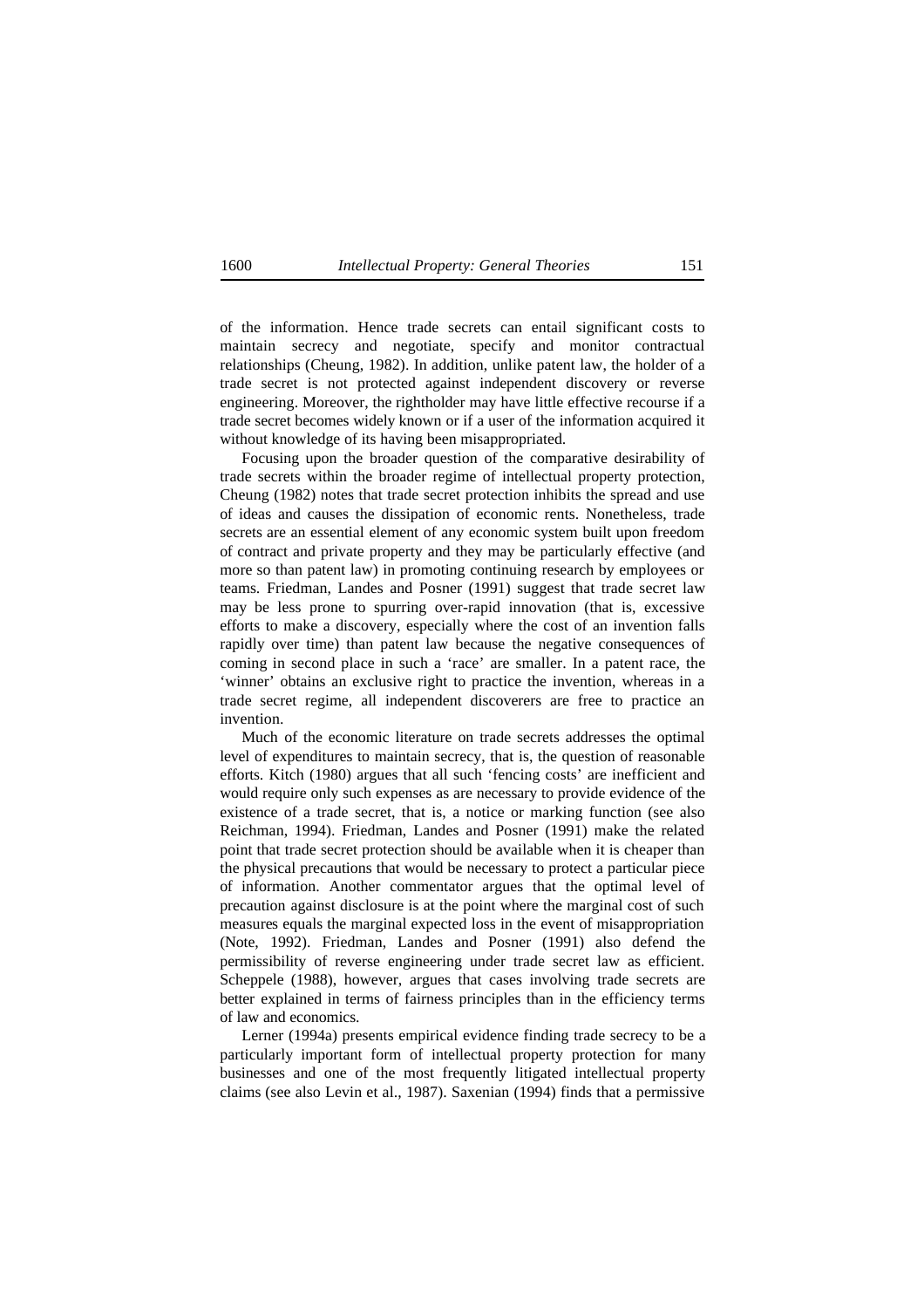attitude toward the enforcement of potential trade secret rights has encouraged rapid diffusion and meteoric economic growth in Silicon Valley.

### *4.5 Misappropriation, Idea Protection, Right of Publicity and Sui Generis Forms of Protection*

In addition to federal intellectual property protections (patent, copyright and trademark) that have developed in most industrialized and emerging economies, a range of state protections for intellectual work has evolved as well. As is discussed below, these protections are limited to some extent by federal supremacy and preemption. Nonetheless, they remain an important part of the broader intellectual property regime and have been responsive to new appropriability problems and gaps of federal systems. Such protections emanate from state legislative enactments as well as the development of common law doctrines in the courts. In addition, federal governments have augmented the troika of intellectual property law with more specialized forms of protection.

Baird (1983) and Raskind (1991) describe how state misappropriation doctrine, a form of tort law, has flourished and can be seen as reflecting competitive norms (see also Reichman, 1994). Lichtman (1997) argues on the basis of economic criteria that states should be able to craft limited forms of idea protection regimes that complement the federal regime. He argues that such protections will not undermine federal patent protection so long as such statutes limit innovators' reward to their development costs.

Over the past two decades, state courts have developed and expanded the right of publicity, which protects celebrities from the having their image, voice, or other distinctive characteristic used by others. Grady (1994) argues that the right of publicity can be understood as a response to the problem of rent dissipation: free use of a celebrity's attributes would lead to overuse, reducing the value to society. Using a congestion externality rationale, Posner (1992, p.43) argues that the right of publicity should be perpetual in duration: '[W]hatever information value a celebrity's endorsement to consumers would be lost if every advertiser can use the celebrity's name and picture'. Madow (1993) and Kozinski (1993, p. 975) argue on the basis of economic incentive and other considerations that the right of publicity has been expanded too far.

Merges (1996a) discusses the broad range of private intellectual property institutions that have evolved, including copyright collectives such as the American Soceity of Composers, Authors and Publishers (ASCAP) and Broadcast Music Incorporated (BMI) which license most musical works (see also Besen and Kirby, 1989; Besen, Kirby and Salop, 1992; Kobayashi and Yu, 1995; Koboyashi, 1998, patent pools and the Hollywood Script Registry.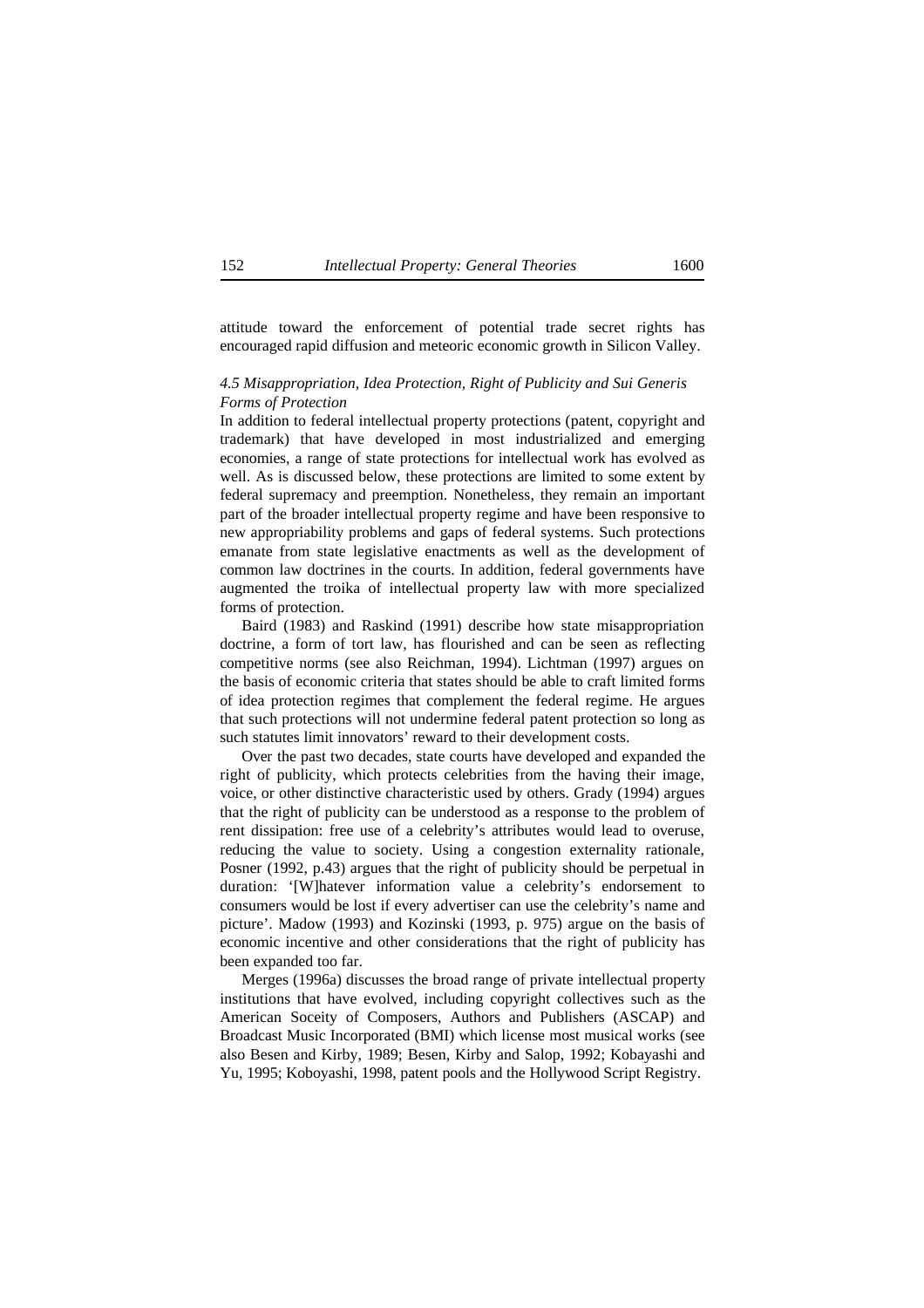Samuelson (1984), Stern (1986), Menell (1987, 1994), Litman (1989) and Samuelson et al. (1994) have argued that intellectual property legislation cannot easily keep pace with technological change. Stern (1986) proposes the creation of a *sui generis* regime for the protection of computer software as well as a new administrative structure whereby a federal agency would have limited authority to develop new forms of intellectual property to address the needs created by new technologies. Kastenmeier and Remington (1985) and Samuelson (1985) discuss the creation of *sui generis* intellectual property protection for the design of semiconductor chips. Using an economic framework, Menell (1987) analyzes how intellectual property could be tailored to address the market failures in computer software markets. Samuelson et al. (1994) suggest a new framework for protecting the intellectual work embodied in computer programs, upon which Ginsburg (1994), Goldstein (1994), Gordon (1994), Kitagawa (1994), Menell (1994) and Nelson (1994) comment. Reichman (1983a, 1983b, 1989/90, 1994) analyzes the need for a hybrid form of protection for industrial designs (see also Gordon, 1994; Karjala 1994; Lehmann, 1994; Mackaay, 1994 and Merges, 1994b). Reichman and Samuelson (1997) analyze the desirability of a *sui generis* for the protection of databases (see also Ginsburg, 1992).

#### *4.6 Channeling Among Modes of Protection*

Given the broad array of modes of intellectual property protection, each with differing standards and terms of protection, the overall efficacy of the intellectual protection regime depends signficantly upon the ability of the system to properly channel innovation among the various modes. Four sets of doctrines - election, functionality, preemption and misuse - have developed to ensure that the overall system functions coherently.

The disclosure requirement of patent law in essence requires innovators to elect between patent protection and trade secret protection. As Goldstein (1974) points out, however, such election is really only after-the-fact since inventors cannot perfectly predict whether their research will result in patentable inventions at the outset of their research efforts. Friedman, Landes and Posner (1991) argue that inventors use trade secret protection where innovations are either too trivial to be patented or where the costs of patenting outweigh the benefits.

Functionality doctrines serve to ensure that the exacting standards of patent law are not undermined by the bestowing of effective protection for the functional features of a work through other, less exacting, forms of intellectual property protection. The idea-expression dichotomy excludes functional features from protection under copyright law (Landes and Posner, 1989). Goldstein (1989, §2.3.1.1) suggests that courts engage in a rough balancing of the dangers of overprotecting and underprotecting a particular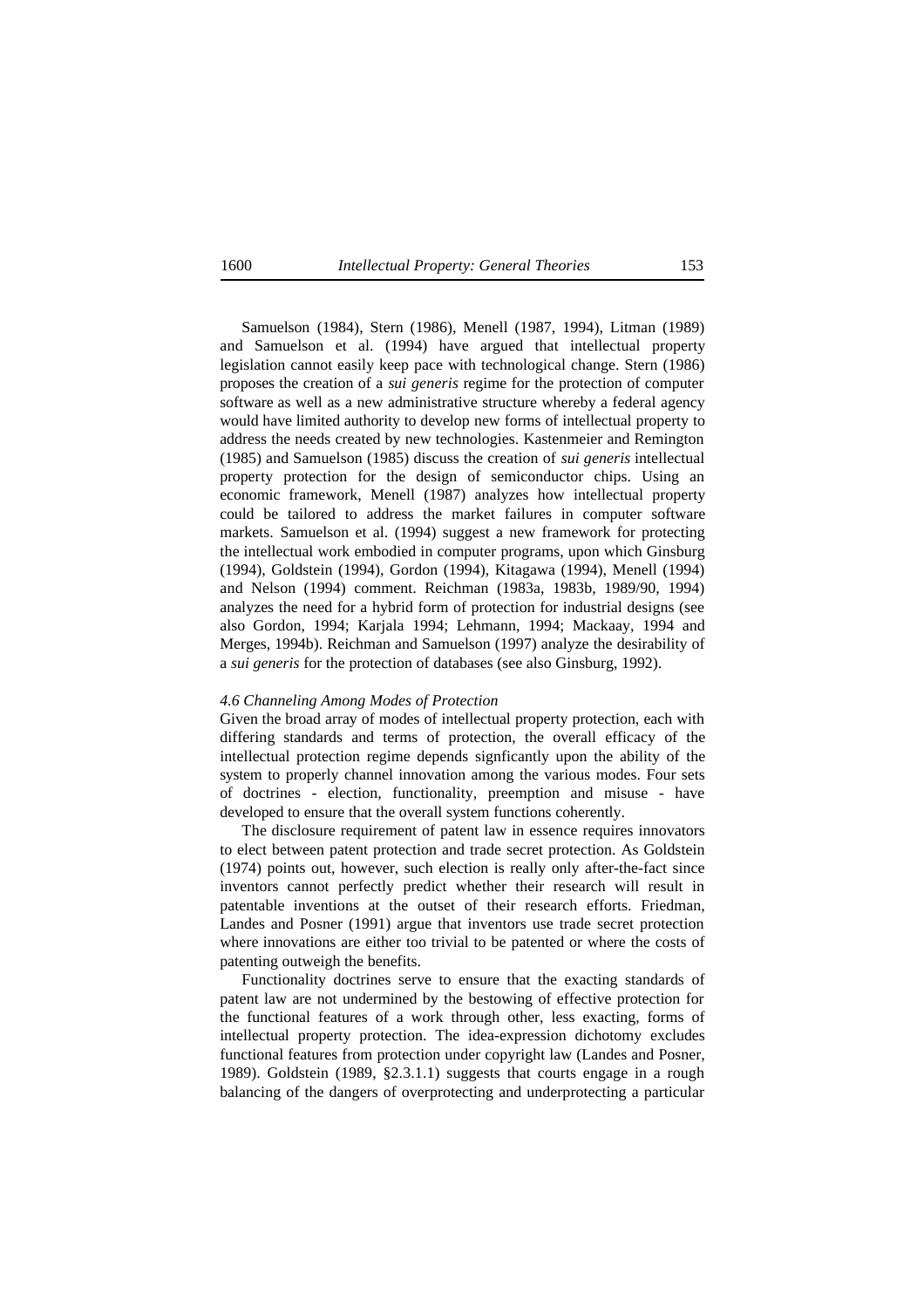work. Karjala and Menell (1995) explain how this principle efficiently channels protection between copyright and patent law generally and with regard to computer software. The functionality doctrine of trademark law limits the scope of trademark and trade dress protection to non-functional attributes so as to prevent a manufacturer from obtaining protection for functional features without meeting the requirements and being subject to the limitations of the patent law (Davis, 1996; Landes and Posner, 1987; Mims, 1984).

Preemption doctrines limit the authority of state legislatures and courts to develop protections within the fields occupied by federal intellectual property protection. Such doctrines not only override conflicting bodies of law, but also, through a negative implication, preempt the enactment or development of state doctrines to protect works that were left unprotected by federal law. Within the United States, federal patent, copyright and trademark law have broad preemptive domain, substantially limiting the authority of state legislatures and common law courts to develop local intellectual property regimes (Heald, 1991). Many scholars have criticized the breadth of such preemption, noting the lack of any empirical basis for preempting state protections for fields left unprotected by federal patent law (Wiley, 1989; Easterbrook, 1990; Reichman, 1994; Lichtman, 1997). Notwithstanding the broad sweep of some preemption cases, the courts have allowed the development of a number of state intellectual property protections, including various misappropriation doctrines (including trade secret law), the right of publicity and limited forms of idea protection (Baird, 1983; Friedman, Landes and Posner, 1991; Heald, 1991; Raskind, 1991; Reichman, 1994; Lichtman, 1997).

Preemption doctrines also govern the relationship between state contract law and federal intellectual property law. Rice (1992) and Lemley (1995a, 1995b) argue that manufacturers of goods embodying intellectual property should not be permitted to extend the duration or scope of their rights through licensing provisions, particularly those specified in 'shrinkwrap' contracts. O'Rourke (1995, 1997) argues that copyright law should not preempt the enforcement of contractual terms that may alter parties' rights with regard to copyrighted content (see also Hardy, 1995).

A fourth set of doctrines balances the policies of the intellectual property system, which grant limited monopolies in order to promote innovation, with the policies of the antitrust laws, which promote competition through the restriction of monopoly power. The intellectual property system would provide little spur to innovation if intellectual property owners were not permitted to exercise some market power. While the intellectual property laws create an implied limited exception to the antitrust laws, unrestrained freedom to exploit such monopolies could impose substantial indirect costs on society (over and above the deadweight loss attributable to monopoly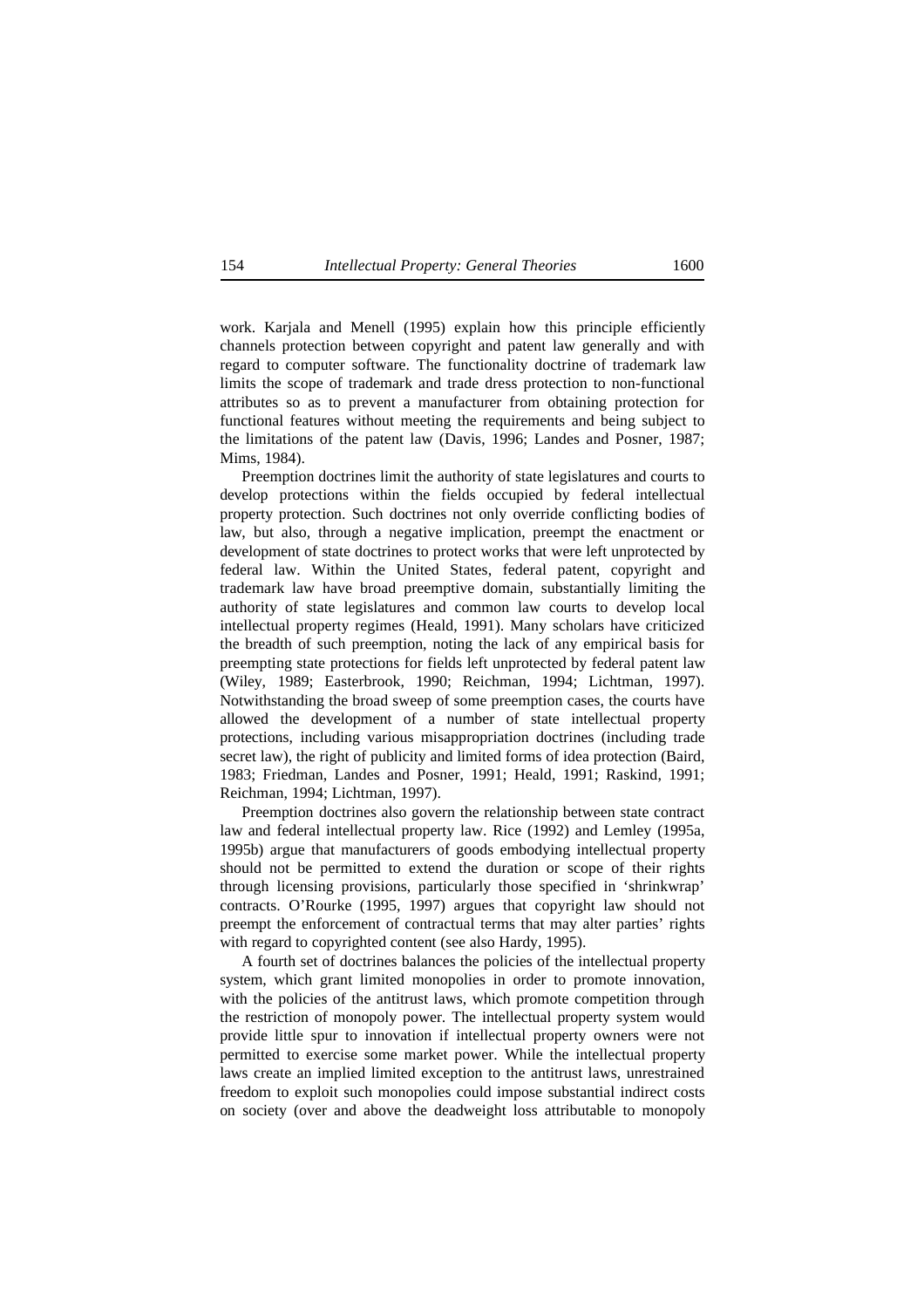pricing), including the possibility that a patent holder could discourage further research in the field covered by the patent or seek to cartelize an industry through licensing agreements that foster collusion. A number of doctrines, including the patent misuse doctrine, have developed to address the difficulties at the intellectual property-antitrust intersection. The harmonization of the policies of these two bodies of law, however, is theoretically and practically quite complex. See generally Baxter (1966), Bowman (1973), Kaplow (1984), Teece (1986) and Lemley (1990) on patent misuse; Hanna (1994) on copyright misuse; Merges (1996a) on patent pools, and Merges et al. (1997, ch. 8).

#### **5. Positive Analysis of Intellectual Property Protection**

There has emerged in the literature two branches of positive analysis relating to intellectual property. As in many areas of private law, law and economics scholars reflecting the Chicago tradition have argued that intellectual property doctrine can be explained as a means for promoting efficient resource allocation. Kitch (1966, 1977) and Grady and Alexander (1992) have argued that patent law as applied by the courts has evolved toward an efficient set of doctrines relating to the standards for and scope of protection. Oddi (1996), Merges (1992) and Martin (1992) point out numerous inconsistencies with these claims. Landes and Posner (1987, 1989) have argued that the main contours of trademark and copyright promote economic efficiency. Grady (1994) makes similar claims for the right of publicity.

A second tradition, building upon the insights of public choice theory, has examined the political process producing intellectual property legislation and the extent to which such legislation reflects the outcome of interest group politics. In the view of one observer intimately familiar with the legislative process (Olson, 1989, p. 111),

Congress is generally not in the business of satisfying abstract concerns about 'good copyright policy'. Rather, Congress is an intensely political body, loath to impose one-sided losses on legitimate interest groups. Since 'good copyright policy' would often require precisely such one-sided losses, copyright reforms may languish for decades before being enacted, or may simply be abandoned.

Litman (1989) describes the importance of interest group politics in affecting the way in which copyright law has evolved to accommodate and respond to technological change (see also Sterk, 1996, pp. 1244-1246). Menell (1994, pp. 2651-2652) highlights a perplexing dilemma in accommodating new technologies within the intellectual property system: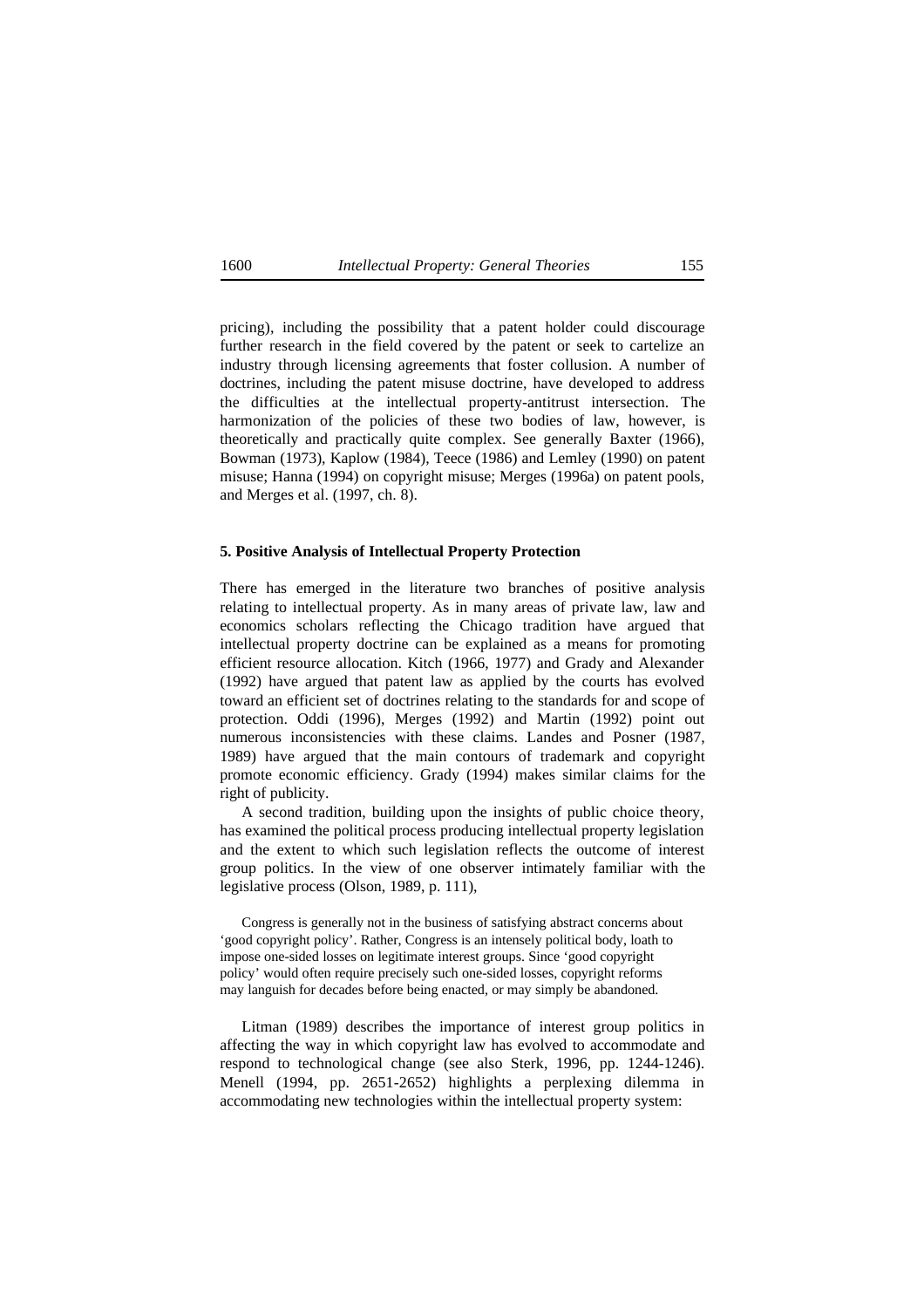[T]he opportunity for comprehensive reform is most propitious before interest groups form around a new technology. Unfortunately, policymakers usually do not have sufficient understanding of the path of such technology and the implications for an appropriate intellectual property regime during this nascent stage of development. Policymakers thus are left in the awkward position of either creating a regime before they adequately understand the problem or waiting until the contours of the problem emerge, at which point economic interests have vested and reform, if it is possible at all, is severely contrained.

Olson's view that intellectual property legislation cannot move forward without consensus may be giving way to the view that those who stand to gain concentrated benefits from copyright legislation (content owners) may prevail in legislative fora (national and international) over those who stand to bear diffuse costs (consumers). Merges (1995b) notes a general shift in the societal baseline toward a presumption of protection (compare Lemley, 1997c; Karjala, 1987). He also observes that intellectual property rights are increasingly seen as an off-budget form of subsidies and hence they create strong incentives for interested parties to engage in rent-seeking. Karjala (1995), Lavigne (1996) and Sterk (1996) highlight the pressure to expand the term of copyright protection, notwithstanding any showing that such extension promotes creation of intellectual works. Commentators have criticized efforts by content owners to expand protections for their works on the Internet (Samuelson, 1996a). While the basic model of public choice is inadequate as a full explanation of the political process (see, for example, North, 1990, noting the vagaries of processes by which property rights are defined), it has important insights for understanding the evolution of intellectual property law.

#### **B. Non-Utilitarian Theories of Intellectual Property**

Non-utilitarian theories play an important role in justifying intellectual property. This is particularly true with regard to the protection of literary and artistic expression and publicity. The European nations have grounded intellectual property protection for such intellectual effort within nonutilitarian theories of rights. This difference in philosophical perspective is reflected in part in the ways in which intellectual property systems are designated. Whereas protection for literary and artistic expression in the United States comes within the 'copyright' law - the title of which emphasizes limits on the public's right to make copies - the analogous bodies of law in Europe are labelled 'author's rights': *droit d'auteur* in France, *Urheberrecht* in Germany and *derecho de autor* in Spain. Even in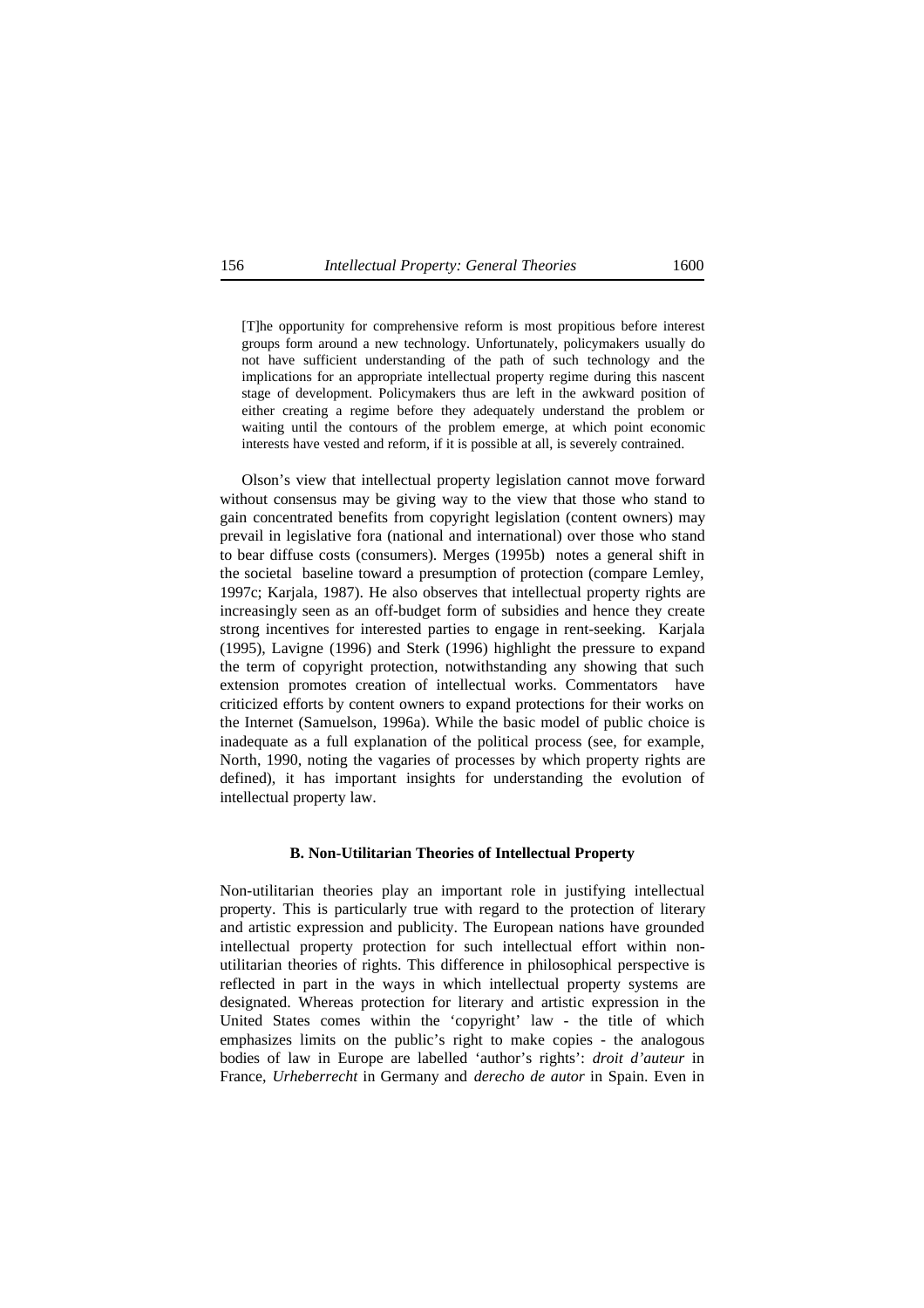the United States, however, there is a respected view to justify intellectual property law and to develop intellectual property doctrines on a broader base than the utilitarian model (Kaplan, 1967, p. 67; Treece, 1968; Hughes, 1988; Gordon, 1989, 1992a, 1992b, 1993; Yen, 1990; Netanel, 1993, 1996).

Over the past decade, a broad range of scholars has applied existing and novel philosophical frameworks to the analysis of intellectual property protection. Many of these scholars have drawn upon multiple philosophical strands in constructing their analyses. The discussion below disentangles the various strands so as to provide a comprehensive survey of the expanding foundation upon which intellectual property has been justified and critiqued.

#### **6. Natural Rights/Labor Theory**

John Locke offered a strong natural rights justification for private property which remains a central pillar of property theory today (Locke, 1698; Dwyer and Menell, 1997). Beginning with the proposition that all humans possess property in their own 'person', Locke argued that

[t]he 'labour' of his body and the 'work' of his hands, we may say, are properly his. Whatsoever, then, he removes out of the stat that Nature hath provided and left it in, he hath mixed his labor with it and joined to it something tht is his own and thereby makes it his property. It being by him removed from the common state Nature placed it in, it hath by this labour something annexed to it that excludes the common right of other men. For this 'labour' being the unquestionable property of the labourer, no man but he can have a right to what that is once joined to, at least where there is enough and as good left in common for others.

For elaboration of Locke's general theory, see Simmons (1992) and Waldron (1979).

Immanuel Kant (1798, pp. 229-230) spoke of the 'natural obligation' to respect the author's ownership of his works. Sterk (1996), Hughes (1988) and Yen (1990) present thorough accounts of the role of natural rights in American copyright law. Oddi (1996) discusses the application of natural law theories to patent protection. Hughes (1988) and Port (1994) explore the application of Lockean theory to trademark protection. Becker (1993) explores various moral bases for deserving to own intellectual property. In a series of articles, Gordon (1989, 1992a, 1992b, 1993) applies the Lockean perspective, with particular consideration of the Lockean 'proviso' ('enough and as good left in common for others'), in arguing against the view that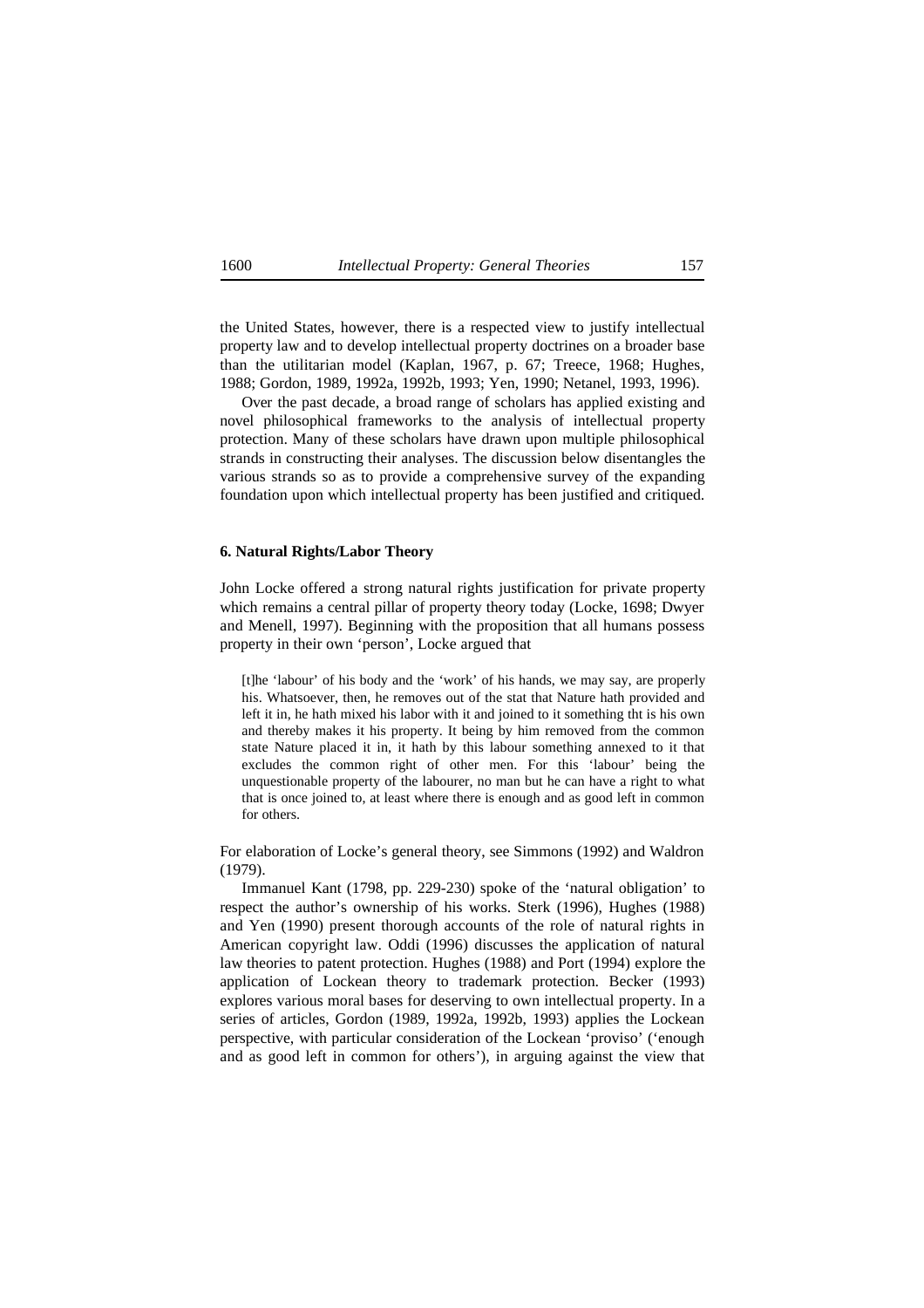intellectual property rights should be absolute (see Waldron, 1993). Denicola (1981) and Ginsburg (1990) argue that copyright law should be interpreted broadly to allow protection for compilation of facts, even if they do entail original expression in their organization, so as to protect the 'sweat of the brow' inherent in creating such works (see also Ginsburg, 1992). Harris (1996) discusses the application of Lockean theory to ownership of body parts and products (for example, cell lines). Hettinger (1989) critiques the Lockean labor theory as applied to intellectual property, arguing that creators should be limited in their property interest to the value they add by applying their labor to things removed from the commons and not to the total value of the resulting product (see also Nozick, 1984, pp. 175-182).

#### **7. Unjust Enrichment**

Gordon (1992a, 1992b) argues that the central problem of intellectual property law is to compensate creators of works who bestow benefits on those who follow, up to some socially justifiable point. In this analysis, the basic structure of intellectual property law is closely akin to the law of restitution, which seeks to determine when someone who bestows unbargained-for benefits deserves compensation.

#### **8. Personhood Theory**

The personhood justification for property derives from Kant's Philosophy of Law and Hegel's Philosophy of Right and has been elaborated in modern legal discourse in the work of Radin (1982, 1993). 'The premise underlying the personhood perspective is that to achieve proper development - to be a person - an individual needs some control over resources in the external environment. The necessary assurances of control take the form of property rights' (Radin, 1982). The personhood justification for property emphasizes the extent to which property is personal as opposed to fungible: the justification is strongest where an object or idea is closely intertwined with an individual's personal identity and weakest where the 'thing' is valued by the individual at its market worth. For general critique of this theory, see Schnably (1993), Simmons (1992).

Netanel (1993) traces the rich heritage of Continental copyright law and its moral rights tradition to the personality theory developed by Kant and Hegel, pointing out nuances distinguishing the various strains within the theory (see also Palmer, 1990, pp. 835-849). For example, Kant viewed literary work as part of the author's person and hence is not alienable.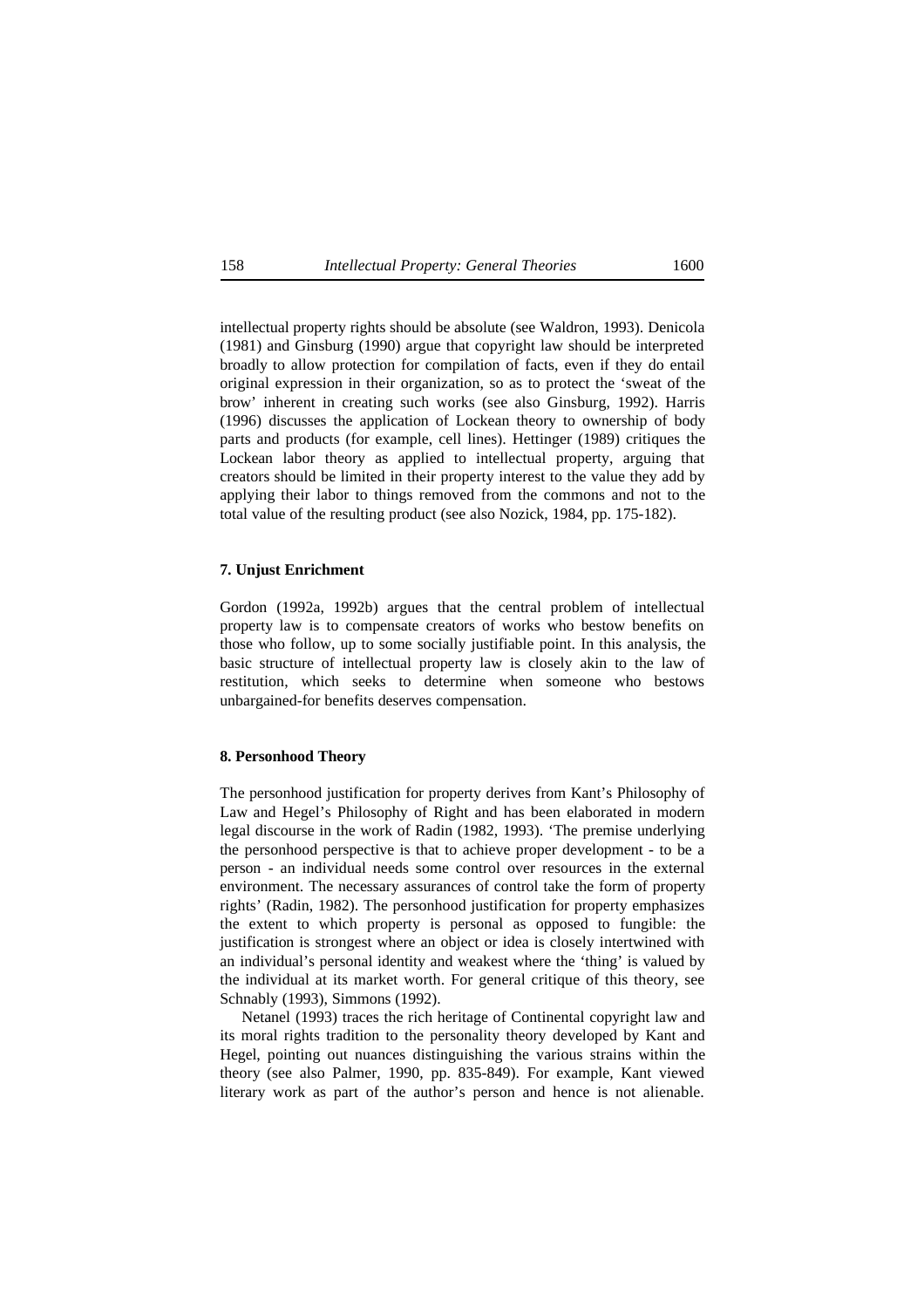Hegel, by contrast, distinguished between mental ability as an inalienable part of the self, but not the act of expression. Netanel presents a multifaceted argument for alienability restrictions upon copyright interests. The broader implications of the personhood justification for intellectual property have been explored by a number of scholars: Hughes (1988) (suggesting various strains of the personhood theory in American copyright law); Port (1994) (disputing Hughes' use of personhood theory to support anti-dilution actions in trademark); Cherensky (1993) (with regard to works for hire); Hughes (1998) (right of publicity); Solomon (1987) (right of publicity). Personhood theory has been particularly central to the emerging debate, brought to the fore by advances in biotechnology, over property rights in body parts, cell lines and other body products (Munzer, 1994); Radin, 1987).

### **9. Libertarian Theories**

Palmer (1989, 1990) constructs a libertarian argument against intellectual property rights by critiquing the dominant philosophical perspectives used to justify intellectual property protection. Coming from a different intellectual tradition, but reaching a similar conclusion, Barlow (1994) argues that intellectual property rights threaten to undermine free exchange of ideas over the Internet and enable corporate interests to exercise substantial control over cultural and political expression. Netanel (1996, pp. 365-385) suggests that these concerns can be addressed better through reworking rather than discarding copyright law. More generally, Waldron (1993) points out that autonomy as an ideal cuts both for and against intellectual property rights. Authors may claim that the integrity of their self-expression requires that they control the use and adapation of their works. Social commentators may argue, however, that they are denied the ability to express themselves if they cannot parody the works of others.

The issue of personal autonomy also arises with regard to control of body parts and cell lines. Informed consent may address this concern, although the meaning of informed consent may be more subtle in the context of modern medical research, where scientists may be able to decode a patient's genetic structure and produce valuable byproducts (Harris, 1996; Lavoie, 1989). In addition, as above, liberty interests do not decisively cut in just one direction.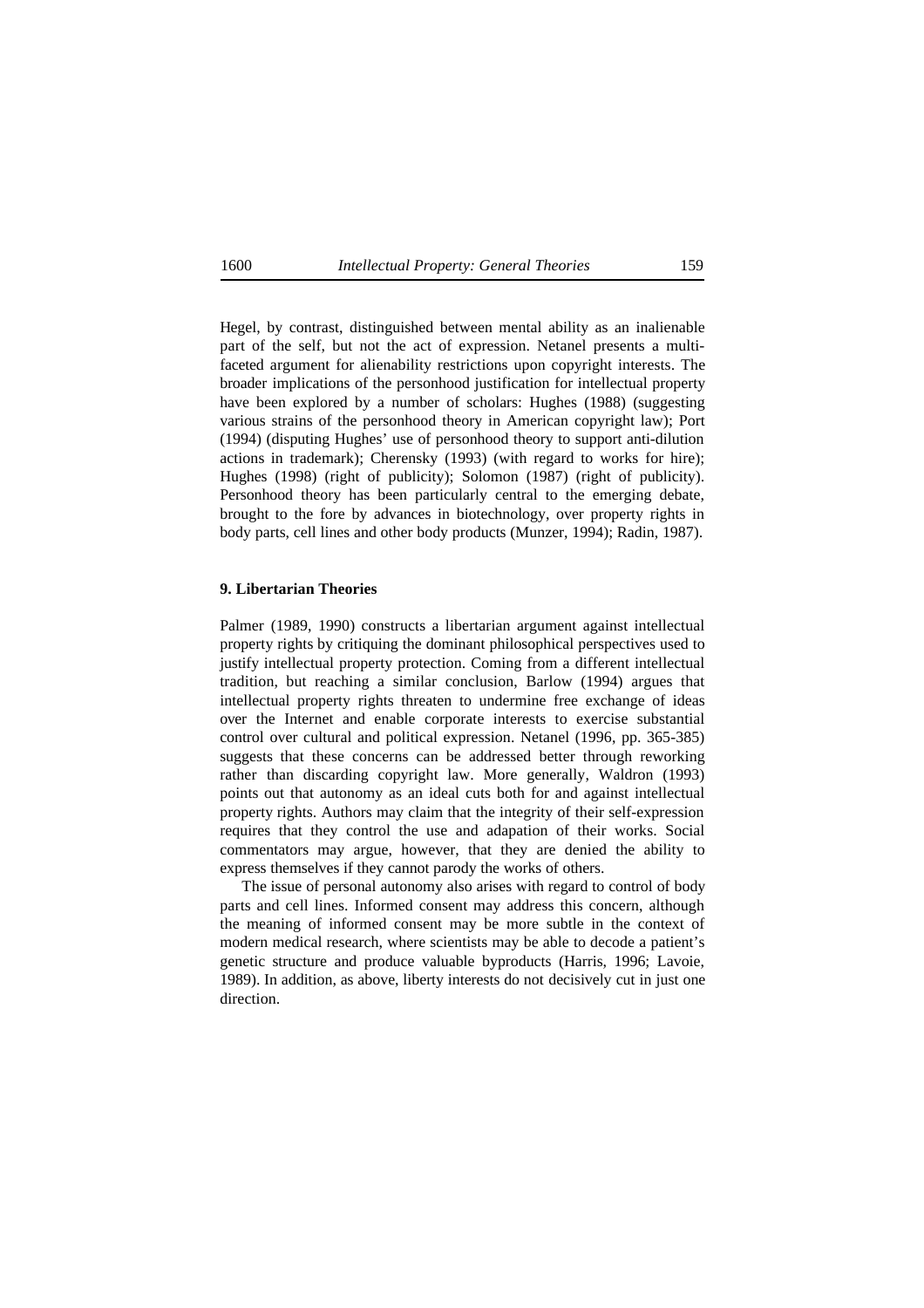#### **10. Distributive Justice**

Theories of distributive justice seek to distribute society's resources on the basis of just principles. Many philosophers endorse utilitarian theories of distributive justice (Mill, 1862; Singer, 1975; Hare, 1978). Such theories often reflect Lockean and other philosophical perspectives as well (Sterk, 1996, pp. 1234-1239). The process of determining such principles is the focus of considerable debate among political philosophers. Rawls (1971, 1993), for example, offers an 'ideal contractarian' theory of distributive shares in which a just allocation of benefits and burdens of social life is determined by what rational persons would choose from behind a 'veil of ignorance', which prevents them from knowing what abilities, desires, parentage, or social stratum they would occupy. Firth (1952) rejects contractarian approaches and instead argues that justification derives from a suitably defined Ideal Observer. Nozick (1984) approaches such questions from a non-interventionist standpoint, arguing that the State should play no role in distributing or redistributing property come by properly apart from respecting the voluntary transfers of property owners.

Considerations of distributive justice have recently been applied in justifying intellectual property. Rakowski (1991, pp. 86-87), for example, develops a rich theory of justice with applications to the distribution of the rewards of invention. Landes (1992) invokes Rawls's 'veil of ignorance' to argue that authors as a group would favor limited 'productive uses' of unpublished materials within the scope of fair use. Similarly, Brennan (1993) uses Rawls's contractualism to suggest a just set of rules to govern the fair copying of expression in works of criticism. Sterk (1996, pp. 1234- 1239) argues that copyright law lacks coherence by reference to the leading competing theories of distributive justice.

The most concrete manifestation of distributive justice principles in the intellectual property field are recent international accords with regard to the protection, ownership and use of resources. Advances in biotechnology have spurred the prospecting of biological resources throughout the world, which has increasingly brought the traditional principles and values of the intellectual property system (emphasizing scientific and technological advance through limited, exclusive monopolies) in conflict with larger social justice, sovereignty and access concerns (Sedjo, 1992; Kadidal, 1993; Goldman, 1994; Carroll, 1995; Urbanski, 1995; Adair, 1997). The International Undertaking on Plant Genetic Resources of the United Nations Food and Agriculture Organization provides specifically for 'farmer's rights'. It recognizes farmers as innovators entitled to intellectual integrity and access to the germplasm and technologies they have developed collectively over many generations. Such recognition serves to protect the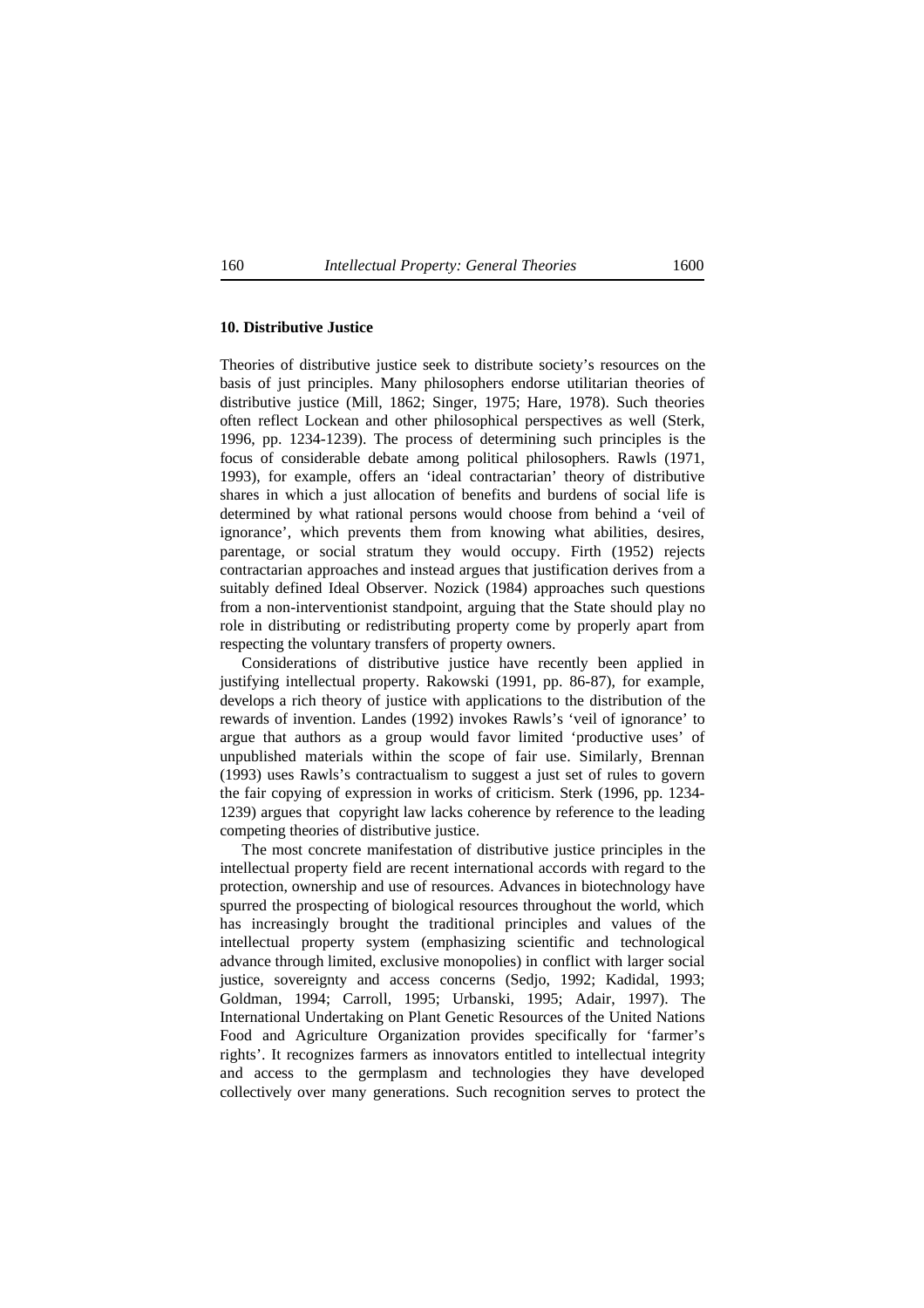interests of those who may lack the knowledge or resources to perfect their intellectual property rights against the exercise of formal rights by better organized agricultural interests that develop patent portfolios. The Convention on Biological Diversity provides that parties cooperate to ensure that intellectual property rights 'are supportive of and do not run counter to' the objectives of the convention, the conservation and sustainable use of biodiversity and the equitable sharing of benefits. The Convention also requires signatory nations to 'respect, preserve and maintain knowledge, innovations and practices of indigenous and local communities'.

In addition, biotechnology has also led to the development of valuable resources derived from the human body. Distributive justice arguments have been used in assessing moral claims to cell lines and other products of the human body (Harris, 1992, 1996; Rakowski, 1991, pp. 167-195).

### **11. Democratic Theories**

Copyright law promotes political expression by encouraging expression, but it also potentially inhibits dissemination of works by prohibiting, subject to some limitations, the copying of expression. In its early history, copyright was used by the English Crown to regulate the press (and censor seditious expression) through bestowing selective royal grants of privilege (Goldstein, 1970; Kaplan, 1967). Although copyright no longer functions directly to censor political expression, it nonetheless has the potential to inhibit the free flow of information. Goldstein (1970) discusses how the principles of copyright law - including the idea-expression dichotomy, the fair use doctrine and a misuse doctrine - harmonize this body of law with constitutional protections of freedom of speech and the press (see also Nimmer, 1970; Denicola, 1979; Patterson, 1987). Coombe (1991) offers a post-modernist critique of intellectual property law, arguing that the expanding domain of intellectual property protection limits the ability of individuals to express themselves. Netanel (1996) suggests that copyright plays an increasingly important role in modern democratic societies because of the ease with which expression can be disseminated through the use of digital technology. He argues that exisiting theories of intellectual property rights may undermine larger democratic principles and articulates a new model for the interpretation of copyright in the digital age which seeks to promote a democratic civil society.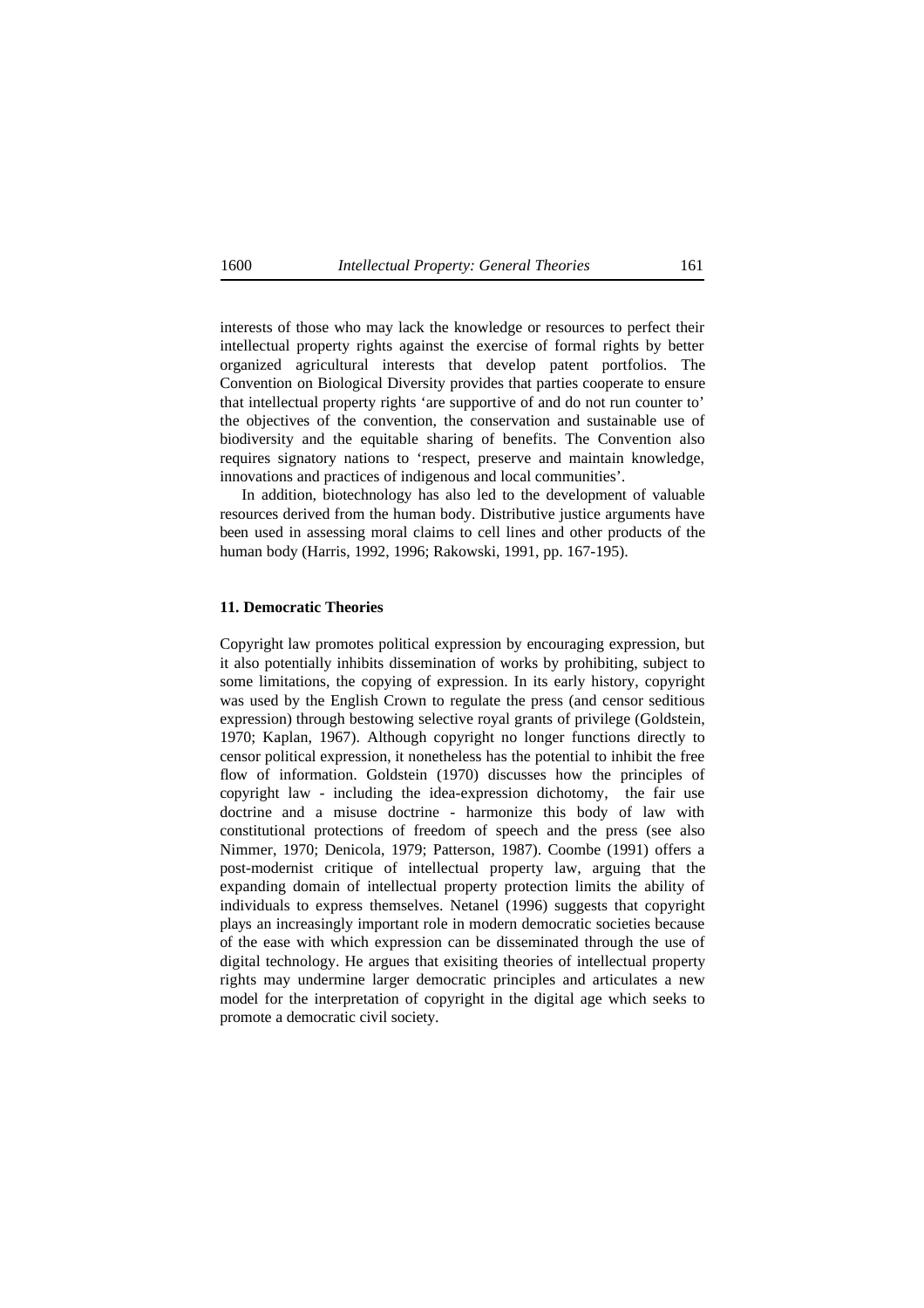#### **12. Radical/Socialist Theories**

A radical critique of some basic assumptions underlying intellectual property - most notably, the romantic concepts of 'the author' and 'the inventor' - has developed in recent years, building upon the work of deconstructists in the field of literary criticism. These scholars suggest that the concept of authorship and inventorship is so malleable, contingent and 'socially constructed' that we should be wary about identifying a creative work too closely with a particular person or entity (Aoki, 1993-1994, 1996a, 1996b; Boyle, 1988, 1992, 1996; Jaszi, 1991; Lange, 1992; Woodmansee and Jaszi, 1994). According to this view, all creations are the product of communal forces to some extent. Dividing the stream of intellectual discourse into discrete units, each owned by and closely associated with a particular author or inventor, is therefore an incoherent exercise subject more to the political force of asserted authors' or inventors' groups than to recognition of inherent claims of natural right, personhood, or other justifications. Lemley (1997c) and Samuelson (1996a) assess and critique the main claims of the deconstructionist view.

#### **13. Ecological Theories**

As understanding of the connections between technology, industrial development and the environment has deepened, environmentalists have begun to view intellectual property within the context of broader philosophical theories relating humans to the environment. Traditional reformist theories - which are anthropocentric in nature and draw heavily upon utilitarian, liberal and other traditional philosophical frameworks - see technology as both a source of environmental problems and a means for reducing environmental impacts of human activities. These theories generally call for the internalization of the adverse impacts of technology and the use of subsidies and other mechanisms (such as intellectual property) to spur the development of new technologies that reduce environmental impacts (see generally Banks and Heaton, 1995; Menell and Stewart, (1994).

Environmentalists have developed naturalist ethics over the past 50 years which challenge key assumptions of traditional philosophical perspectives (Nash, 1989). Most significantly, these theories are built upon nonanthropocentric premises. Leopold (1949) developed an ecological ethic, which seeks to 'preserve the integrity, stability and beauty of the biotic community'. Leopold argued that the complexity of the biosphere counsels caution in any activities that might disrupt natural processes (see generally Devall, 1980). Singer (1975) called for recognition of moral considerateness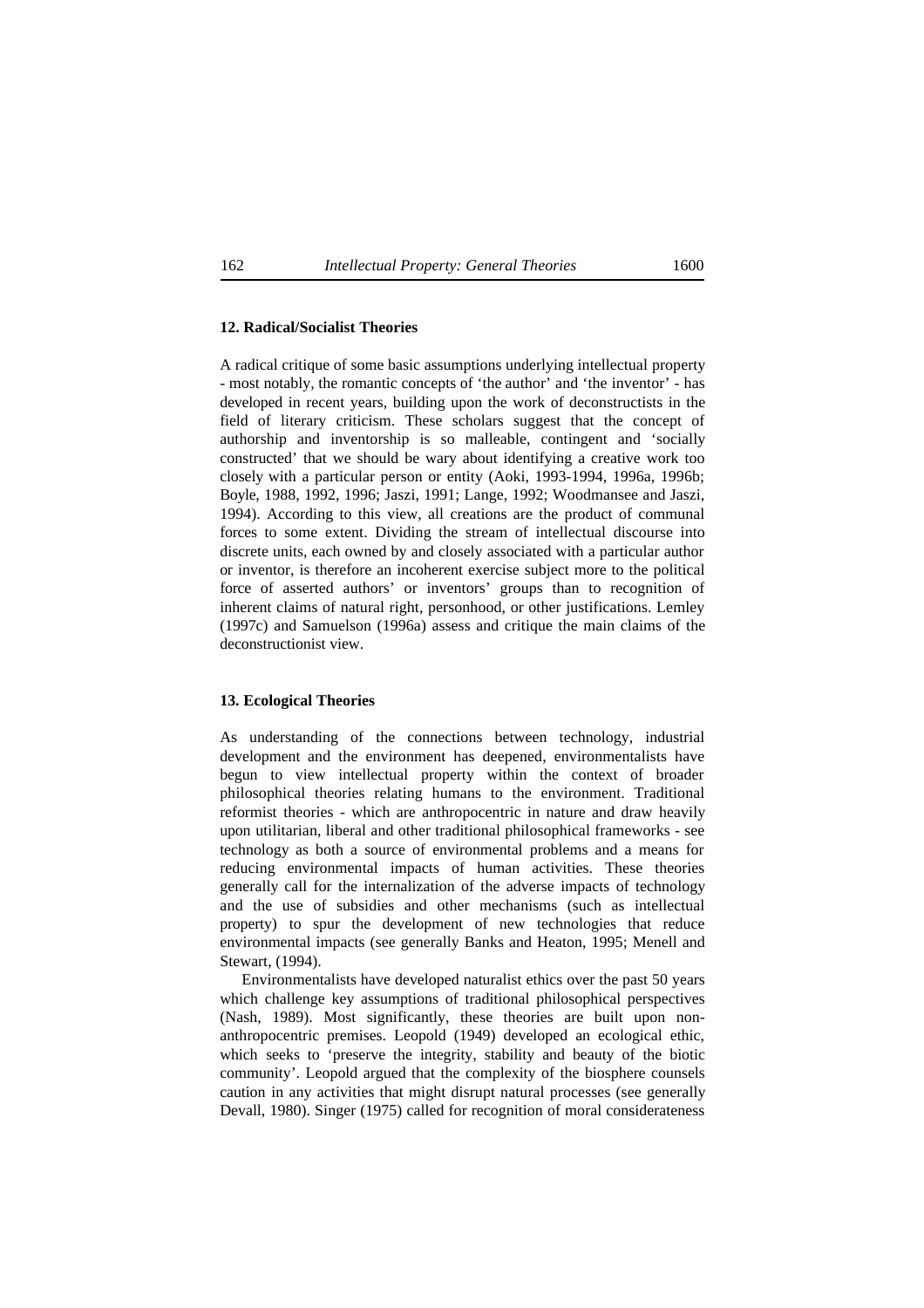of all sentient beings. A broad range of environmental activists, Green Party politicians and social commentators have used these perspectives to attack technological advance as a social goal generally (see, for example, Commoner, 1971). Of particular significance in recent years, many ecologists and animal rights activists have questioned the encouragement of biotechnology, both in terms of the risks of adverse environmental consequences from the release of novel genetic organisms and the morality of re-engineering living organisms.

#### **C. Conclusions**

#### **14. Synthesis and Future Directions**

Intellectual property is rarely justified on one theory, although patents' grounding in utilitarianism comes the closest. Consensus about philosophical perspective, however, has not produced consensus about what that perspective prescribes. Economic theorists have produced multiple plausible models for which empirical distillation will remain elusive and unlikely to be of much general predictive value due to the heterogeniety of inventive activity, the diversity of research environments, the complexity of technological diffusion, the richness and changing nature of real world institutions and the obvious measurement problems in conducting empirical research of this type. The comparative advantages of various configurations of intellectual property rights, antitrust standards, government subsidies, regulation and other encouragements for innovation are difficult to assess. The operation of these various alternatives turn on key assumptions - such as the extent to which firms will aggressively innovate without direct competitive pressure and the impediments to licensing, joint ventures and other transactional mechanisms (ex ante and ex post) - for which empirical evidence is limited in general and with regard to heterogenous contexts in which these issues arise. Nonetheless, the work of the past decade has refined some of the debates significantly and provided valuable, although sobering, evidence on others. Of perhaps greatest importance, recent work has shown that the holy grail of a perfectly calibrated incentive system is unattainable. Especially when the insights of public choice theory are factored into the analysis - in particular, the difficulty of enacting and implementing public-regarding intellectual property policies in the presence of rent-seeking by interested parties - the field should focus more on setting the main parameters and providing incentives for the evolution of new privately and socially constructed institutions to develop effective governance structures.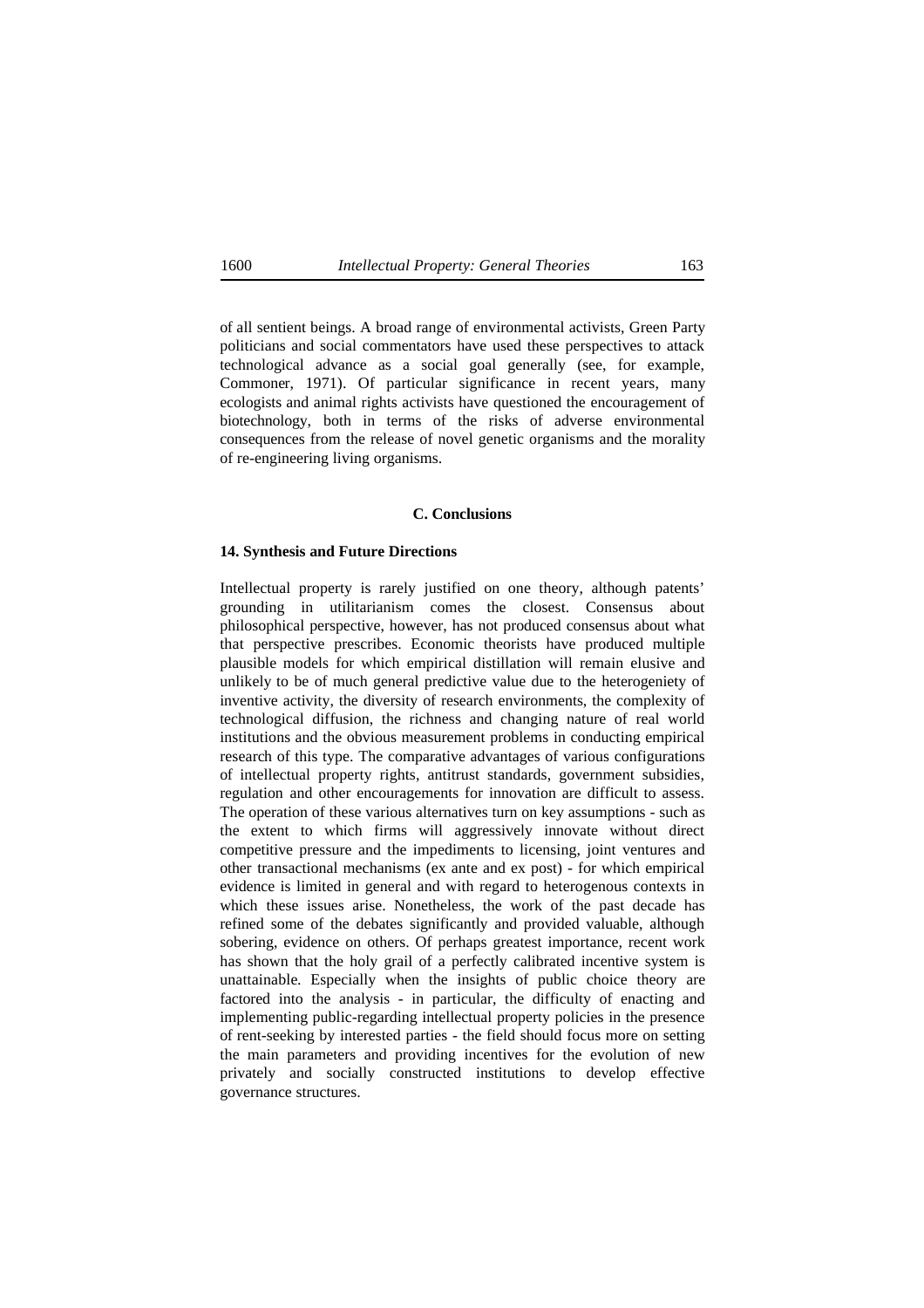When the theoretical domain is expanded beyond utilitarian analysis, as it is in some patent contexts and most other areas of intellectual property, scholars have looked principally for parallel implications and conflict among competing philosophical justifications as a means of assessing justifications for particular intellectual property rules and institutions. This pragmatic approach (Kaplan, 1967) rarely produces intellectual tidiness, but is an essential aspect of justifying governance regimes in diverse social, political and economic cultures. Many factors are at work, which leads to rules that channel protection among modes of protection and varies the thresholds for and nature of protection within particular modes. As technology advances, the system continues to evolve, sometimes by new legislation, more often by the stretching and bending of existing rules. New technology commercialized in the past two decades, most notably the advent and diffusion of digital technology and new advances in the life sciences, portend deepening interest in the intellectual property system and scrutiny, reconsideration and reconceptualization of the theories justifying intellectual property. Even within the existing theories of intellectual property, these technologies pose significant analytical challenges as a result of the ways in which they change key factors on which existing institutional rules and structures are based - for example, the nature of personal and liberty interests of creators and users, network dimensions, transaction costs. As intellectual property and technology have gained importance over the past two decades, the philosophical debates have melded with broader social and political discourse bearing upon the very foundation of modern society. We can expect that intellectual property will continue to press these frontiers as the information age progresses.

#### **Acknowledgements**

I am grateful to Nancy Gallini, Paul Goldstein, Mark Lemley, Rob Merges, Richard Nelson, Eric Rakowski, Suzanne Scotchmer, Ralph Winter and an anonymous referee for helpful discussions and comments on an earlier draft, although they bear no responsibility for any shortcomings.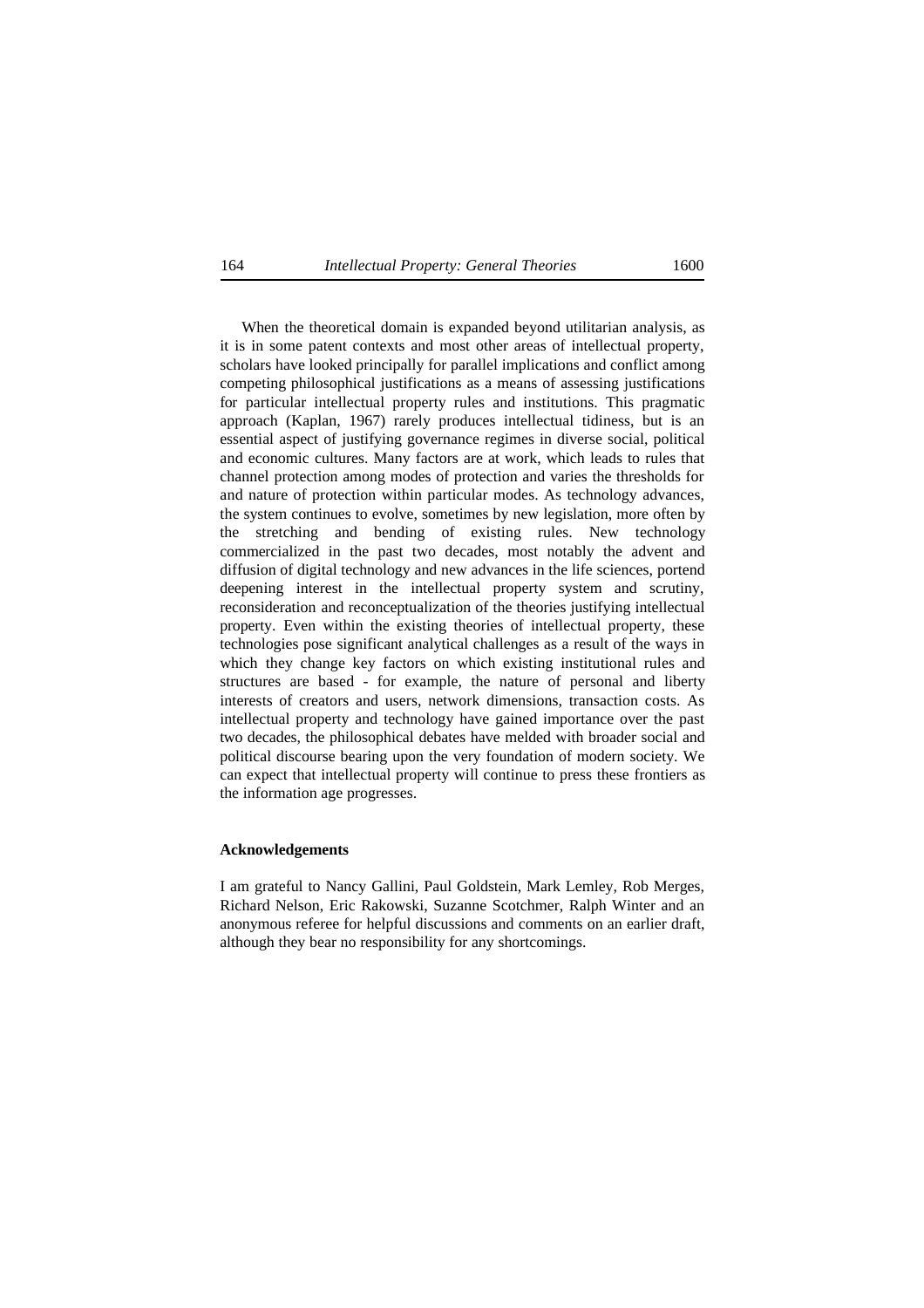#### **Bibliography on Intellectual Property: General Theories (1600)**

- Adair, John R. (1997), 'The Bioprospecting Question: Should the United States Charge Biotechnology Companies for the Commercial Use of Public Wild Genetic Resources?', **24** *Ecology Law Quarterly*, 131-172.
- Adelman, Martin (1977), 'Property Rights Theory and Patent-Antitrust: The Role of Compulsory Licensing', **52** *New York University Law Review*, 977-1013.
- Adelstein, Richard P. and Peretz, Steven I. (1985), 'The Competition of Technologies in Markets for Ideas: Copyright and Fair Use in Evolutionary Perspective', **5** *International Review of Law and Economics*, 209-238.
- Aoki, Keith (1993-1994), 'Authors, Inventors and Trademark Owners: Private Intellectual Property and the Public Domain (parts 1 and 2)', **18** *Columbia - VLA Journal of Law and the Arts*, 197-267.
- Aoki, Keith (1996a), '(Intellectual) Property and Sovereignty: Notes Toward a Cultural Geography of Authorship', **48** *Stanford Law Review*, 1293-1355.
- Aoki, Keith (1996b), 'Foreward: Innovation and the Information Environment: Interrogating the Entrepreneur', **75** *Oregon Law Review*, 1-18.
- Arrow, Kenneth J. (1962), 'Economic Welfare and the Allocation of Resources for Invention', in Nelson, Richard R. (ed.), *The Rate and Direction of Inventive Activity: Economic and Social Factors*, New York, Princeton University Press.
- Ashford, Nicholas A. et al. (1985), 'Using Regulation to Change the Market for Innovation', **9** *Harvard Environmental Law Review*, 419-466.
- Ashford, Nicholas A. and Heaton, George E. (1983), 'Regulation and Technological Innovation in the Chemical Industry', **46** *Law and Contemporary Problems*, 109-157.
- Baird, Douglas G. (1983), 'Common Law Intellectual Property and the Legacy of International News Service v. Associated Press', **50** *University of Chicago Law Review*, 411-429.
- Banks, R. Daryl and Heaton, George E. (1995), 'An Innovation-Driven Environmental Policy', **11** *Issues in Science and Technology*.
- Barlow, John Perry (1994), 'The Framework for Economy of Ideas: Rethinking Patents and Copyrights in the Digital Age', **1994** *WIRED*, 83-97.
- Barzel, Yoram (1968), 'Optimal Timing of Innovations', **50** *Review of Economics and Statistics*, 348-355.
- Baxter, William F. (1966), 'Legal Restrictions on Exploitation of the Patent Monopoly: An Economic Analysis', **76** *Yale Law Journal*, 267-370.
- Beck, Roger L. (1983), 'The Prospect Theory of the Patent System and Unproductive Competition', **5** *Research in Law and Economics*, 193-209.
- Becker, Lawrence C. (1993), 'Deserving to Own Intellectual Property', **68** *Chicago-Kent Law Review*, 609-629.
- Beier, F.-K. and Shricker, G. (1989), 'GATT or WIPO? New Ways in the International Protection of Intellectual Property', **11** *IIC Studies Weinheim, VCH-Verlagsgesellschaft*.
- Bentham, Jeremy (1839), *A Manual of Political Economy*, New York, G.P. Putnam.
- Besen, Stanley M. (1998), 'Intellectual Property', in Newman, Peter (ed.), *The New Palgrave Dictionary of Economics and the Law*, London, Macmillan, 348-351.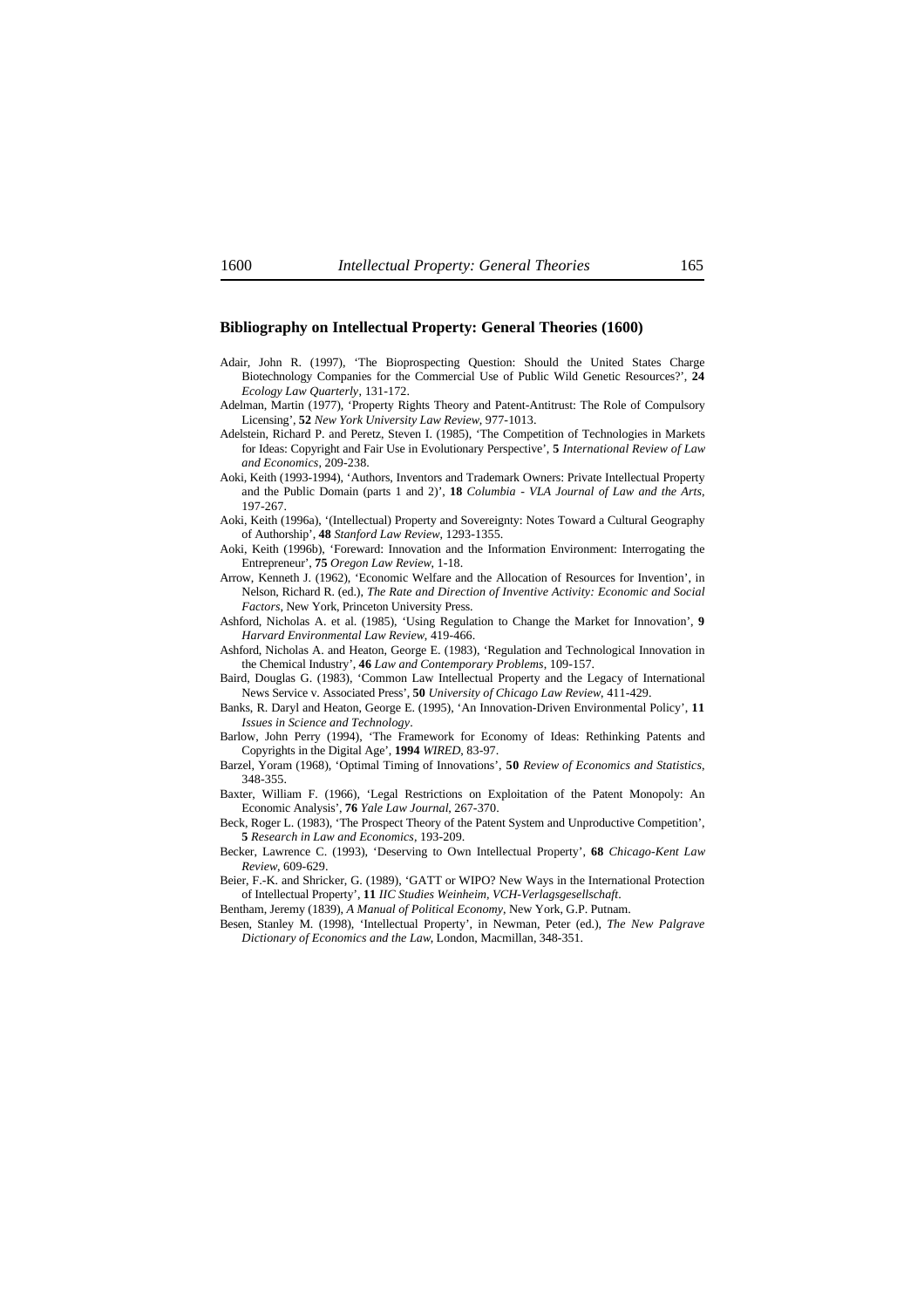- Besen, Stanley M. and Kirby, Sheila Nataraj (1989a), 'Private Copying, Appropriability, and Optimal Copying Royalties', **32** *Journal of Law and Economics*, 255-280.
- Besen, Stanley M. and Kirby, Sheila Nataraj (1989b), *Compensating Creators of Intellectual Property: Collectives That Collect*, Rand Corporation, No. R-3751-MF.
- Besen, Stanley M. and Raskind, Leo J. (1991), 'An Introduction to the Law and Economics of Intellectual Property', **5** *Journal of Economic Perspectives*, 3-27.
- Besen, Stanley M., Kirby, Sheila Nataraj and Salop, Steven (1992), 'An Economic Analysis of Copyright Collectives', **78** *Virginia Law Review*, 383-411.

Bowman, Ward S., Jr (1973), *Patent and Antitrust Law: A Legal and Economic Appraisal*, Chicago, University of Chicago Press.

- Bowman, Ward S., Jr (1977), 'The Incentive to Invent in Competitive as Contrasted to Monopolistic Industries', **20** *Journal of Law and Economics*, 227-228.
- Boyle, James (1988), 'The Search for an Author: Shakespeare and the Framers', **37** *American University Law Review*, 625-643.
- Boyle, James (1992), 'A Theory of Law and Information: Copyright, Spleens, Blackmail and Insider Trading', **80** *California Law Review*, 1413-1540.
- Boyle, James (1996), *Shamans, Software and Spleens: Law and Construction of the Information Society*, Cambridge, MA, Harvard University Press.

Braga, C.A. (1989), 'The Economics of Intellectual Property Rights and the GATT', **22** *Vanderbilt Journal of Transnational Law*, 243-264.

- Braun, Fernand (1979), 'The Economic Role of Industrial Property', **1** *European Intellectual Property Review*, 265-273.
- Braunstein, Y.M., Fischer, D.M., Ordover, Janusz A. and Baumol, William J. (1977), *Economics of Property Rights as Applied to Computer Software and Data Bases*, United States Department of Commerce, No. PB-268 787.
- Brennan, Timothy J. (1993), 'Copyright, Property and the Right to Deny', **68** *Chicago-Kent Law Review*, 675-714.

Brenner, Reuven (1990), 'Inventions et Innovations dans le Monde des Affaires et des Sciences (Inventions and Innovations in Business and Science)', **26** *Études Françaises*, 51-78.

Bresnahan, Timothy F. (1985), 'Post-entry Competition in the Plain Paper Copying Market', **75** *American Economic Review*, 15-19.

Breyer, Stephen G. (1970), 'The Uneasy Case for Copyright', **87** *Harvard Law Review*, 281-351. Breyer, Stephen G. (1972), 'Copyright: A Rejoinder', **20** *UCLA Law Review*, 75-83.

- Brousseau, Eric and Bessy, Christian (1997), *The Governance of Intellectual Property Rights: Patents and Copyrights in France and in the US*, Inaugural Conference for the International Society for New Institutional Economics, The Present and Future of the New Institutional Economics, Washington University, St. Louis, Missouri, USA, Sept. 19-21, 1997.
- Brown, Ralph J. (1948), 'Advertising and the Public Interest: Legal Protection of Trade Symbols', **57** *Yale Law Journal*, 1165-1206.
- Burgender, Lee B. (1985), 'An Economic Approach to Trademark Genericism', *American Business Law Journal*, 391 ff.
- Buscaglia, Edgardo (1993), *Law, Technological Progress and Economic Development*, California, Stanford University Press, Hoover Institution, International Studies Program, Stanford.

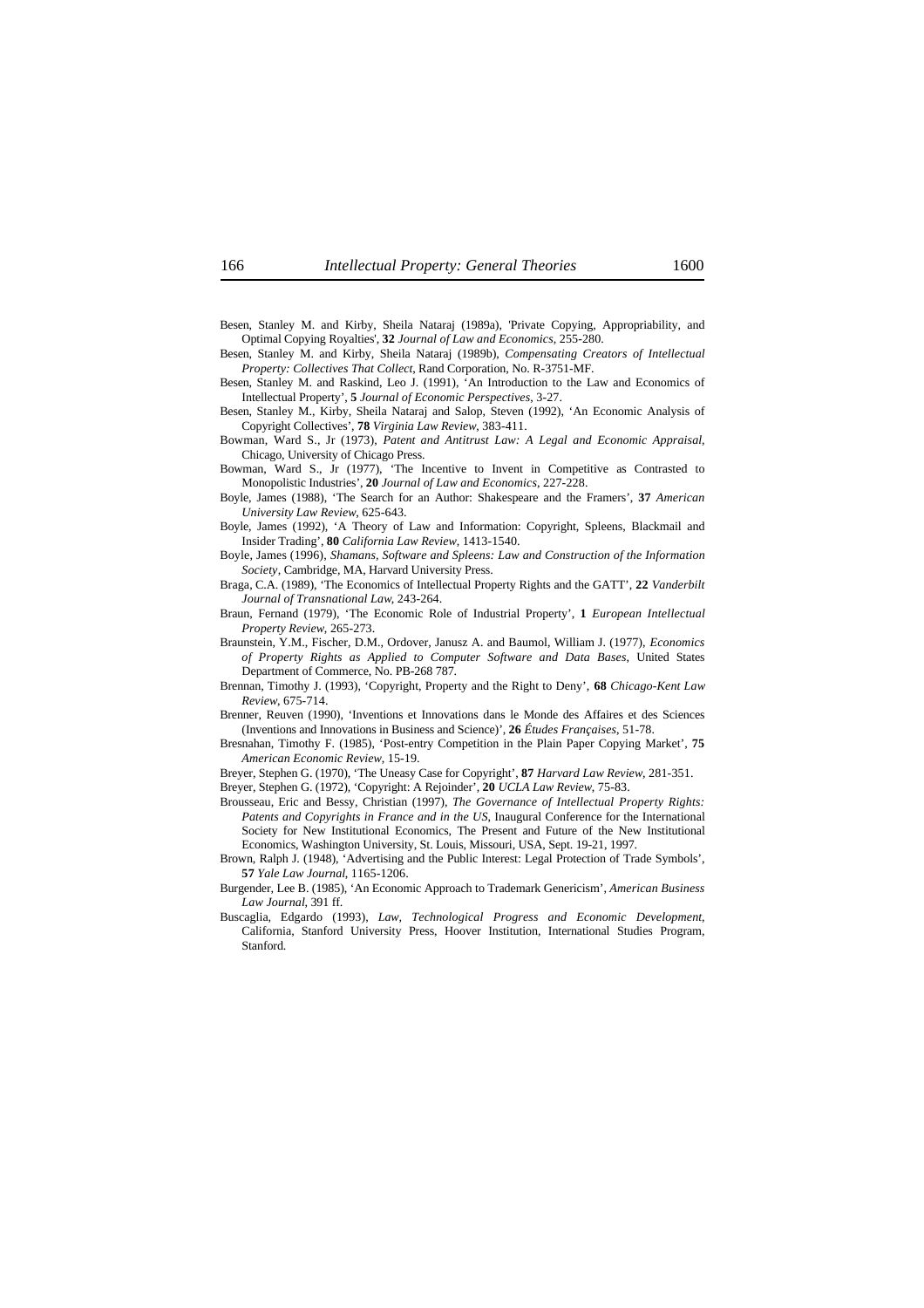- Callmann, Rudolph (1947), 'Unfair Competition Without Competition?: The Importance of the Property Concept in the Law of Trade-Marks', **95** *University of Pennsylvania Law Review*, 443 ff.
- Carleton, Dennis W. and Perloff, Jeffrey M. (1991), *Industrial Organization*, Glenview, IL, Scott Foresman.
- Carroll, Amy E. (1995), 'Not Always the Best Medicine: Biotechnology and the Global Impact of US Patent Law', **44** *American University Law Review*, 2433-2493.
- Carter, Stephen L. (1990), 'The Trouble with Trademark', **99** *Yale Law Journal*, 759-800.
- Carter, Stephen L. (1993), 'Does it Matter Whether Intellectual Property is Property?', **68** *Chicago-Kent Law Review*, 715-723.
- Cave, Jonathan (1985), 'A Further Comment on Preemptive Patenting and the Persistence of Monopoly', **75** *American Economic Review*, 256-258.
- Centner, Terence J. (1988), 'Trademark Law for Specialty Fruits and Vegetables', **10** *Journal of Agricultural Taxation and Law*, 3-15.
- Centner, Terence J. (1989), 'Invent in America: Pitfalls for Foreigners Under US Intellectual Property Rights Legislation', **37** *Canadian Journal of Agricultural Economics*, 1307-1313.
- Centner, Terence J. (1989), 'Policy Issues Regarding Property Rights in Biological Inventions', **24** *Hort Science*, 426-429.
- Centner, Terence J. and White, F.C. (1989), 'Protecting Inventors' Intellectual Property Rights in Biotechnology', **14** *Western Journal of Agricultural Economics*, 189-199.
- Centner, Terence J., Turner, S.C. and Bryan, J.T. (1990), 'Product Differentiation Protection: Developing a Strategy for Multiple Producers of Regional Specialty Crops', **20(2)** *Journal of Food Distribution Research*, 13-19.
- Chang, Howard F. (1995), 'Patent Scope, Antitrust Policy and Cumulative Innovation', **26** *Rand Journal of Economics*, 34-57.
- Charette, Frédérick (1992), 'L'Illusion du Droit Moral, telle que Révélée par le Droit de l'Informatique (The Illusion of a Moral Right, as Revealed by a Study of Computer Law)', **4** *Cahiers de Propriété Intellectuelle* in Frech, H.E. (ed.), *Regulating Doctors' Fees: Competition, Benefits and Controls under Medicare*, Washington, DC, American Enterprise Institute, 161-185.
- Cheung, Steven N.S. (1982), 'Property Rights in Trade Secrets', **20** *Economic Inquiry*, 40-53.
- Chou, Chien-fu and Shy, O. (1993), 'The Crowding-Out Effects of Long Duration of Patents', **24** *Rand Journal of Economics*, 304-312.
- Clark, John Bates (1927), *Essential of Economic Theory*, New York, Macmillan.
- Coase, Ronald H. (1960), 'The Problem of Social Cost', **3** *Journal of Law and Economics*, 1-44. Cohen Jehoram, Herman (1979), 'Industriële Eigendom en Innovatie (Industrial Property and
- Innovation)', *Nederlands Juristen Blad*, 609-612. Commoner, Barry (1971), *The Closing Circle, Alfred A. Knopf, Nature Man and Technology*, New York, Knopf.
- Conrad, C.A. (1983), 'The Advantage of Being First and Competition between Firms', **1** *International Journal of Industrial Organization*, 353-364.
- Coombe, Rosemary J. (1991), 'Objects of Property and Subjects of Politics: Intellectual Property Laws and Democratic Dialogue', **69** *Texas Law Review*, 1853-1880.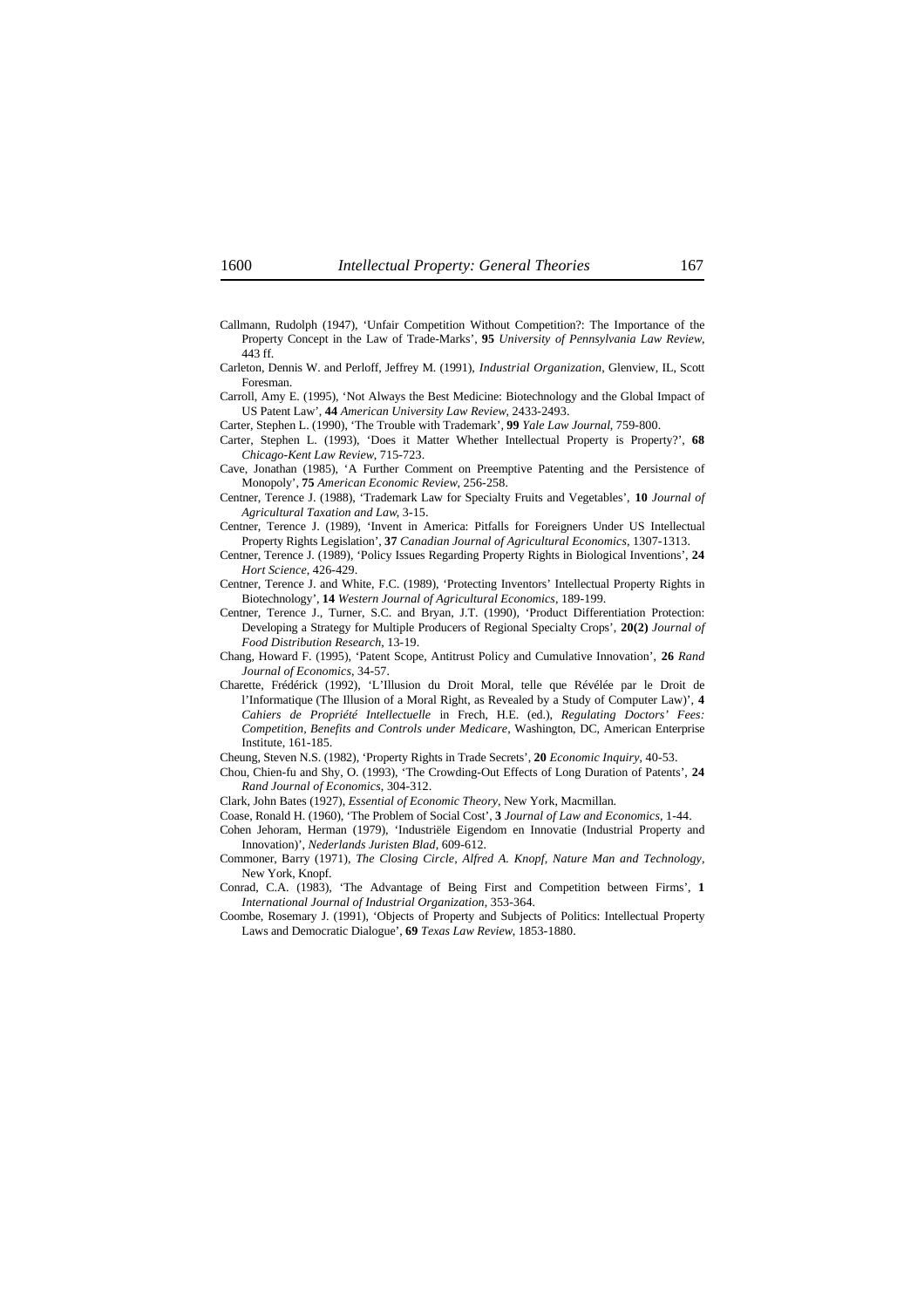Cooter, Robert (1994), 'Structural Adjudication and the New Law Merchant: A Model of Decentralized Law', **14** *International Review of Law and Economics*, 215-231.

Cooter, Robert and Ulen, Thomas S. (1988), *Law and Economics*, Glenview, IL, Scott Foresman.

- Dam, Kenneth W. (1994), 'Economic Underpinnings of Patent Law', **23** *Journal of Legal Studies*, 247-271.
- Dam, Kenneth W. (1995), 'Some Economic Considerations in the Intellectual Property Protection of Software', **24** *Journal of Legal Studies*, 321-377.

Dansby, Robert E. (1986), 'Comment: Liability and Compensation in the Sale of Quasi-Public Goods', **8** *Research in Law and Economics*, 175-179.

Dasgupta, Partha S. and Maskin, Eric (1987), 'The Simple Economics of Research Portfolios', **97** *Economic Journal*, 581-595.

Dasgupta, Partha S. and Stiglitz, Joseph E. (1980), 'Uncertainty, Industrial Structure and the Speed of R&D', **11** *Bell Journal of Economics*, 1-28.

Dasgupta, Partha S. and Stiglitz, Joseph E. (1986), 'Industrial Structure and the Nature of Inventive Activity', **90** *Economic Journal*, 266-293.

David, Paul A. (1985), *New Technology, Diffusion, Public Policy and Industrial Competitiveness*, Stanford University, Center for Economic Policy Research.

David, Paul A. (1993), *Intellectual Property and the Panda's Thumb: Patents, Copyrights and Trade Secrets in Economic Theory and History, in Global Dimensions of Intellectual Property Rights in Science and Technology*, Washington, National Academy Press.

David, Paul A. and Greenstein, Shane (1990), 'The Economics of Compatibility Standards: An Introduction to the Recent Research', **1** *Economics of Innovation and New Technology*, 3-41.

Davis and Whinston (1967), 'On the Distinction Betweeen Public and Private Goods', **57** *American Economic Review*, 360-367.

Davis, Theodore H., Jr (1996), 'Copying in the Shadow of the Constitution: The Rational Limits of Trade Dress Protection', **80** *Minnesota Law Review*, 595-621.

Davis, Lee N. (1989), 'Skydd for Innovationer (Protecting Innovations)', in Bjurggren, Per-Olof and Skogh, Göran, *Foretaget - et Kontraksekonomisk Analys*, Stockholm, SNS forlag, 151-158.

Demsetz, Harold (1967), 'The Private Production of Public Goods', **13** *Journal of Law and Economics*, 293 ff.

Demsetz, Harold (1969), 'Information and Efficiency: Another Viewpoint', **12** *Journal of Law and Economics*, 1-22.

Demsetz, Harold (1970), 'The Private Production of Public Goods', **13** *Journal of Law and Economics*, 293-306.

Denicola, Robert C. (1979), 'Copyright and Free Speech: Constitutional Protection of Expression', **67** *California Law Review*, 283-316.

Denicola, Robert C. (1981), 'Copyright in Collection of Facts: A Theory for the Protection of Nonfiction Literary Works', **81** *Columbia Law Review*, 516-542.

Denison, Edward F. (1985), *Trends in American Economic Growth, 1929-1982*, Washington, Brookings Institution.

Department of Trade and Industry (1986), *Intellectual Property and Innovation*, London, Her Majesty's Stationary Office, 78 p.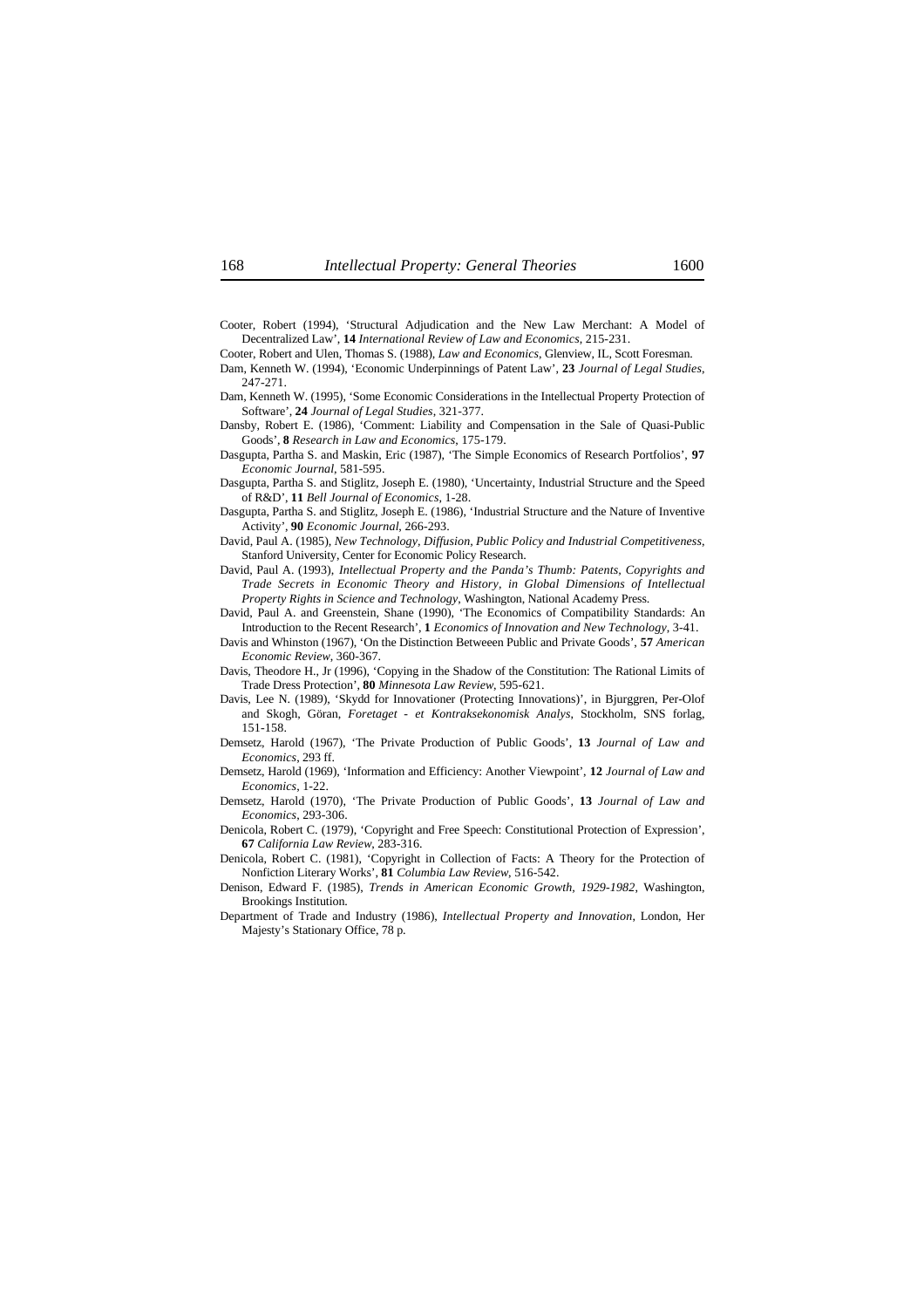Devall, William (1980), 'The Deep Ecology Movement', **20** *Natural Resources Journal*, 299-322. Dixit, Avinash K. and Stiglitz, Joseph E. (1977), 'Monopolistic Competition and Optimum Product Diversity', **67** *American Economic Review*, 297-308.

Dreyfuss, Rochelle C. (1986), 'Dethroning Lear: Licensee Estoppel and the Incentive to Innovate', **72** *Virginia Law Review*, 677-765.

Dreyfuss, Rochelle C. (1987), 'The Creative Employee and the Copyright Act of 1976', **54** *University of Chicago Law Review*, 590-647.

Dreyfuss, Rochelle C. (1990), 'Expressive Genericity: Trademarks as Language in the Pepsi Generation', *Notre Dame Law Review*, 397-424.

Dwyer, John P. and Menell, Peter S. (1997), *Property Law and Policy: A Comparative Institutional Perspective*, New York, Foundation.

Easterbrook, Frank H. (1990), 'Intellectual Property is Still Property', **13** *Harvard Journal of Law and Public Policy*, 108-118.

Economides, Nicholas (1988), 'The Economics of Trademarks', **78** *Trademark Reporter*, 523-539. Economides, Nicholas (1998), 'Trademarks', in Newman, Peter (ed.), *The New Palgrave*

*Dictionary of Economics and the Law*, London, Macmillan, 601-603. Eisenberg, Rebecca S. (1987), 'Proprietary Rights and the Norms of Science in Biotechnology

Research', **97** *Yale Law Journal*, 171-231.

Eisenberg, Rebecca S. (1989), 'Patents and the Progress of Science: Exclusive Rights and Experimental Use', **56** *University of Chicago Law Review*, 1017-1086.

Eisenberg, Rebecca S. and Heller, Michael A. (1997), 'Upstream Patents and Downstream Products: A Tragedy of the Anticommons?', NBER Working Paper.

Ellickson, Robert C. (1991), *Order Without Law: How Neighbors Settle Disputes*, Cambridge, MA, Harvard University Press.

Enos, John L. (1958), 'A Measure of the Rate of Technological Progress in the Petroleum Refining Industry', **6** *Journal of Industrial Economics*, 180-197.

Evenson, Robert E. and Putnam, Jonathan D. (1987), 'Institutional Change in Intellectual Property Rights', **69** *American Journal of Agricultural Economics*, 403-409.

Farrell, Joseph (1989), 'Standardization and Intellectual Property', **30** *Jurimetrics Journal*, 35-50.

Farrell, Joseph and Saloner, Garth (1985), 'Standardization, Compatibility and Innovation', **16** *Rand Journal of Economics*, 70-83.

Farrell, J. and Saloner, Garth (1986), 'Installed Base and Compatibility: Innovation, Product Preannouncements and Predation', **76** *American Economic Review*, 940-955.

Farrell, Joseph and Saloner, Garth (1988), 'Coordination Through Committees and Markets', **19** *Rand Journal of Economics*, 235-252.

Farrell, Joseph and Saloner, Garth (1992), 'Converters, Compatibility and the Control of Interfaces', **40** *Journal of Industrial Economics*, 9-36.

Feinberg, Robert M. (1988), 'Intellectual Property, Injury and International Trade', **22(2)** *Journal of World Trade Law*, 45-56.

Feinberg, Robert M. and Rousslang, Donald J. (1990), 'The Economic Effects of Intellectual Property Right Infringements', **63** *Journal of Business*, 79-90.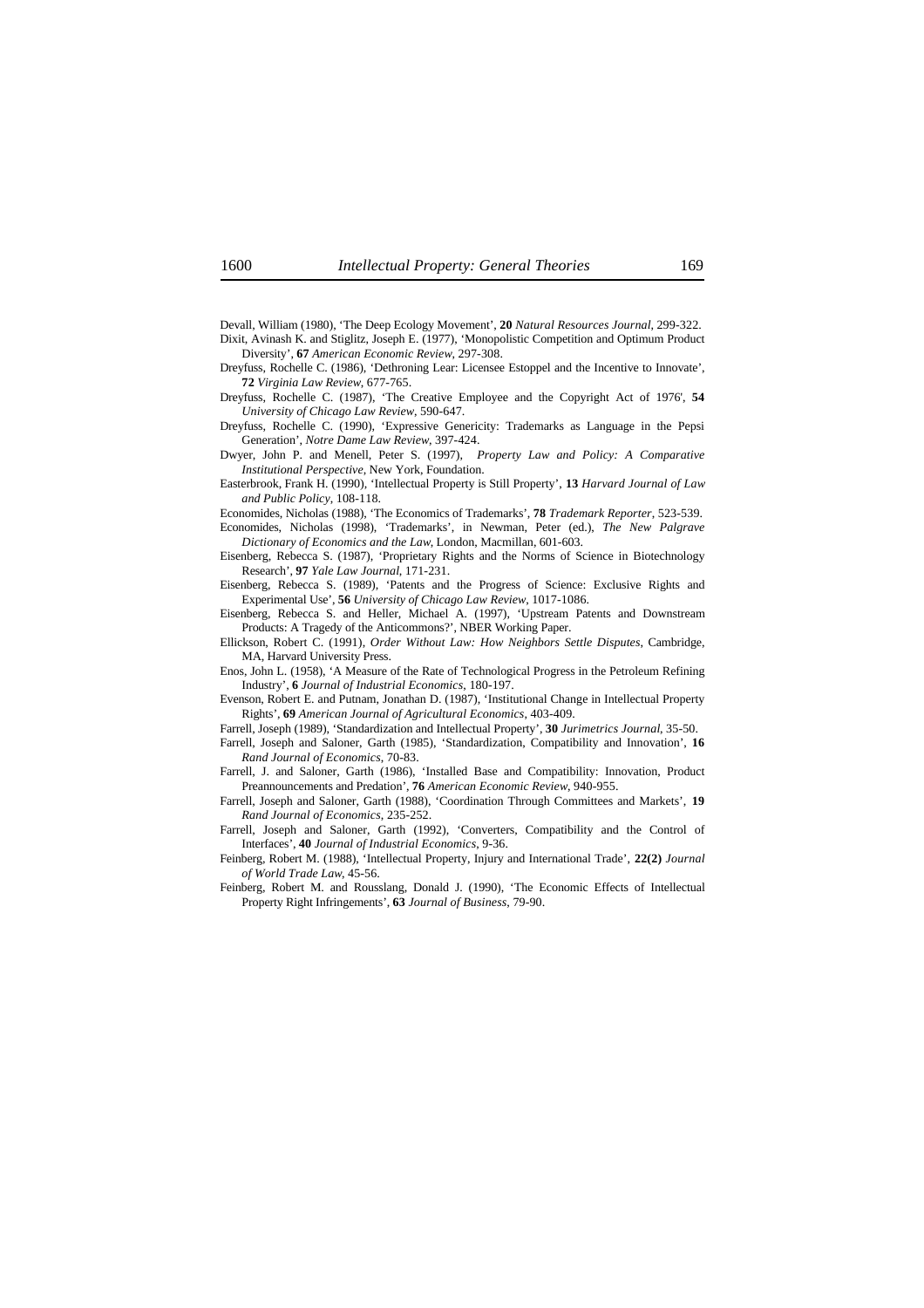- Fisher, William (1988), 'Reconstructing the Fair Use Doctrine', **101** *Harvard Law Review*, 1659-1795.
- Folsom, Ralph H. and Teply, Larry L. (1980), 'Trademarked Generic Words', **89** *Yale Law Journal*, 1323-1359.
- Foray, Dominique and Freeman, Christopher (eds) (1993), *Technology and the Wealth of Nations*, Stanford, Stanford University Press.
- Freeman, Christopher (1980), *The Economics of Industrial Innovation*, Cambridge, MA, MIT Press.
- Friedman, David D. (1998), 'Trade Secrets', in Newman, Peter (ed.), *The New Palgrave Dictionary of Economics and the Law*, London, Macmillan, 604-607.
- Friedman, David D., Landes, William M. and Posner Richard A. (1991), 'Some Economics of Trade Secret Law', **5** *Journal of Economic Perspectives*, 61-72.
- Fudenberg, Drew and Tirole, Jean (1986), 'Dynamic Models of Oligopoly', in Lesourne, J. and Sonnenschien, H. (eds), *Fundamental of Pure and Applied Economics*, London, Harwoord.
- Fudenberg, Drew, Gilbert, Richard J., Stiglitz, Joseph E. and Tirole, Jean (1983), 'Preemption, Leapfrogging and Competition in Patent Races', **77** *European Economic Review*, 176-183.
- Gallini, Nancy (1992), 'Patent Policy and Costly Imitation', **23** *Rand Journal of Economics*, 52-63.
- Gallini, Nancy and Winter, Ralph A. (1985), 'Licensing in the Theory of Innovation', **16** *Rand Journal of Economics*, 237-252.
- Gandel, Neil (1994), 'Hedonic Price Indexes for Spreadsheets and an Empirical Test for Network Externalities', **24** *Rand Journal of Economics*, 19-39.
- Gandel, Neil (1995), 'A Selective Survey of the Literature on Indirect Network Externalities', **17** *Research in Law and Economics*, 23-31.
- Gandel, Neil and Scotchmer, Suzanne (1993), 'Coordinating Research Through Research Joint Ventures', **51** *Journal of Public Economics*, 173-193.
- Gilbert, Richard J. (1984), 'Comment: Uncertain Innovation and the Persistence of Monopoly', **74** *American Economic Review*, 238-242.
- Gilbert, Richard J. and Newberry, David M.G. (1982), 'Preemptive Patenting and the Persistence of Monopoly', **72** *American Economic Review*, 514-526.
- Gilbert, Richard J. and Newberry, David M.G. (1984), 'Preemptive Patenting and the Persistence of Monopoly: Reply', **74** *American Economic Review*, 251-253.
- Gilbert, Richard J. and Shapiro, Carl (1990), 'Optimal Patent Protection and Breadth', **21** *Rand Journal of Economics*, 106-112.
- Ginsburg, Jane C. (1990), 'Creation and Commercial Value: Copyright Protection of Works of Information', **90** *Columbia Law Review*, 1865-1938.
- Ginsburg, Jane C. (1992), ''No Sweat?' Copyright and Other Protection of Works of Information After Feist v. Rural Telephone', **92** *Columbia Law Review*, 338-388.
- Ginsburg, Jane C. (1994), 'Four Reasons and a Paradox: The Manifest Superiority of Copyright Over Sui Generis Protection of Computer Software', **94** *Columbia Law Review*, 2559-2572.
- Ginsburg, Jane C., Litman, Jessica and Goldberg, David (1996), *Trademarks and Unfair Competition* (2nd ed), Lexis Law Publishing.



Firth, Roderick (1952), 'Ethical Absolutism and the Ideal Observer', **12** *Philosophy and Phenomenological Research*, 317-345.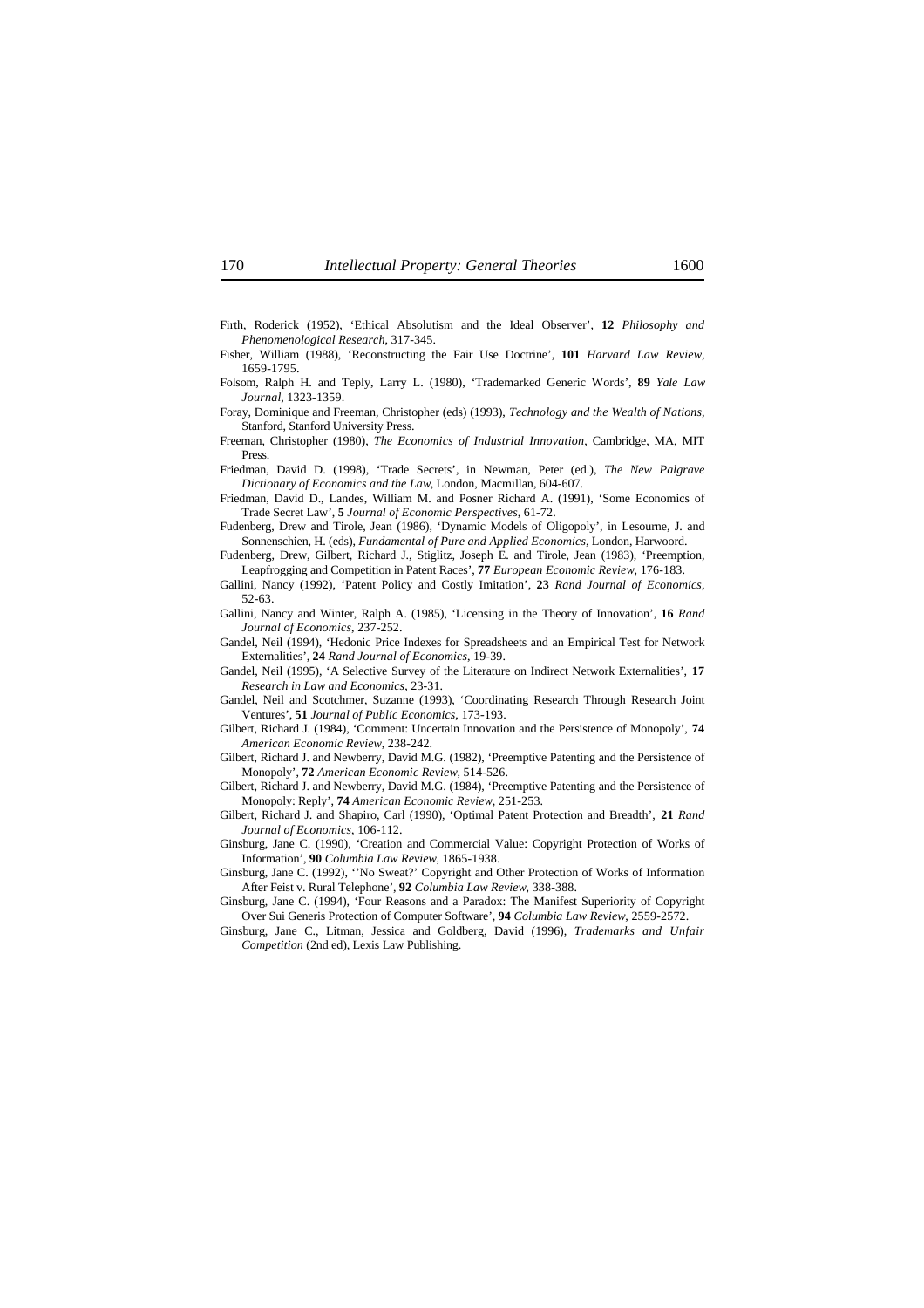Glazer, A. (1985), 'The Advantage of Being First', **75** *American Economic Review*, 473-480.

- Goldman, Karen Anne (1994), 'Compensation for Use of Biological Resources Under the Convention of Biological Diversity: Compatibility of Conservation Measures and Competitiveness of the Biotechnology Industry', **25** *Law and Policy in International Business*, 695-726.
- Goldstein, Paul (1970), 'Copyright and the First Amendment', **70** *Columbia Law Review*, 983-1057.
- Goldstein, Paul (1974), 'Kewanee Oil Co. v. Bicron Corp.: Notes on a Closing Circle', **1974** *Supreme Court Review*, 81-95.
- Goldstein, Paul (1994), 'Comments on A Manifesto Concerning the Legal Protection of Computer Programs', **94** *Columbia Law Review*, 2573-2578.
- Goldstein, Paul (1995), *Copyright's Highway: From Gutenberg to the Celestial Jukebox*, New York, Hill and Wang.

Goldstein, Paul (1996), *Copyright: Principles, Law and Practice*, New York, Little Brown and Co. Gordon, Wendy J. (1982), 'Fair Use as Market Failure: A Structural and Economics Analysis of the

- Betamax Case and Its Predecessors', **82** *Columbia Law Review*, 1600-1657. Gordon, Wendy J. (1989), 'An Inquiry into the Merits of Copyright: The Challenges of Consistency,
- Consent and Encouragement Theory', **41** *Stanford Law Review*, 1343-1469. Gordon, Wendy J. (1992a), 'On Owning Information: Intellectual Property and the Restitutionary
- Impulse', **78** *Virginia Law Review*, 149-281. Gordon, Wendy J. (1992b), 'Of Harms and Benefits: Torts, Restitution and Intellectual Property',

**21** *Journal of Legal Studies*, 449-482. Gordon, Wendy J. (1993), 'A Property Right in Self-Expression: Equality and Individualism in the Natural Law of Intellectual Property', **102** *Yale Law Journal*, 1533-1609.

- Gordon, Wendy J. (1994), 'Assertive Modesty: An Economics of Intangibles', **94** *Columbia Law Review*, 2579-2593.
- Grabowski, Henry G. (1976), *Drug Regulation and Innovation: Empirical Evidence*, Washington, American Enterprise Institute for Public Policy Research, 82 p.
- Grabowski, Henry G. and Müller, D.C. (1978), 'Industrial Research and Development, Intangible Capital Stocks and Firm Profit Rates', **9** *Bell Journal of Economics*, 328-343.

Grady, Mark F. (1994), 'A Positive Economic Theory of the Right of Publicity', **1** *UCLA Entertainment Law Review*, 97-125.

- Grady, Mark F. and Alexander, Jay I. (1992), 'Patent Law and Rent Dissipation', **78** *Virginia Law Review*, 305-350.
- Green, Jerry R. and Scotchmer, Suzanne (1995), 'On the Division of Profit in Sequential Innovation', **26** *Rand Journal of Economics*, 20-33.
- Greenstein, Shane (1993), 'Did Installed Base Give an Incumbent Any (Measurable) Advantages in Federal Computer Procurement?', **24** *Rand Journal of Economics*, 19-39.
- Greif, Avner (1989), 'Reputation and Coalitions in Medieval Trade: Evidence on the Maghribi Traders', **49** *Journal of Economic History*, 857-882.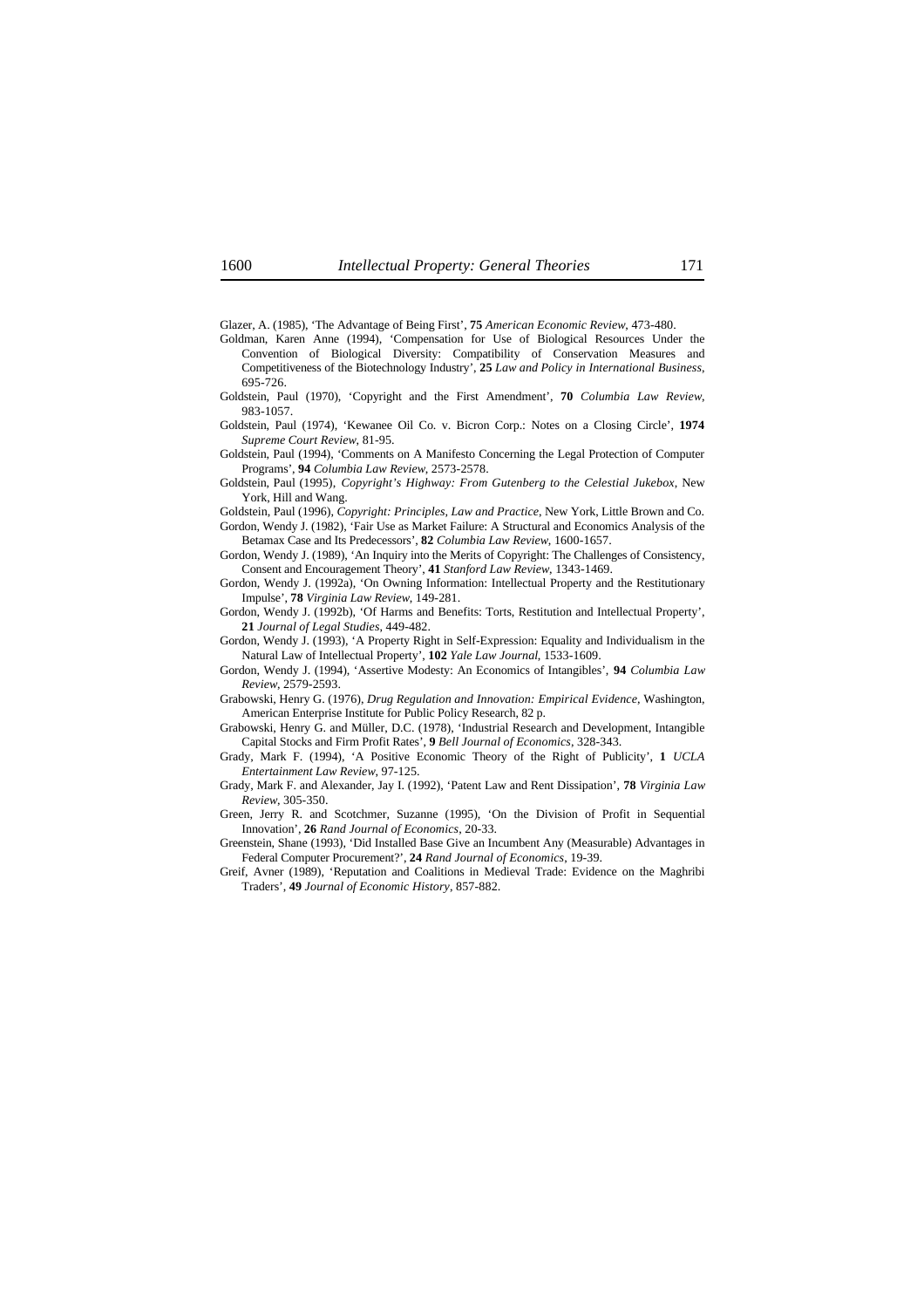Greif, Avner (1993), 'Contract Enforceability and Economic Institutions in Early Trade: The Maghribi Traders' Coalition', **83** *American Economic Review*, 525-548.

Griliches, Zvi (1979), 'Issues in Assessing the Contribution of Research and Development to Productivity Growth', **10** *Bell Journal of Economics*, 92-116.

Griliches, Zvi (ed.) (1984), *R&D, Patents and Productivity*, Chicago, University of Chicago Press.

Grossman, Gene M. and Shapiro, Carl (1987), 'Dynamic R&D Competition', **97** *Economic Journal*, 272-287.

Grossman, Sanford J. and Stiglitz, Joseph E. (1976), 'Information and Competitive Price Systems', **66** *American Economic Review, Papers and Proceedings*, 246-253.

Hadfield, Gilliam K. (1992), 'The Economics of Copyright: An Historical Perspective', **38** *Copyright L. Symposium* (ASCAP), 1-46.

Hanna, Ramsey (1994), 'Misusing Antitrust: The Search for Functional Copyright Misuse Standards', **46** *Stanford Law Review*, 401-448.

Hansmann, Henry and Santilli, Marina (1997), 'Authors' and Artists' Moral Rights: A Comparative Legal and Economic Analysis', **26** *Journal of Legal Studies*, 95-143.

Hardy, I.T. (1995), 'Contracts, Copyright and Preemption in a Digital World', **1** *Richmond Law Journal and Technology*, 2 ff.

Hare, Richard M. (1978), 'Justice and Equality', in Arthur, J. and Shaw, W. (eds), *Economic Distribution*, Englewood Cliffs, NJ, Prentice-Hall.

Harris, C. and Vickers, J. (1987), 'Racing with Uncertainty', **54** *Review of Economic Studies*, 1-22. Harris, J.W. (1992), *Wonderwoman and Superman: The Ethics of Human Biotechnology*, New

York, NY, Oxford University Press.

Harris, J.W. (1996), 'Who Owns My Body', **16** *Oxford Journal of Legal Studies*, 55-84.

Hay, Fenton (1986), 'Canada's Role in International Negotiations Concerning Intellectual Property Laws', **8** *Research in Law and Economics*, 239-263.

Heald, Paul J. (1991), 'Federal Intellectual Property Law and the Economics of Preemption', **76** *Iowa Law Review*, 959-1010.

Heller, Michael A. (1997), 'The Tragedy of the Anticommons: Property in the Transition from Marx to Markets', **111** *Harvard Law Review*, 621-688.

Hirshleifer, Jack (1971), 'The Private and Social Value of Information and the Reward to Innovative Activity', **61** *American Economic Review*, 561-574.

Hirshleifer, Jack (1973), 'Where Are We in the Theory of Information?', **63** *American Economic Review, Papers and Proceedings*, 31-39.

Holcombe, Randall G. and Meiners, Roger E. (1983), 'Market Arrangements Versus Government Protection of Innovative Activity', **5** *Social Science Review*, 1 ff.

Hughes, Justin (1988a), 'The Philosophy of Intellectual Property', **77** *Georgetown Law Journal*, 287 ff.

Hughes, Justin (1998b), 'The Personality Interest of Artists and Inventors in Intellectual Property', *Cardozo Arts and Entertainment Law Journal*, 81-181.

Hummel, Berger (1988), *Die volkswirtschaftliche Bedeutung von Kunst und Kultur* (The Economic Significance of Art and Culture), München.

Hurt and Schuchman (1966), 'The Economic Rationale for Copyright', **56** *American Economic Review*, 421-432.

Japan Institute of Intellectual Property (1994), *Report on the Basic Issues Concerning Economic Effects of Intellectual Property*, Japan.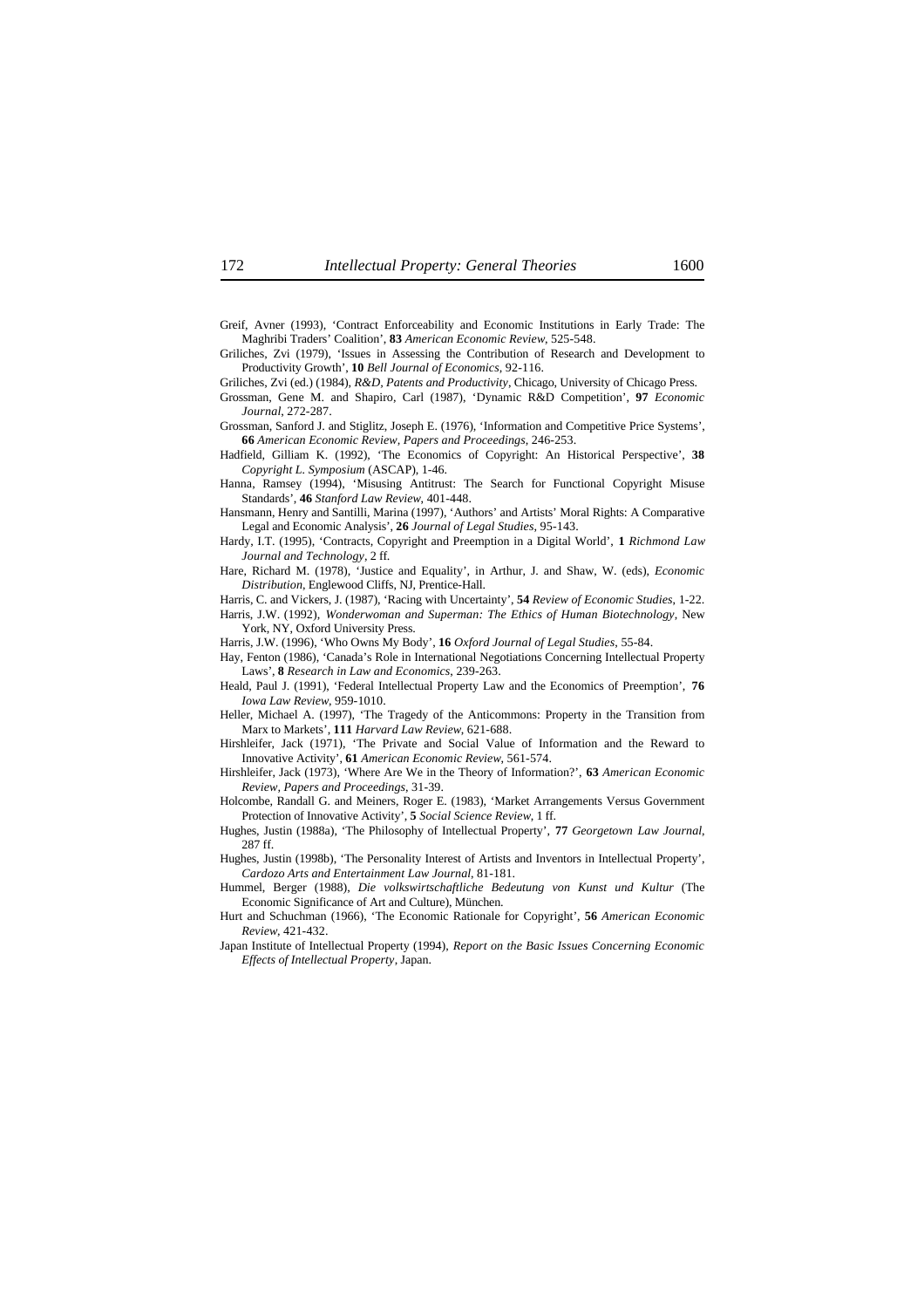- Johnson, William R. (1985), 'The Economics of Copying', **93** *Journal of Political Economy*, 158-174.
- Jorde, Thomas M. and Teece, David J. (1992), 'Innovation, Cooperation and Antitrust', in Jorde, Thomas M. and Teece, David J. (eds), *Antitrust, Innovation and Competitiveness*, New York, NY, Oxford University Press.
- Kadidal, Shayana (1993), 'Plants, Poverty and Pharmaceutical Patents', **103** *Yale Law Journal*, 223-258.
- Kamien, Morton I. and Schwartz, Nancy L. (1970), 'Market Structure, Elasticity of Demand and Incentive to Invent', **13** *Journal of Law and Economics*, 241-252.
- Kamien, Morton I. and Schwartz, Nancy L. (1975), 'Market Structure and lnnovation: A Survey', **13** *Journal of Economic Literature*, 1-37. Reprinted in Cambridge, Cambridge University Press, 1982.
- Kamien, M.I. and Schwartz, N. (1982), *Market Structure and Innovation*, Cambridge, Cambridge University Press.
- Kant, Immanuel (1798), 'Of the Injustice of Counterfeiting Books', **1** *Essays and Treatises on Moral, Political and Various Philosophical Subjects*.
- Kaplan, Benjamin (1967), *An Unhurried View of Copyright*, New York, Columbia University Press.
- Kaplow, Louis (1984), 'The Patent-Antitrust Intersection: A Reappraisal', **97** *Harvard Law Review*, 1815-1892.
- Karjala, Dennis S. (1987), 'Copyright, Computer Software and the New Protectionism', **28** *Jurimetrics Journal*, 33-96.
- Karjala, Dennis S. (1994), 'Misappropriation as a Third Intellectual Property Paradigm', **94** *Columbia Law Review*, 2594-2609.
- Karjala, Dennis S. (1995), *Statement Before the Subcomm. on Courts and Intellectual Property of the House Comm. on the Judiciary, Copyright Term, Film Labeling and Film-Preservation Legislation*, Hearings on H.R. 989, H.R. 1248 and H.R. 1734, 104th Cong. 290-91.
- Karjala, Dennis S. and Menell, Peter S. (1995), 'Applying Fundamental Copyright Principles to Lotus Development Corp. v. Borland International, Inc'., **10** *High Technology Law Journal*, 177-192.
- Karp, Larry S. and Perloff, Jeffrey M. (1993), 'Legal Requirements that Artists Receive Resale Royalties', **13** *International Review of Law and Economics*, 163-177.
- Kastenmeier, Robert W. and Remington, Michael J. (1985), 'The Semiconductor Chip Protection Act of 1984: A Swamp or Firm Ground?', **70** *Minnesota Law Review*, 416-470.
- Katz, Michael L. (1986), 'An Analysis of Cooperative Research and Development', **17** *Rand Journal of Economics*, 527-543.
- Katz, Michael L. and Ordover, Janusz (1989), 'R&D Competition and Competition', in Baily, Martin N. and Winston, Clifford (eds), *Brookings Papers on Economic Activity*, 137-204.
- Katz, Michael L. and Shapiro, Carl (1985a), 'On the Licensing of Innovations', **16** *Rand Journal of Economics*, 504-520.
- Katz, Michael L. and Shapiro, Carl (1985b), 'Network Externalities, Competition and Compatibility', **75** *American Economic Review*, 424-440.
- Katz, Michael L. and Shapiro, Carl (1986), 'Technology Adoption in the Presence of Network Externalities', **94** *Journal of Political Economy*, 822-881.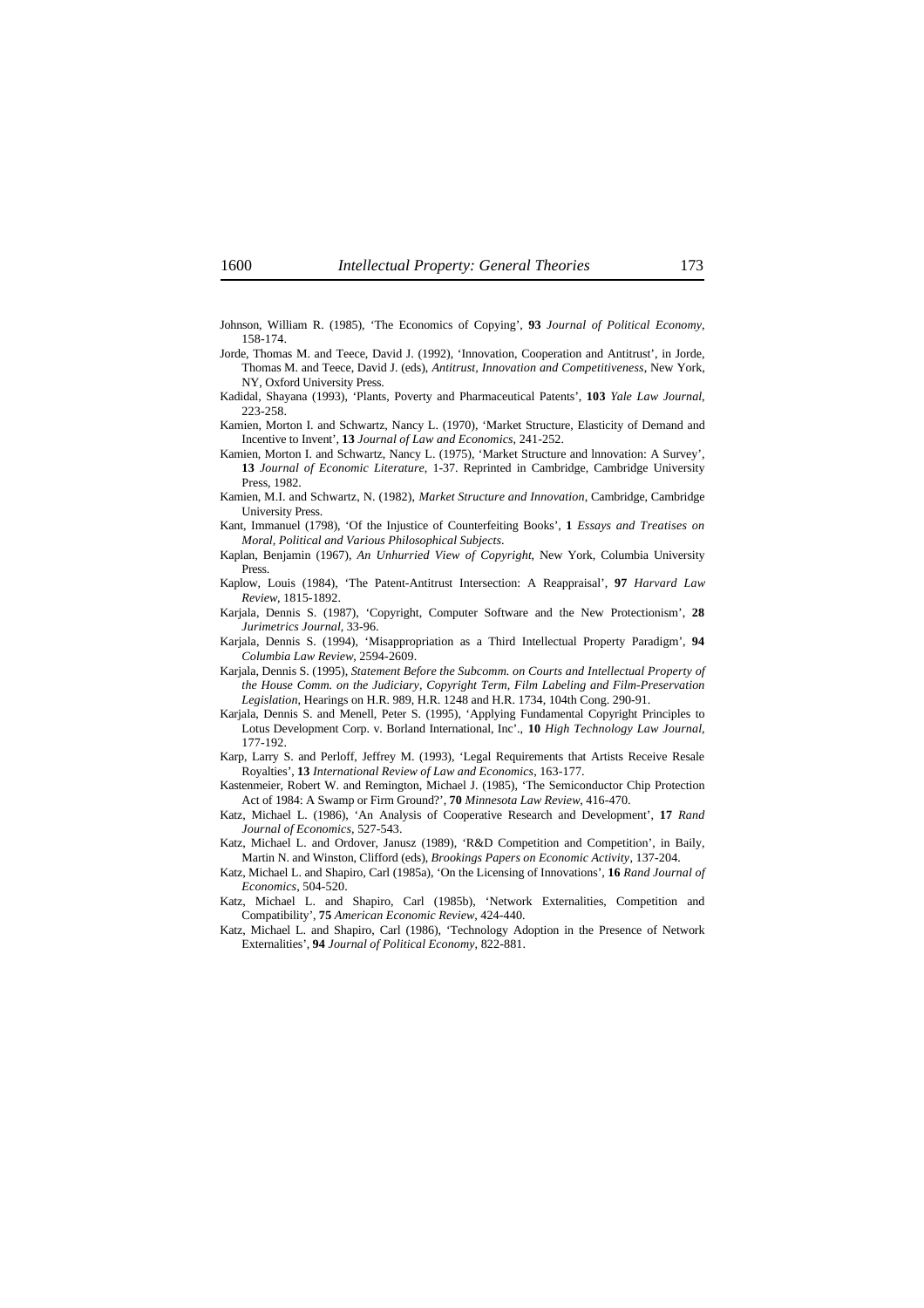- Katz, Michael L. and Shapiro, Carl (1987), 'R&D; Rivalry with Licensing or Imitation', **77** *American Economic Review*, 402-420.
- Katz, Michael L. and Shapiro, Carl (1992), 'Product Introduction with Network Externalities', **40** *Journal of Industrial Economics*, 55-83.
- Katz, Michael L. and Shapiro, Carl (1994), 'Systems Competition and Network Effects', **8** *Journal of Economic Perspectives*, 93-115.
- Kay, John A. (1993), 'The Economics of Intellectual Property Rights', **13** *International Review of Law and Economics*, 337-348.
- Kingston, William (1981), 'Recession and Intellectual Property', **3** *European Intellectual Property Review*.
- Kingston, William (1984), *The Political Economy of Innovation*, The Hague.
- Kingston, William (1985), 'Who Should Protect Intellectual Property?', *European Intellectual Property Review*, 75-77.
- Kingston, William (1987), 'The Innovation Warrant', in Kingston, William (ed.), *Direct Protection of Innovation*, Dordrecht, Kluwer Academic Publishers, 59-86.
- Kingston, William (1987), 'Advantages of Protecting Innovation Directly', in Kingston, William (ed.), *Direct Protection of Innovation*, Dordrecht, Kluwer Academic Publishers, 87-123.
- Kitagawa, Zentaro (1994), 'Comment on A Manifesto Concerning the Legal Protection of Computer Programs', **94** *Columbia Law Review*, 2610-2620.
- Kitch, Edmund W. (1966), 'Graham v. John Deere Co.: New Standards for Patents', *Supreme Court Review*, 293-322.
- Kitch, Edmund W. (1977), 'The Nature and Function of the Patent System', **20** *Journal of Law and Economics*, 265-290.
- Kitch, Edmund W. (1980), 'The Law and Economics of Rights in Valuable Information', **9** *Journal of Legal Studies*, 683-723.
- Kitch, Edmund W. (1990), 'Property Rights and Inventions, Writings and Marks', **13** *Harvard Journal of Law and Public Policy*, 119 ff.
- Kitch, Edmund W. (1992), 'Intellectual Property and the Common Law', **78** *Virginia Law Review*, 293 ff.
- Kitch, Edmund W. (1998), 'Patent', in Newman, Peter (ed.), *The New Palgrave Dictionary of Economics and the Law*, London, Macmillan, 13-17.
- Kitch, Edmund W. and Perlman, Harvey (1991), *Legal Regulation of the Competitive Proces: Cases, Materials and Notes on Unfair Business Pratices, Trademarks, Copyrights and Patents*, Mineola, NY, Foundation Press.
- Klein, Christopher C. (1986), 'Strategic Sham Litigation: Economic Incentives in the Context of the Case Law', **6** *International Review of Law and Economics*, 241-253.
- Klein, Daniel B. (1987), 'Tie-ins and the Market Provision of Collective Goods', **10** *Harvard Journal of Law and Public Policy*, 452 ff.
- Klemperer, Paul (1987a), 'Markets with Consumer Switching Costs', **65** *Review of Economic Studies*, 405-420.
- Klemperer, Paul (1987b), 'The Competitiveness of Markets with Switching Costs', **18** *Rand Journal of Economics*, 138-150.
- Klemperer, Paul (1990), 'How Broad Should the Scope of Patent Protection Be?', **21** *Rand Journal of Economics*, 113-130.
- Kobayashi, Bruce H. (1998), 'Performance Rights', in Newman, Peter (ed.), *The New Palgrave Dictionary of Economics and the Law*, London, Macmillan, 27-30.

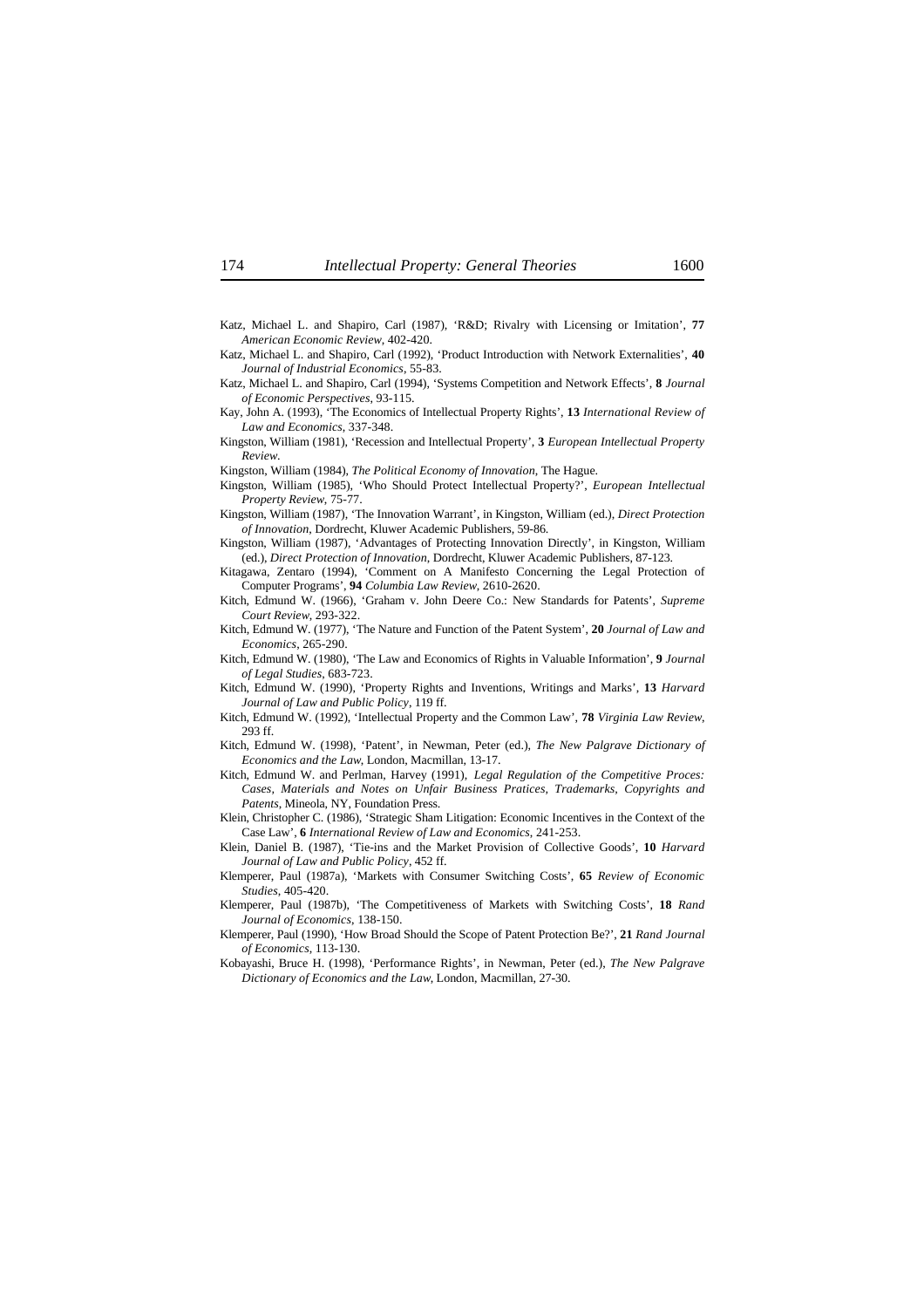- Kobayashi, Bruce H. and Yu, B.T. (1994), 'An Economic Analysis of Performance Rights: Some Implications of the Copyright Act of 1976', **17** *Research in Law and Economics*, 219-251.
- Komesar, Neil K. (1994), *Imperfect Alternatives: Choosing Institutions in Law, Economics and Public Policy*, Chicago, University of Chicago Press.
- Koopmans, T. (1983), 'Mini-Monopolies (Mini-Monopolies)', *Rechtsgeleerd Magazijn Themis*, 342-344.
- Koopmans, T. (1994), 'Intellectuele Eigendom, Economie en Politiek (Intellectual Property, Economics and Politics)', **18** *Informatierecht*, 107-111.
- Kozinski, Alex (1993), 'Trademarks Unplugged', **68** *New York University Law Review*, 960-978.
- Kratzke, William P. (1991), 'Normative Economic Analysis of Trademark Law', **21** *Memphis State University Law Review*, 199-286.
- Krauss, Michael I. (1989), 'Property, Monopoly and Intellectual Rights', **12** *Hamline Law Review*, 305-320.
- Kreiss, Robert A. (1995), 'Accessibility and Commercialization in Copyright Theory', **43** *UCLA Law Review*, 1-76.
- Landes, William M. (1992), 'Copyright Protection of Letters, Diaries and Other Unpublished Works: An Economic Approach', **21** *Journal of Legal Studies*, 79-113.
- Landes, William M. and Posner Richard A. (1987), 'Trademark Law: An Economic Perspective', **30** *Journal of Law and Economics*, 265-309.
- Landes, William M. and Posner Richard A. (1989), 'An Economic Analysis of Copyright Law', **18** *Journal of Legal Studies*, 325-363.
- Lange, David (1992), 'At Play in the Fields of the Word: Copyright and the Construction of Authorship in the Post-Literate Millennium', **55** *Law and Contemporary Problems*, 139-151.
- LaPierre, D. Bruce (1977), 'Technology-Forcing and Federal Environmental Protection Statutes', **62** *Iowa Law Review*, 771-837.
- Lavigne, Joseph A. (1996), 'For Limited Times? Making Rich Kids Richer via the Copyright Term Extension Act of 1996', **73** *University of Detroit Mercy Law Review*, 311-360.
- Lavoie, Jennifer (1989), 'Ownership of Human Tissue: Life After Moore v. Regents of the University of California', **75** *Virginia Law Review*, 1363-1396.
- Lehmann, Michael (1984), 'Theorie der Property Rights und Schutz des geistigen und gewerblichen Eigentums - Wettbewerbsbeschränkungen zur Förderung des Wettbewerbs (Property Rights Theory and the Protection of Intel)', in X (ed.), *Ansprüche, Eigentums- und Verfügungsrechte*, Berlin, Duncker & Humblot, 519-535.
- Lehmann, Michael (1985), 'The Theory of Property Rights and the Protection of Intellectual and Industrial Property', **16** *IIC*, 525-540.
- Lehmann, Michael (1989), 'Property and Intellectual Property Property Rights as Restrictions on Competition in Furtherance of Competition', **20** *IIC*, 1-15.
- Lehmann, Michael (1990), 'La Teoría de los 'Property Rights' y la Protección de la Propriedad Intelectual e Industrial (The Property Rights Theory and the Protection of Intellectual and Industrial Property)', *Revista General de Derecho*, 544-545.
- Lehmann, Michael (1994), 'TRIPs, the Berne Convention and Legal Hybrids', **94** *Columbia Law Review*, 2621-2639.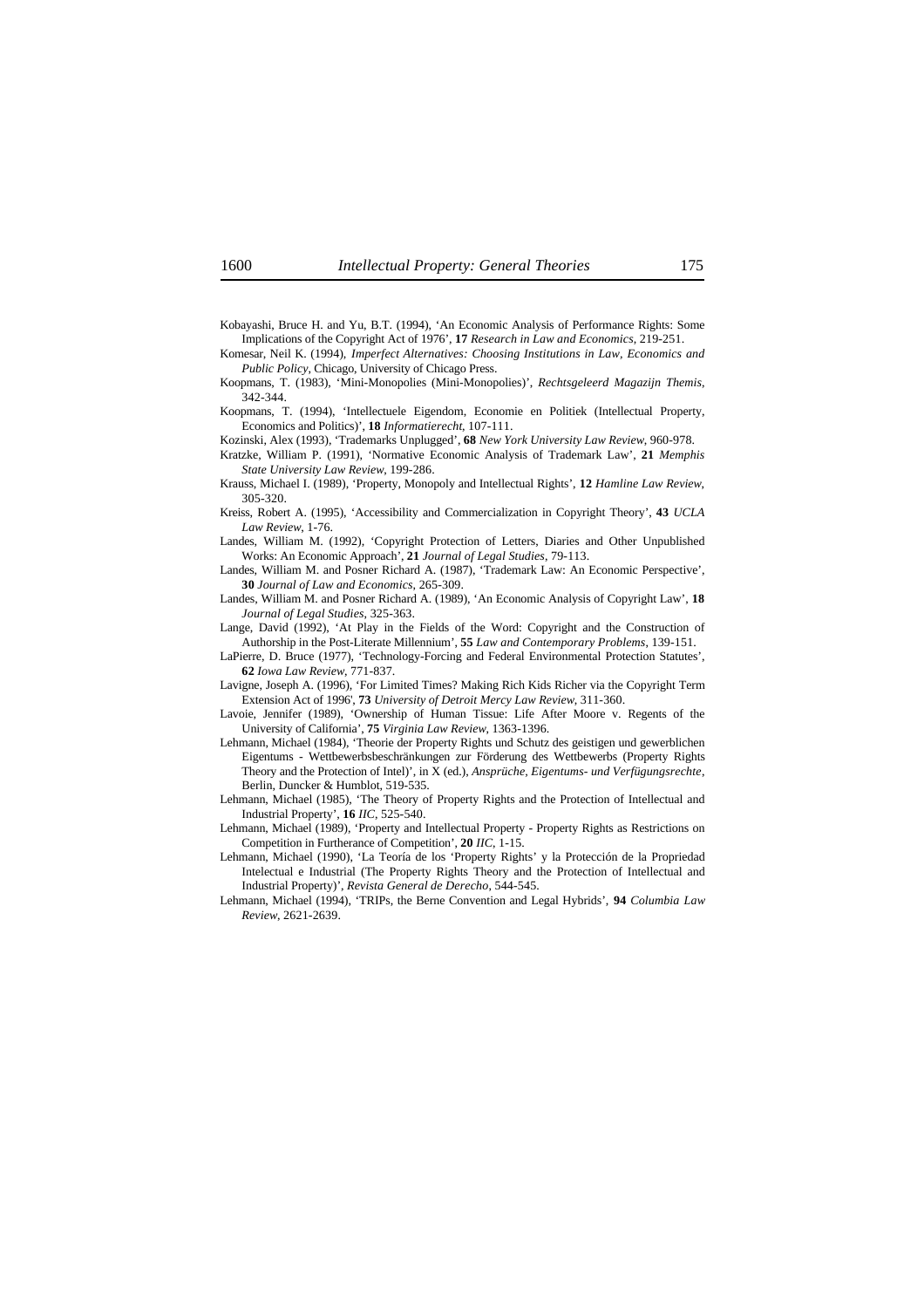- Lemley, Mark A. (1995a), 'Intellectual Property and Shrinkwrap Licenses', **68** *Southern California Law Review*, 1239 ff.
- Lemley, Mark A. (1995b), 'Shrinkwraps in Cyberspace', **35** *Jurimetrics Journal*, 311-325.
- Lemley, Mark A. (1996), 'Antitrust and the Internet Standardization Problem', **28** *Connecticut Law Review*, 1041-1094.
- Lemley, Mark A. (1997a), 'Dealing with Overlapping Copyrights on the Internet', **22** *University Dayton Law Review*, 547-585.
- Lemley, Mark A. (1997b), 'The Economics of Improvement in Intellectual Property Law', **75** *Texas Law Review*, 989 ff.
- Lemley, Mark A. (1997c), 'Book Review Romantic Authorship and the Rhetoric of Property', **75** *Texas Law Review*, 873-906.
- Lemley, Mark A. and McGowan, David (1998), 'Legal Implications of Network Externalities', **86** *California Law Review*, 479-611.
- Leopold, Aldo (1949), *A Sand County Almanac*, New York, NY, Oxford University Press.
- Lerner, Joshua (1994a), 'The Importance of Patent Scope: An Empirical Analysis', **25** *Rand Journal of Economics*, 319-333.
- Lerner, Joshua (1994b), *The Importance of Trade Secrecy: Evidence from Civil Litigation*, Harvard Business School working paper, # 95-043.
- Levin, Richard C. (1978), 'Technical Change, Barriers to Entry and Market Structure', **45** *Economica*, 347-362.
- Levin, Richard C., Cohen, W.M. and Mowery, D.C. (1985), 'R&D; Appropriability, Opportunity and Market Structure: New Evidence on Some Schumpeterian Hypotheses', **75** *American Economic Review, Papers and Proceedings*, 20-24.
- Levin, Richard C., Klevorick, Alvin K., Nelson, Richard R. and Winter, Sidney G. (1987), 'Appropriating the Returns from Industrial R&D', **3** *Brookings Papers on Economic Activity: Microeconomics*, 783-820.
- Lichtman, Douglas Gary (1997), 'The Economics of Innovation: Protecting Unpatentable Goods', **81** *Minnesota Law Review*, 693-734.
- Liebowitz, Sanford J. (1985), 'Copying and Indirect Appropriability: Photocopying of Journals', **93** *Journal of Political Economy*, 945-957.
- Liebowitz, Sanford J. and Margolis, Stephen E. (1995a), 'Are Network Externalities a New Source of Market Failure?', **17** *Research in Law and Economics*, 1-22.
- Liebowitz, Sanford J. and Margolis, Stephen E. (1995b), 'Network Externality: An Uncommon Tragedy', **8** *Journal of Economic Perspectives*, 133-150.
- Lindvall, B.A. (1992), *National Systems of Innovation*, London, Pinter Publishers.
- Litman, Jessica (1989), 'Copyright Legislation and Technological Change', **68** *Oregon Law Review*, 275-361.
- Litman, Jessica (1990), 'The Public Domain', **39** *Emory Law Journal*, 965-989.
- Locke, John P. (1698), *Two Treatises on Government* (3rd edn).
- Loury, Glenn C. (1979), 'Market Structure and Innovation', **93** *Quarterly Journal of Economics*, 395-409.
- Lunn, John (1985), 'The Roles of Property Rights and Market Power in Appropriating Innovative Output', **14** *Journal of Legal Studies*, 423-433.



Lemley, Mark A. (1990), 'The Economic Irrationality of the Patent Misuse Doctrine', **78** *California Law Review*, 1599-1632.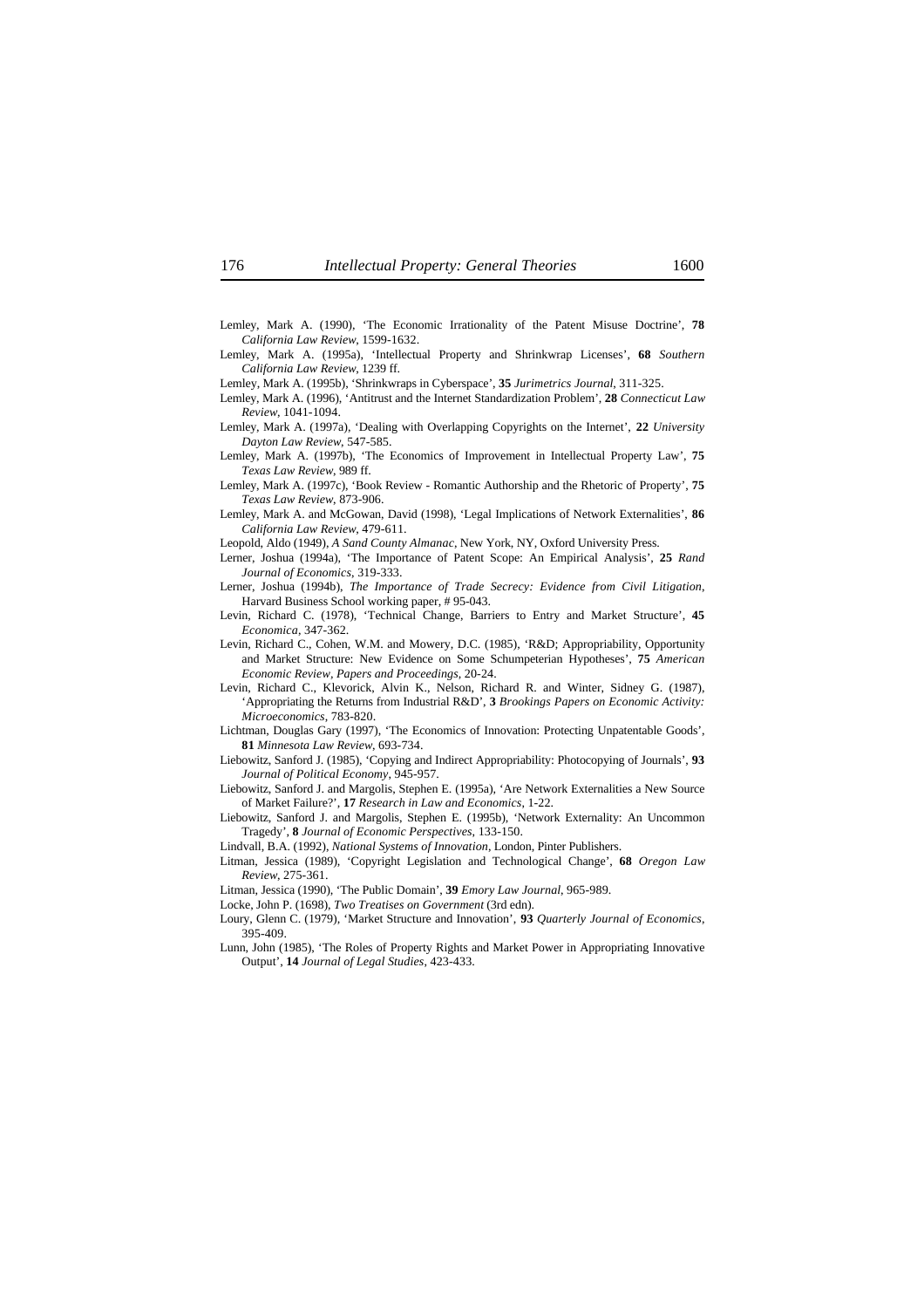- Lunney, Glynn S., Jr (1996), 'Reexamining Copyright's Incentives-Access Paradigm', **49** *Vanderbilt Law Review*, 483-656.
- Luski, I. and Wettstein, David (1995), *An Optimal Patent Policy in a Dynamic Model of Innovation*, Discussion Paper, 95-3.
- Machlup, Fritz (1952), *The Political Economy of Monopoly*, Baltimore, MD, John Hopkins University Press.
- Machlup, Fritz (1958), *An Economic Review of the Patent System, Study No. 15, Subcommittee on Patents, Trademarks and Copyrights* (85th Cong., 2d Sess.), Senate Committee on the Judiciary.
- Machlup, Fritz (1968), 'Patents', in X (ed.), *International Encyclopedia of the Social Sciences*, New York, Macmillian, 461-472.
- Mackaay, Ejan (1982), *Economics of Information and Law*, Boston, Kluwer-Nijhoff, 293 p.
- Mackaay, Ejan (1985), 'De Hersenschim als Rustig Bezit Moet Alle Informatie Voorwerp van Eigendom zijn? (The Chimera as Peaceful Possession - Must All Information be the Object of a Property Right?)', *Computerrecht*, 12-16.
- Mackaay, Ejan (1985), 'Informational Goods Property of a Mirage', *Computer Law and Practice*, 193-197.
- Mackaay, Ejan (1986), 'Les Biens Informationnels ou le Droit de Suite dans les Idées (Informational Goods or the Droit de Suite in Ideas)', in Chamoux, Jean-Pierre (ed.), *l'Appropriation de l'Information*, Librairies Techniques, 26-48. Reprinted in Cahiers STS (Science - Technologie - Société) du CNRS, Ordre Juridique et Ordre Technologique, 134-151. Reprinted in Informatica e Diritto, 45-65.
- Mackaay, Ejan (1989), 'Les Droits Intellectuels Entre Propriété et Monopole (Intellectual Property Rights - Between Property and Monopoly)', **1** *Journal des Économistes et des Études Humaines*.
- Mackaay, Ejan (1990a), 'Les Droits Intellectuels Entre Propriété et Monopole ([Intellectual Property Rights - Between Property and Monopoly)', **1** *Revue des Économistes et des Études Humaines*, 61-358.
- Mackaay, Ejan (1990b), 'Economic Incentives in Markets for Information and Innovation', **13** *Harvard Journal of Law and Public Policy*, 867-909.
- Mackaay, Ejan (1991a), 'La Propriété Est-elle en Voie d'Extinction? (Is Property about to Become Extinct?)', in Mackaay, Ejan (ed.), *Nouvelles Technologies et Propriété*, Montréal, Éd. Thémis, Paris, LITEC, 217-247.
- Mackaay, Ejan (1991b), 'Economisch-Filosofische Aspecten van de Intellectuele Rechten (The Economic and Philosophical Aspects of Intellectual Property Rights)', in Van Hoecke, Mark (ed.), *De Sociaal Economische Rol van Intellectuele Rechten*, Brussel, Story-Scientia, 1-30.
- Mackaay, Ejan (ed.) (1991c), *Nouvelles Technologies et Propriété* (New Technologies and Property Rights), Montréal, Éd. Thémis, Paris, LITEC.
- Mackaay, Ejan (1992a), 'An Economic View of Information Law', in Korthals Altes, Willem F., Dommering, Egbert J., Hugenholtz, P. Bernt and Kabel, Jan J.C. (eds), *Information Law Towards the 21st Century*, Deventer, Kluwer, 43-65.
- Mackaay, Ejan (1992b), 'Los Derechos Intelectuales: Entre Propriedad y Monopolio (Intellectual Property Rights: Between Property and Monopoly)', *DAT Derecho de la Alta Tecnologia*, 1-15.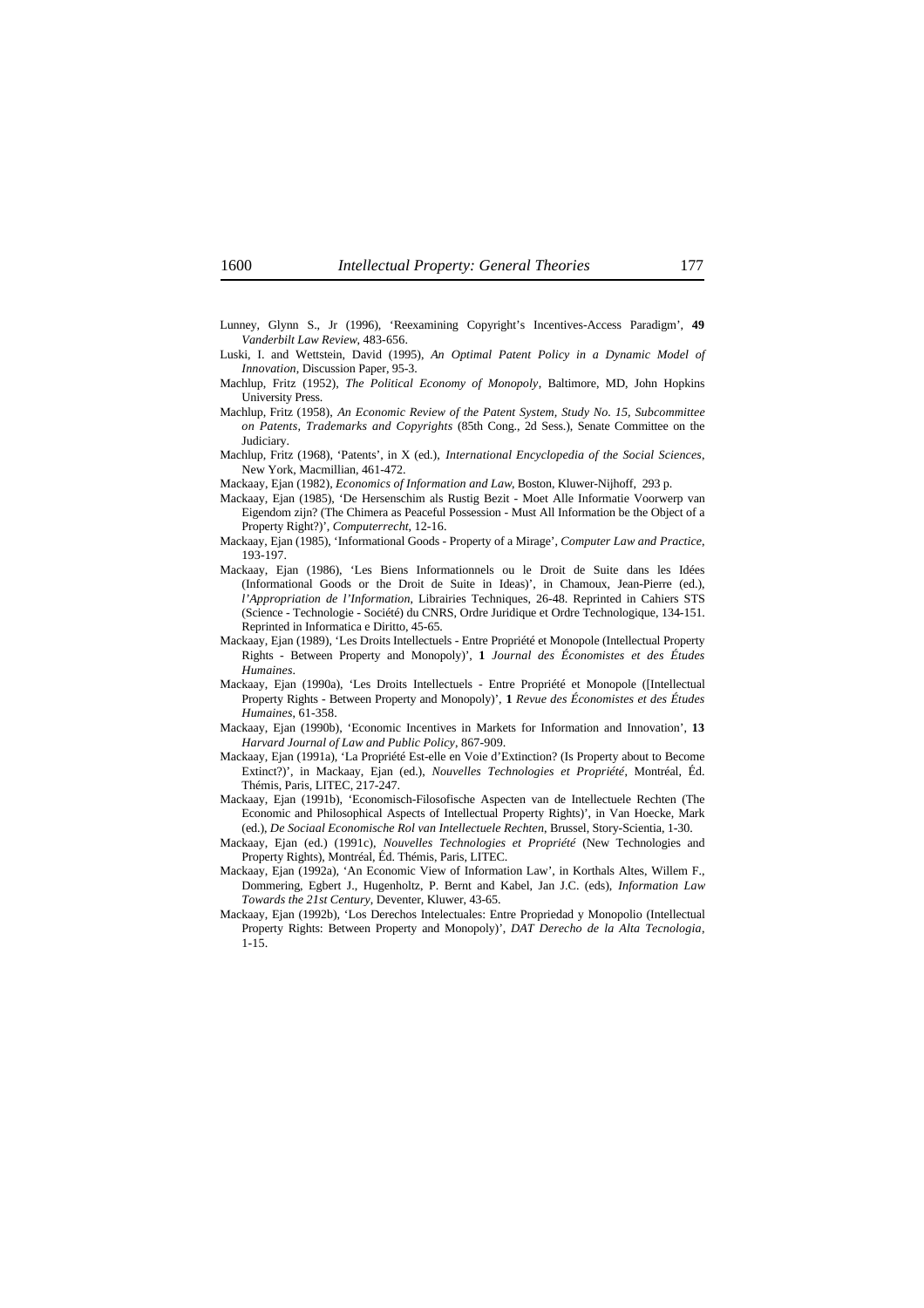- Mackaay, Ejan (1994), 'Legal Hybrids: Beyond Property and Monopoly?', **94** *Columbia Law Review*, 2630-2643.
- Madow, Michael (1993), 'Private Ownership of Public Image: Popular Culture and Publicity Rights', **81** *California Law Review*, 125-140.
- Major, Éva (1994), 'Iparjogvédelem Gazdaságtana (Economics of Intellectual Property)', in X (ed.), *Iparjogvédelmi Kézikönyv* (Handbook of Intellectual Property), Budapest, Közgazdasági és Jogi Könyvkiadó, 188-197.
- Mak, James and Walton, Gary M. (1972), 'Steamboats and the Great Productivity Surge in River Transportation', **32** *Journal of Economic History*, 619-640.
- Mandeville, Thomas and MacDonald, Stuart (1987), 'Innovation Protection Viewed from an Information Perspective', in Kingston, William (ed.), *Direct Protection of Innovation*, Dordrecht, Kluwer Academic Publishers, 157-169.
- Manne, Henry G. (1987), 'Insider Trading and Property Rights in New Information', in Dorn, James A. and Manne, Henry G. (eds), *Economic Liberties and the Judiciary*, Fairfax, George Mason University Press, 317-327.
- Mansfield, Edwin (1965), 'Rates of Return from Industrial Development', **55** *American Economic Review. Papers and Proceedings*, 310-322.
- Mansfield, Edwin (1985), 'How Rapidly Does New Industrial Technology Leak Out?', *Journal of Industrial Economics*, 217-223.
- Mansfield, Edwin (1986), 'The R&D; Tax Credit and Other Technology Policy Issues', **76** *American Economic Review, Papers and Proceedings*, 191-197.
- Mansfield, Edwin (1986), 'Patents and Innovation: An Empirical Study', **32** *Management Science*, 173-181.
- Mansfield, Edwin, Rapoport, J., Romeo, A., Wagner, S. and Beardsley, G. (1977), 'Social and Private Rates of Return from Industrial Innovations', **71** *Quarterly Journal of Economics*, 221-240.
- Markham, J.W. (1966), 'The Joint Effect of Antitrust and Patent Laws upon Innovation', **56** *American Economic Review, Papers and Proceedings*, 291-300.
- Martin, Donald L. (1992), 'Reducing Anticipated Rewards from Innovation Through Patents: Or Less is More', *Virginia Law Review*, 351-358.
- Matutes, Carmen, Regibeau, Pierre and Rockett, Katherine (1996), 'Optimal Patent Design and the Diffusion of Innovations', **27** *Rand Journal of Economics*, 60-83.
- McClure, Daniel M. (1979), 'Trademarks and Unfair Competition: A Critical History of Legal Thought', **69** *Trademark Reporter*, 305-356.
- McClure, Daniel M. (1996), 'Trademarks and Competition: The Recent History', **59** *Law and Contemporary Problems*, 13-43.
- McFetridge, Donald G. (1977), *Government Support of Scientific Research and Development*, Toronto, University of Toronto Press.
- McFetridge, Donald G. and Rafiquzzaman, M. (1986), 'The Scope and Duration of the Patent Right and the Nature of Research Rivalry', **8** *Research in Law and Economics*, 91-129.
- McFetridge, Donald G. and Smith, Douglas A. (1980), 'Patents, Prospects and Economic Surplus: A Comment', **23** *Journal of Law and Economics*, 197-207.
- McGarity, Thomas O. (1994), 'Radical Technology-Forcing in Environmental Regulation', **27** *Layola of Los Angeles Law Review*, 943-958.
- McKee, Michael (1986), 'You Can't Always Get What You Want: Lessons from the Paris Convention Revision Exercise', **8** *Research in Law and Economics*, 265-272.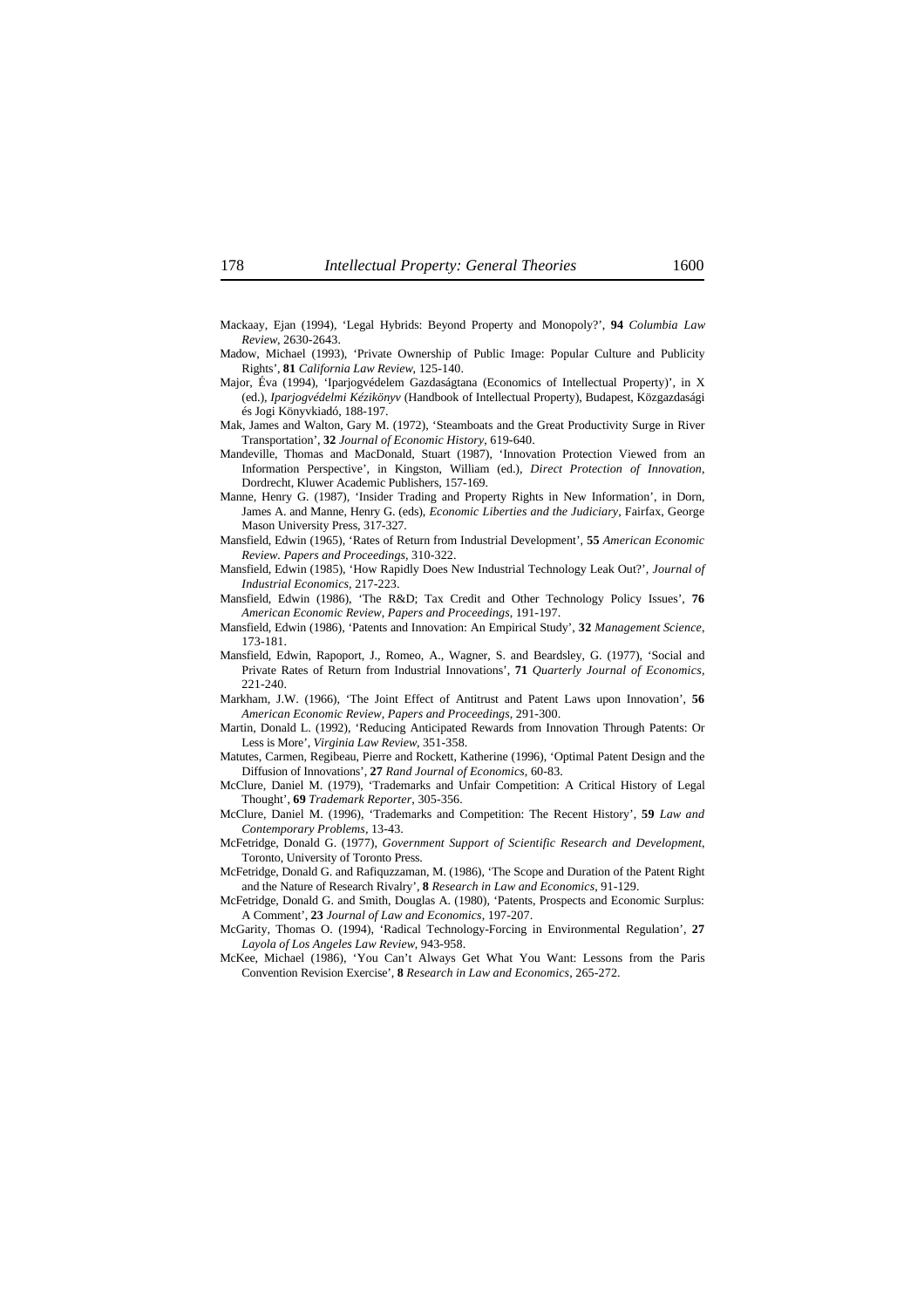- Meiners, Roger E. and Staaf, Robert J. (1990), 'Patents, Copyrights and Trademarks: Property or Monopoly?', **13** *Journal of Law and Public Policy*, 911-947.
- Melville, Leslie (1982), 'A Law of Activities the Choice of Words and Their Limiting Effect', *European Intellectual Property Review*, 63-66.
- Menell, Peter S. (1987), 'Tailoring Legal Protection for Computer Software', **39** *Stanford Law Review*, 1329-1372.
- Menell, Peter S. (1989), 'An Analysis of the Scope of Copyright Protection for Application Programs', **41** *Stanford Law Review*, 1045-1104.
- Menell, Peter S. (1994), 'The Challenges of Reforming Intellectual Property Protection for Computer Software', **94** *Columbia Law Review*, 2644-2654.
- Menell, Peter S. (1998), 'An Epitaph for Traditional Copyright Protection of Network Features of Computer Software', **43** *The Antitrust Bulletin*, 651-713.
- Menell, Peter S. and Stewart, Richard B. (1994), *Environmental Law and Policy*, Boston, Little Brown.
- Merges, Robert P. (1988), 'Commercial Success and Patent Standards: Economic Perspectives on Innovation', **76** *California Law Review*, 803-876.
- Merges, Robert P. (1992), 'Rent Control in the Patent District: Observations on the Grady-Alexander Thesis', **78** *Virginia Law Review*, 359-381.
- Merges, Robert P. (1994a), 'Intellectual Property Rights and Bargaining Breakdown: The Case of Blocking Patents', **62** *Tennessee Law Review*, 75-106.
- Merges, Robert P. (1994b), 'Of Property Rules, Coase and Intellectual Property', **94** *Columbia Law Review*, 2655-2673.
- Merges, Robert P. (1995a), 'Expanding Boundaries of the Law: Intellectual Property and the Costs of Commercial Exchange: A Review Essay', **93** *Michigan Law Review*, 1570-1615.
- Merges, Robert P. (1995b), 'The Economic Impact of Intellectual Property Rights: An Overview and Guide', **19** *Journal of Cultural Economics*, 103-117.
- Merges, Robert P. (1996a), 'Contracting into Liability Rules: Intellectual Property Rights and Collective Rights Organizations', **84** *California Law Review*, 1293-1393.
- Merges, Robert P. (1996b), 'Property Rights Theory and the Commons: The Case of Scientific Research', **13** *Social Philosophy and Policy*, 144-167.
- Merges, Robert P., Menell, Peter S., Lemley, Mark A. and Jorde, Thomas M. (1997), *Intellectual Property in the New Technological Age*, New York, Aspen Publishers, Inc.
- Merton, Robert C. (1973), *The Sociology of Science*, Chicago, University of Chicago Press.
- Milgrom, Paul A. and Roberts, John (1986), 'Price and Advertising Signals of Product Quality', **94** *Journal of Political Economy*, 796-821.

Mill, John Stuart (1862), *Principles of Political Economy* (5th edn), New York, Appleton.

- Mims, Peter E. (1984), 'Promotional Goods and Functionality Doctrine: An Economic Model of Trademarks', **63** *Texas Law Review*, 639-669.
- Mossinghoff, G.J. (1984), 'The Importance of Intellectual Property Protection in International Trade', **7** *Boston College International and Comparative Law Review*, 235-249.
- Munzer, Stephen R. (1994), 'An Uneasy Case Against Property Rights in Body Parts', **11** *Social Philosophy and Policy*, 259-286.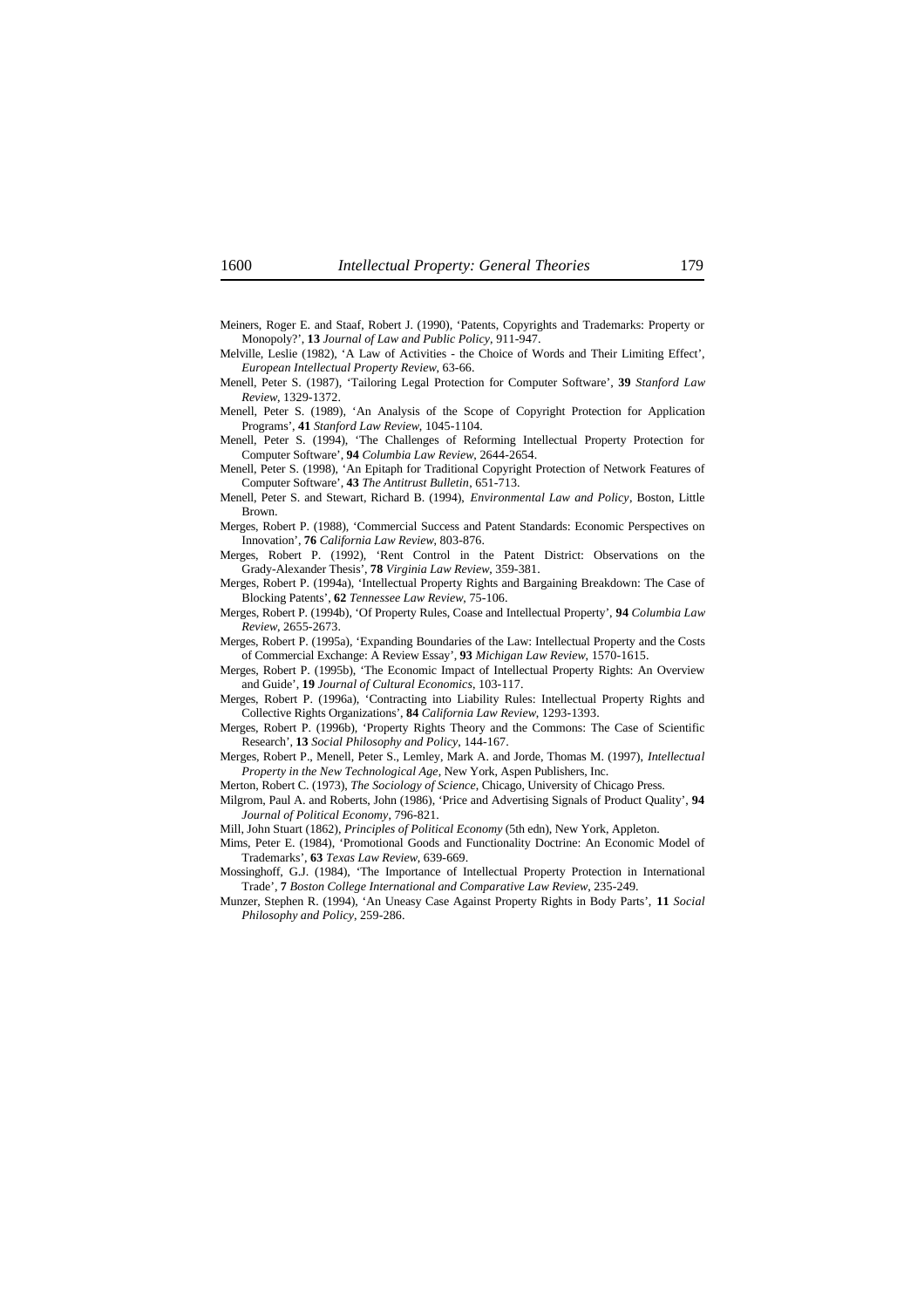| 180 | Intellectual Property: General Theories | 1600 |
|-----|-----------------------------------------|------|
|     |                                         |      |

- Nelson, Richard R. (ed.) (1962), *The Rate and Direction of Inventive Activity*, Princeton, Princeton University Press.
- Nelson, Richard R. (1993), *National Innovation Systems: A Comparative Analysis*, New York, NY, Oxford University Press.

Nelson, Richard R. (1994), 'Intellectual Property Protection for Cumulative Systems Technology', **94** *Columbia Law Review*, 2674-2677.

- Nelson, Richard R. (1997), *The Sources of Economic Growth*, Boston, MA, Harvard University Press.
- Nelson, Richard R. and Winter, Sidney G. (1982), *An Evolutionary Theory of Economic Change*, Cambridge, MA, Belknap of Harvard University Press.
- Netanel, Neil W. (1993), 'Copyright Alienability Restrictions and the Enhancement of Author Autonomy: A Normative Evaluation', **24** *Rutgers Law Journal*, 347-442.
- Netanel, Neil W. (1996), 'Copyright and a Democratic Civil Society', **106** *Yale Law Journal*, 283-287.

Nimmer, Melville B. (1970), 'Does Copyright Abridge the First Amendment Guarantees of Free Speech and Press?', **17** *UCLA Law Review*, 1180-1204.

- Nordhaus, William D. (1969), *Invention, Growth and Welfare: A Theoretical Trea*, Cambridge, MA, MIT Press.
- North, Douglass (1990), *Institutions, Institutional Change and Economic Performance*, Cambridge, Cambridge University Press.
- Note (1992), 'Trade Secret Misappropriation: A Cost-Benefit Response to the Fourth Amendment Analogy', **106** *Harvard Law Review*, 461-478.
- Novos, Ian E. and Waldman, Michael (1984), 'The Effects of Increased Copyright Protection: An Analytic Approach', **92** *Journal of Political Economy*, 236-246.
- Nozick, Robert (1984), *Anarchy, State and Utopia*, Totowa, NJ, Rowman and Littlefield.

O'Donoghue, Ted (1996), *Patent Protection When Innovation is Cumulative*, Ph.D. thesis.

- O'Donoghue, Ted, Scotchmer, Suzanne and Thisse Jacques-François (1997), 'Patent Breadth, Patent Life and the Pace of Technological Progress', *Journal of Economic and Management Strategy*, forthcoming.
- O'Rourke, Maureen A. (1995), 'Drawing the Boundary Between Copyright and Contract: Copyright Preemption of Software License Terms', **45** *Duke Law Journal*, 479-558.
- O'Rourke, Maureen A. (1997), 'Copyright Preemption after the ProCD Case: A Market-Based Approach', **12** *Berkeley Technology Law Journal*, 53-91.
- Oddi, A. Sammuel (1996), 'Un-Unified Economic Theories of Patents the Not-Quite-Holy Grail', **71** *Notre Dame Law Review*, 267-327.
- Of Kilgerran, Lloyd (1980), 'The Patent System A Tool in the Marketing Strategy for the Creation of Wealth and New Jobs', **2** *European Intellectual Property Review*, 67-69.

Nagle, Thomas T. (1981), 'Do Advertising-Profitability Studies Really Show that Advertising Creates a Barrier to Entry?', **24** *Journal of Law and Economics*, 333-344.

Nash, Roderick F. (1989), *The Rights of Nature: A History of Environmental Ethics*, Madison, University of Wisconsin.

Nelson, Philip (1974), 'Advertising as Information', **82** *Journal of Political Economy*, 729-754.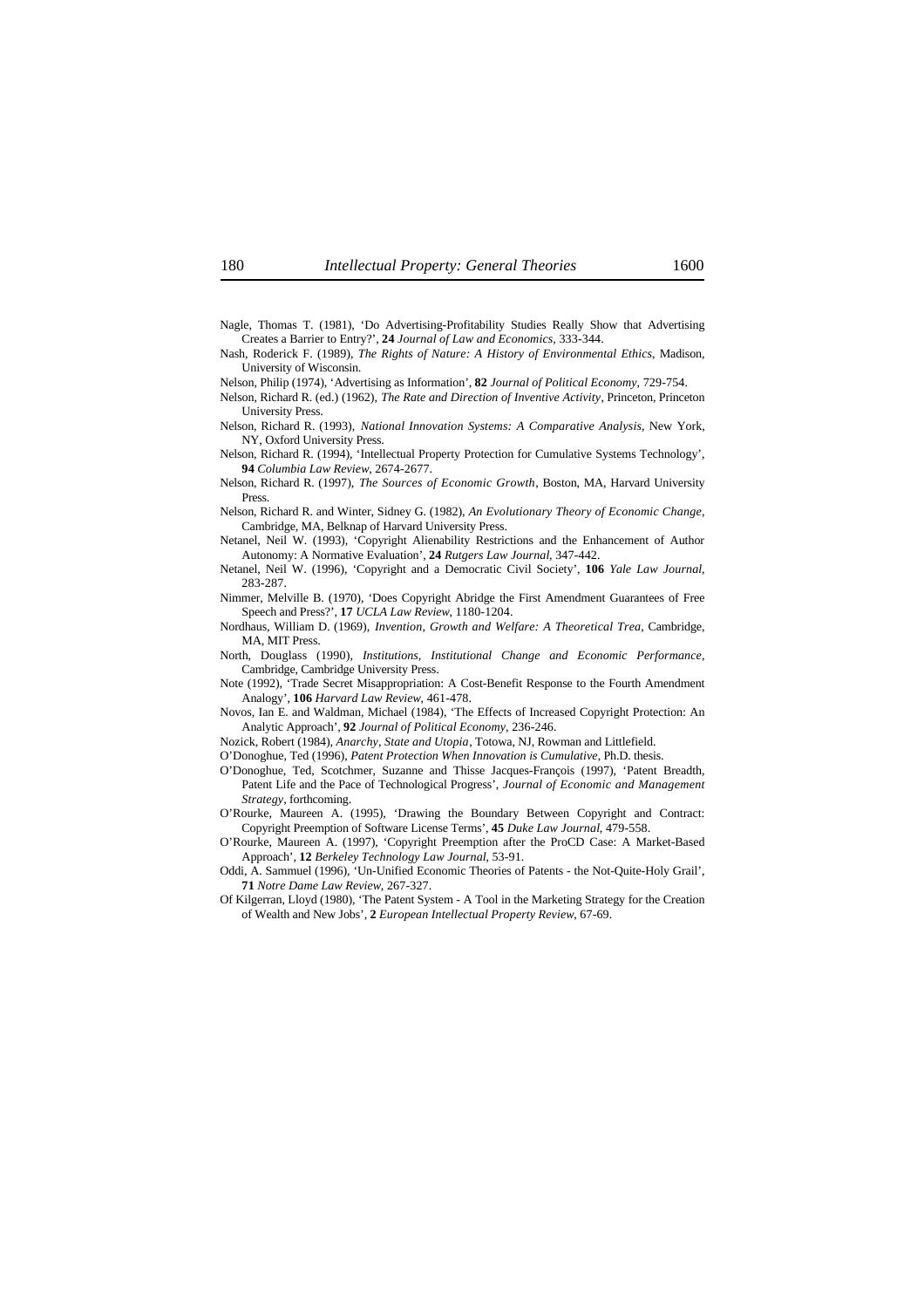- Olson, Thomas P. (1989), 'The Iron Law of Consensus: Congressional Responses to Proposed Copyright Reforms Since the 1909 Act', **36** *Journal of the Copyright Society*, 109-137.
- Oppenlander, K.H. (1984), *Patentwesen, technischer Fortschritt and Wettbewerb*, Berlin, Schriftenreihe des Instituts für Oekologische Wirtschaftsforschung Nr. 31.
- Ordover, Janusz (1991), 'A Patent System for Both Diffusion and Exclusion', **5** *Journal of Economic Perspectives*, 43-60.
- Ordover, Janusz A. and Willig, Robert D. (1978), 'On the Optimal Provisions of Journals qua Sometimes Shared Goods', **68** *American Economic Review*, 324-339.
- Orkin, Neal (1982), 'A Proposal to Increase Technical Productivity in the United States', **4** *European Intellectual Property Review*, 331-335.
- Oster, Sharon M. (1982), 'The Diffusion of Innovation among Steel Firms: the Basic Oxygen Furnace', **13** *Bell Journal of Economics*, 45-56.
- Ostrom, Elinor (1990), *Governing the Commons: The Evolution of Institutions for Collective Action*, New York, Cambridge University Press.
- P'ng, Ivan P.L. and Reitman, David (1995), 'Why Are Some Products Branded and Others Not?', **38** *Journal of Law and Economics*, 207-224.
- Palmer, Tom G. (1989), 'Intellectual Property: A Non-Posnerian Law and Economics Approach', **12** *Hamline Law Review*, 261-304.
- Palmer, Tom G. (1990), 'Are Patents and Copyrights Morally Justified? The Philosophy of Property Rights and Ideal Objects', **13** *Harvard Journal of Law and Public Policy*, 817-865.
- Patterson, L. Ray (1987), 'Free Speech, Copyright and Fair Use', **40** *Vanderbilt Law Review*, 1-66.
- Pendleton, Michael (1985), 'Intellectual Property, Information- based Society and a New International Economic Order - the Policy Options?', *European Intellectual Property Review*, 31-34.
- Penrose, Edith Tilton (1951), *The Economics of the International Patent System*, Baltimore, MD, John Hopkins University Press.
- Perloff, Jeffrey M. (1998), 'Droit de Suite', in Newman, Peter (ed.), *The New Palgrave Dictionary of Economics and the Law*, London, Macmillan, 645-648.
- Phillips, A. (1956), 'Concentration, Scale and Technological Change in Selected Manufacturing Industries, 1899-1939', **4(3)** *Journal of Industrial Economics*, 179-193.
- Phillips, A. (1965), 'Market Structure, Innovation and Investment', in Alderson, W., Terpstra, V. and Shapiro, S.V. (eds), *Patents and Progress*, Homewood, IL, Richard D. Irwin, 37-58.
- Phillips, A. (1971a), 'Patents, Potential Competition and Technological Progress', **56(2)** *American Economic Review*, 301-310. Reprinted in **3** *The Journal of Reprints for Antitrust Law and Economics*, 1971.
- Phillips, A. (1971b), 'Technological Change in the Regulated Industries', in Capron, William (ed.), *Technological Change in the Regulated Industries*, Washington, Brookings Institution, 123-165.
- Phillips, A. (1971c), *Technology and Market Structure: A Study of the Aircraft Industry*, Lexington, MA, Heath.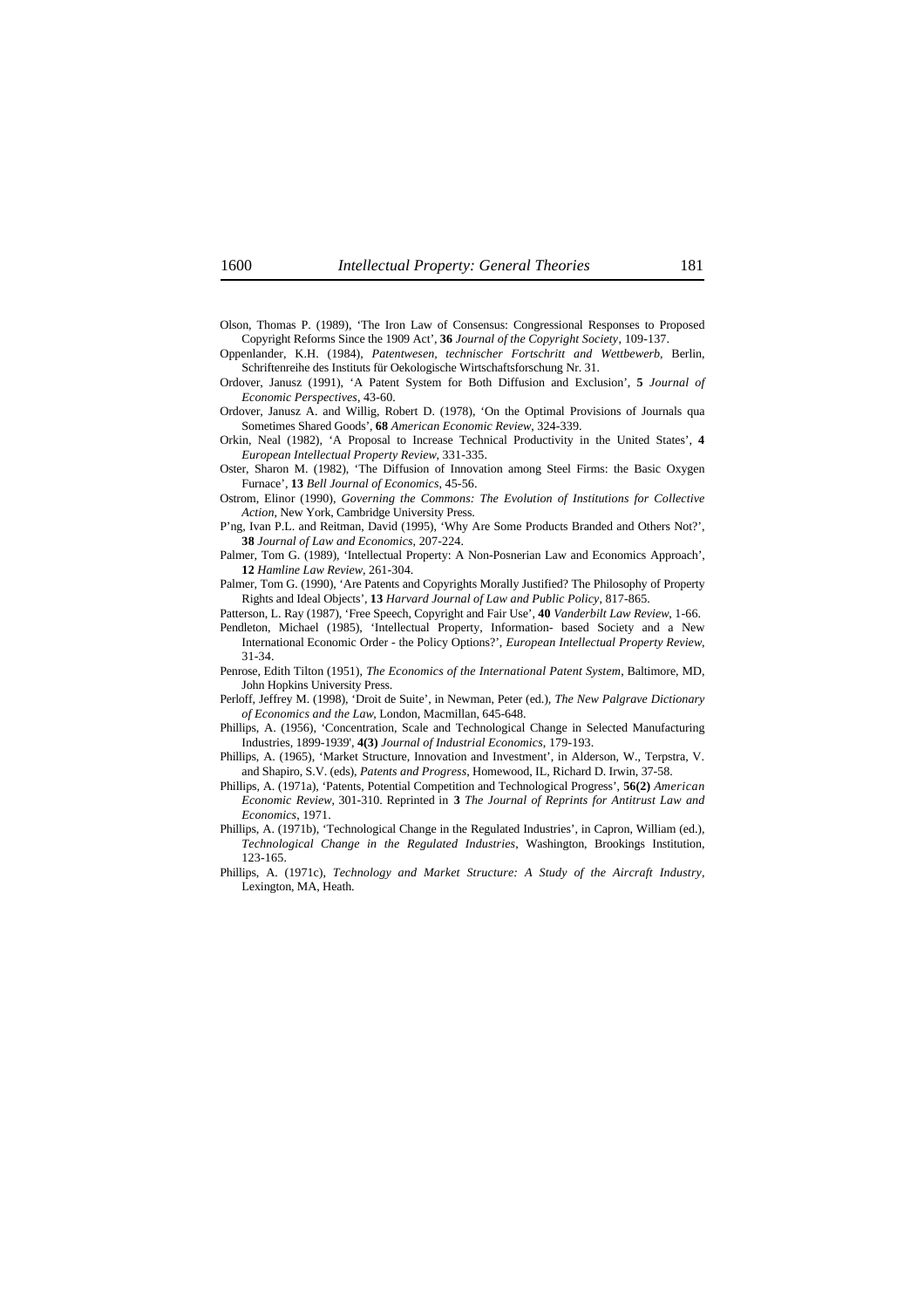- Phillips, A. (1979), 'Organizational Factors in R&D; and Technological Change: Market Failure Considerations', in Sahal, D. (ed.), *Perspectives on Research, Development and Technological Innovation*, Lexington, MA, Lexington Books, 105-125.
- Phillips, A., Phillips, A.P. and Phillips, T.R. (1994), *Biz Jets: Technology and Market Structure in the Corprate Jet Aircraft Industry*, Boston, Kluwer Academic Publishers.
- Pigou, A.C. (1924), *The Economics of Welfare* (2nd edn), London, Macmillan.
- Plant, Arnold (1934a), 'The Economic Theory Concerning Patents for Inventions', **1** *Economica*, 30-51.
- Plant, Arnold (1934b), 'The Economic Aspects of Copyright in Books', **1** *Economica*, 167-195.
- Port, Kenneth (1993), 'The Illegitimacy of Trademark Incontestability', **26** *Indiana Law Review*, 519-587.
- Port, Kenneth (1994), 'The 'Unnatural' Expansion of Trademark Rights: Is a Federal Dilution Statute Necessary?', **18** *Seton Hall Legislative Journal*, 433-488.
- Posner, Richard A. (1975), 'The Social Costs of Monopoly and Regulation', **83** *Journal of Political Economy*, 807-827.
- Posner Richard A. (1992), *Economic Analysis of Law* (4th edn), Boston, Little Brown.
- Powell, Walter W. and DiMaggio, Paul J. (eds) (1991), *The New Institutionalism in Organizational Analysis*, Chicago, University of Chicago Press.
- Prager, F.D. (1952), 'The Early Growth and Influence of Intellectual Property', *Journal of the Patent Office Society*, 106-110.
- Priest, George L. (1986), 'What Economists Can Tell Lawyers about Intellectual Property: Comment on Cheung', **8** *Research in Law and Economics*, 19-24.
- Quaedvlieg, Antoon A. (1992), 'The Economic Analysis of Intelletual Property Law', in Korthals Altes, Willem F., Dommering, Egbert J., Hugenholtz, P. Bernt and Kabel, Jan J.C. (eds), *Information Law Towards the 21st Century*, Deventer, Kluwer, 379-393.
- Radin, Margaret J. (1982), 'Property and Personhood', **34** *Stanford Law Review*, 957-1015.
- Radin, Margaret J. (1987), 'Market Inalienability', **100** *Harvard Law Review*, 1849-1937.
- Rahn, Guntram (1983), 'The Role of Industrial Property in Economic Development: The Japanese Experience', **14** *International Review of Industrial Property*, 449-592.
- Rakowski, Eric (1991), *Equal Justice*, New York, NY, Oxford University Press.
- Rapp, Richard Tilden and Forest, Elisabeth (1994), 'The Antitrust-Intellectual Property Intersection', *Antitrust Report*, 3-12.
- Rapp, Richard Tilden and Rozek, Richard P. (1990), 'Benefits and Costs of Intellectual Property Protection in Developing Countries', **24** *Journal of World Trade*, 75-102. Reprinted in 'How Property Protection Fuels Economies', **3** *Les Nouvelles*, 1992.
- Raskind, Leo J. (1991), 'The Misappropriation Doctrine as a Competitive Norm of Intellectual Property Law', **75** *Minnesota Law Review*.
- Raskind, Leo J. (1998), 'Copyright', in Newman, Peter (ed.), *The New Palgrave Dictionary of Economics and the Law*, London, Macmillan, 478-482.
- Rawls, John (1971), *A Theory of Justice*, Cambridge, MA, Harvard University Press.
- Rawls, John (1993), *Political Liberalism*, Cambridge, MA, Harvard University Press.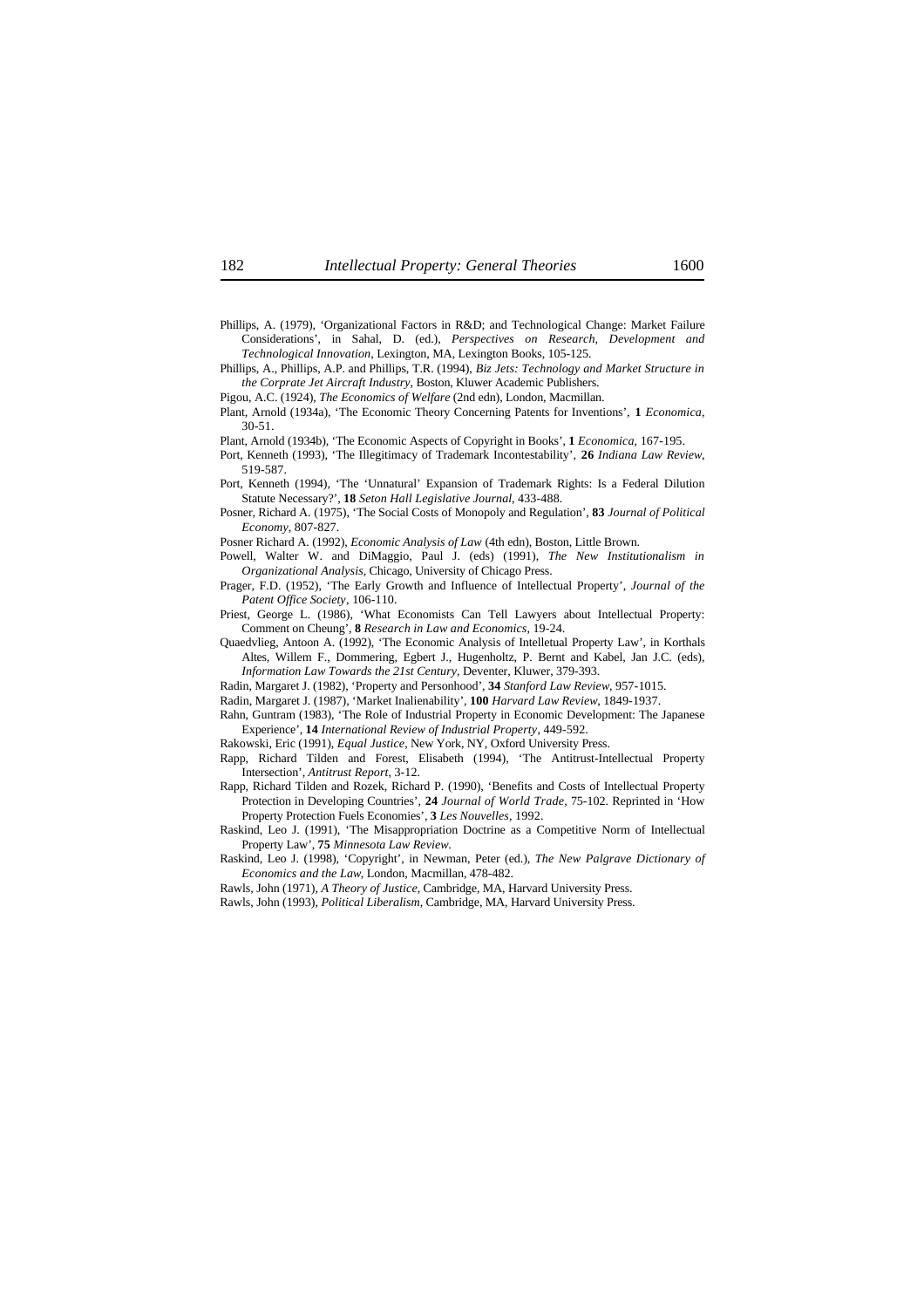- Reichman, Jerome H. (1983a), 'Design Protection After the Copyright Act of 1976: A Comparative View of the Emerging Interim Models', **31** *Journal of the Copyright Society*, 267-386.
- Reichman, Jerome H. (1983b), 'Design Protection in Domestic and Foreign Copyright Law: From the Berne Revision of 1948 to the Copyright Act of 1976', **1983** *Duke Law Review*, 1143-1264.
- Reichman, Jerome H. (1989-1990), 'Design Protection and the New Technologies: The United States Experience in a Transnational Perspective', **19** *University of Baltimore Law Review*, 6 ff.
- Reichman, Jerome H. (1994), 'Legal Hybrids Between the Patent and Copyright Paradigms', **94** *Columbia Law Review*, 2432-2558.
- Reichman, Jerome H. and Samuelson, Pamela (1997), 'Intellectual Property Rights in Data?', **50** *Vanderbilt Law Review*, 51-166.
- Reinganum, Jennifer F. (1981), 'Market Structure and the Diffusion of New Technology', **12** *Bell Journal of Economics*, 618-624.
- Reinganum, Jennifer F. (1983), 'Uncertain Innovation and the Persistence of Monopoly', **73** *American Economic Review*, 741-748.
- Reinganum, Jennifer F. (1989), 'The Timing of Innovation: Research, Development and Diffusion', in Schmalensee, Richard and Willig, Robert (eds), *Handbook of Industrial Organization*.
- Rice, David A. (1992), 'Public Goods, Private Contract and Public Policy: Federal Preemption of Software License Prohibitions Against Reverse Engineering', **53** *University of Pittsburg Law Review*, 543-630.
- Riis, Thomas (1994), 'Ophavsret og Kultur¢konomi i EF (Copyright and The Economics of Culture in  $FCY$ , *NIR*.
- Riis, Thomas (1996), *Ophavsret og Rets¢konomi* (Copyright and Law and Economics), Gadjura, PhD thesis.
- Robinson, Joan (1933), *The Economics of Imperfect Competition*, London, Macmillan.
- Rockett, Katherine (1990), 'Choosing the Competition and Patent Licensing', **21** *Rand Journal of Economics*, 161-171.
- Rosen, Sherwin, Nalebuff, Barry and Stiglitz, Joseph E. (1983), 'Prizes and Incentives: Towards a General Theory of Compensation and Competition', **14** *Bell Journal of Economics*, 21-43.
- Rosenberg, Nathan (1972), 'Factors Affecting the Diffusion of Technology', **10** *Explorations in Economic History*, 3-33.
- Rosenberg, Nathan (1976), 'Problems in the Economist's Conceptualization of Technological Innovation', in X (ed.), *Perspectives on Technology*, Armonk, NY, M.E. Sharpe.
- Rosenberg, Nathan and Nelson, Richard R. (1994), 'American Universities and Technical Advance in Industry', **23** *Research Policy*, 323-348.
- Rozek, Richard P. (1987), 'Protection of Intellectual Property Rights: Research and Development Decisions and Economic Growth', **5(3)** *Contemporary Policy Issues*, 54-65.
- Rushing, Francis W. and Brown, Carole Ganz (eds) (1990), *Intellectual Property Rights in Science, Technology and Economic Performance*, Boulder, CO, Westview Press, 354 p.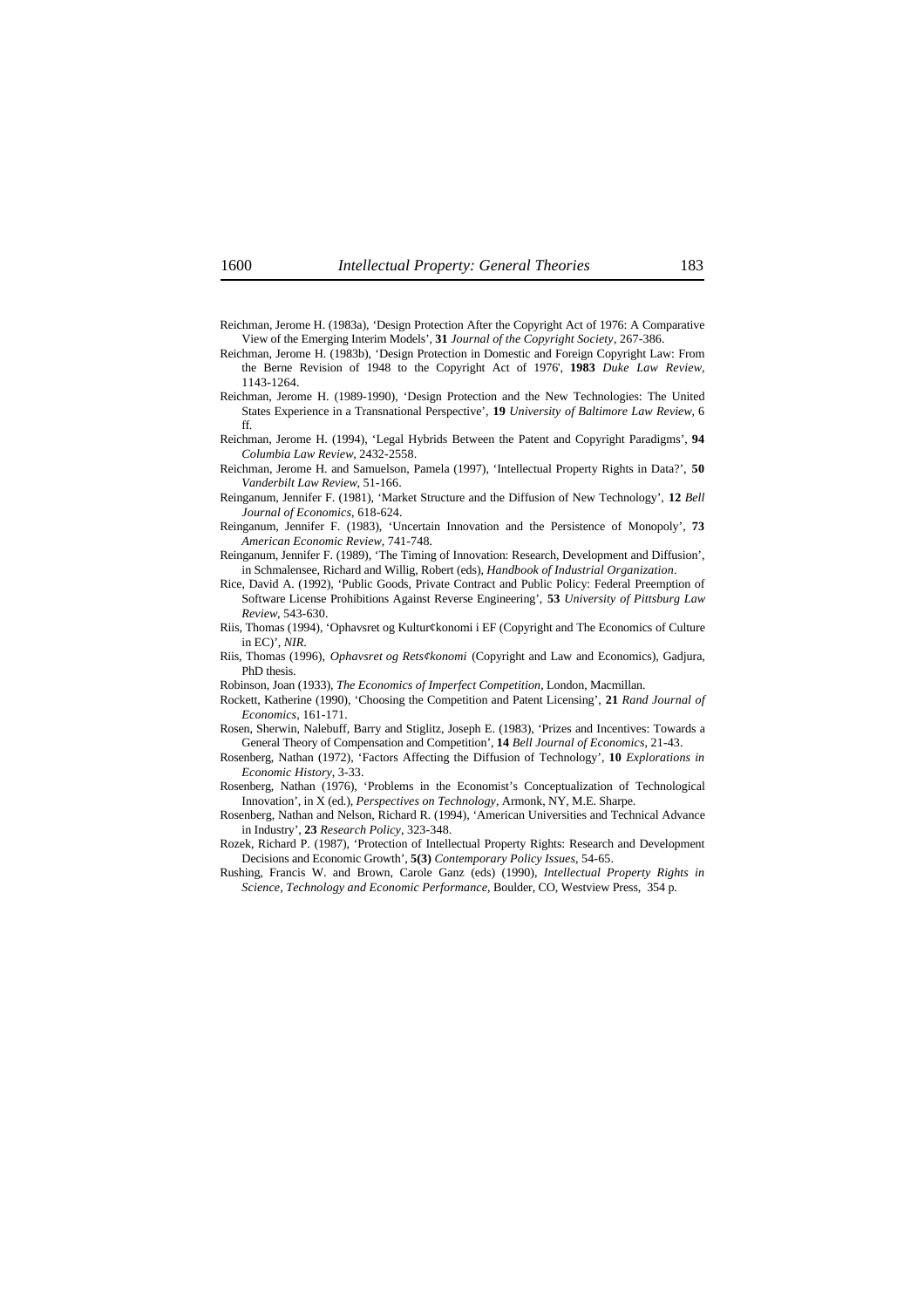- Salant, Stephen W. (1984), 'Preemptive Patenting and the Persistence of Monopoly: Comment', **74** *American Economic Review*, 247-250.
- Samuelson, Pamela (1984), 'CONTU Revisited: The Case Against Copyright Protection for Computer Programs in Machine-Readable Form', **1989** *Duke Law Journal*, 663-769.
- Samuelson, Pamela (1985), 'Creating a New Kind of Intellectual Property: Applying Lessons of the Chip Law to Computer Programs', **70** *Minnesota Law Review*, 471-531.
- Samuelson, Pamela (1996a), 'The Quest for Enabling Metaphors for Law and Lawyering in the Information Age', **94** *Michigan Law Review*, 2029-2087.

Samuelson, Pamela (1996b), 'The Copyright Grab', **1996** *WIRED*, 134 ff.

- Samuelson, Pamela, Davis, Randall, Kapor, Mitchell D. and Reichman, Jerome H. (1994), 'A Manifesto Concerning the Legal Protection of Computer Programs', **94** *Columbia Law Review*, 2308-2431.
- Sappington, David E.M. (1982), 'Optimal Regulation of Research and Development under Imperfect Information', **13** *Bell Journal of Economics*, 354-368.
- Saxenian, Annalee (1994), *Regional Advantage: Culture and Competition in Silicon Valley and Route 128*, Cambridge, MA, Harvard University Press.
- Schenk, Karl-Ernst (1988), 'Technologietransfer, Joint Ventures und Transaktionskosten. Möglichkeiten und Grenzen strategischer Allianzen von Unternehmen in und zwischen Ost und West (Transfer of Technologies, Joint Ventures and Transaction Costs. Opportunities and Boundaries of Strategic Alliances by Enterprises of East and West)', in Dürr, E., Sieber, H. (eds), *Weltwirtschaft im Wandel, Festgabe für E. Tuchtfeldt*, Bern-Stuttgart, 595-606.
- Schenk, Karl-Ernst (1991), 'Internationale Kooperationen und Joint Ventures. Theoretische und strategische Grundlagen (International Cooperations and Joint Ventures. Theoretical and Strategical Foundations)', in Schoppe, S.G. (ed.), *Kompendium der Internationalen Betriebswirtschaftslehre*, München-Wien, 153-184.
- Scheppele, Kim Lane (1988), *Legal Secrets: Equality and Efficiency in the Common Law*, Chicago, IL, University of Chicago Press
- Scherer, Frederic M. (1965), 'Firm Size, Market Structure, Opportunity and the Output of Patented Invention', **55** *American Economic Review*, 1097-1125.
- Scherer, Frederic M. (1967), 'Research and Development Resource Allocation under Rivalry', **81** *Quarterly Journal of Economics*, 359-394.

Scherer, Frederic M. (1972), 'Nordhaus' Theory of Optimal Patent Life: A Geometric Reinterpretation', **62** *American Economic Review*, 422-431.

Scherer, Frederic M. (1977), *The Economic Effects of Compulsory Licensing*, Monograph, 1977-2.

- Scherer, Frederic M. (1980), *Industrial Market Structure and Economic Performance* (2nd edn), Chicago, Rand McNally & Co., 632 p.
- Scherer, Frederic M. (1984), *Innovation and Growth: Schumpeterian Perspectives*, Cambridge, MA, MIT Press.

Scherer, Frederic M. and Ross, David (1990), *Industrial Market Structure and Economic Performance* (3rd edn), Boston, Houghton Mifflin.

Schiff, E. (1971), *Industrialization without Patents - The Netherland*, Princeton, Princeton University Press.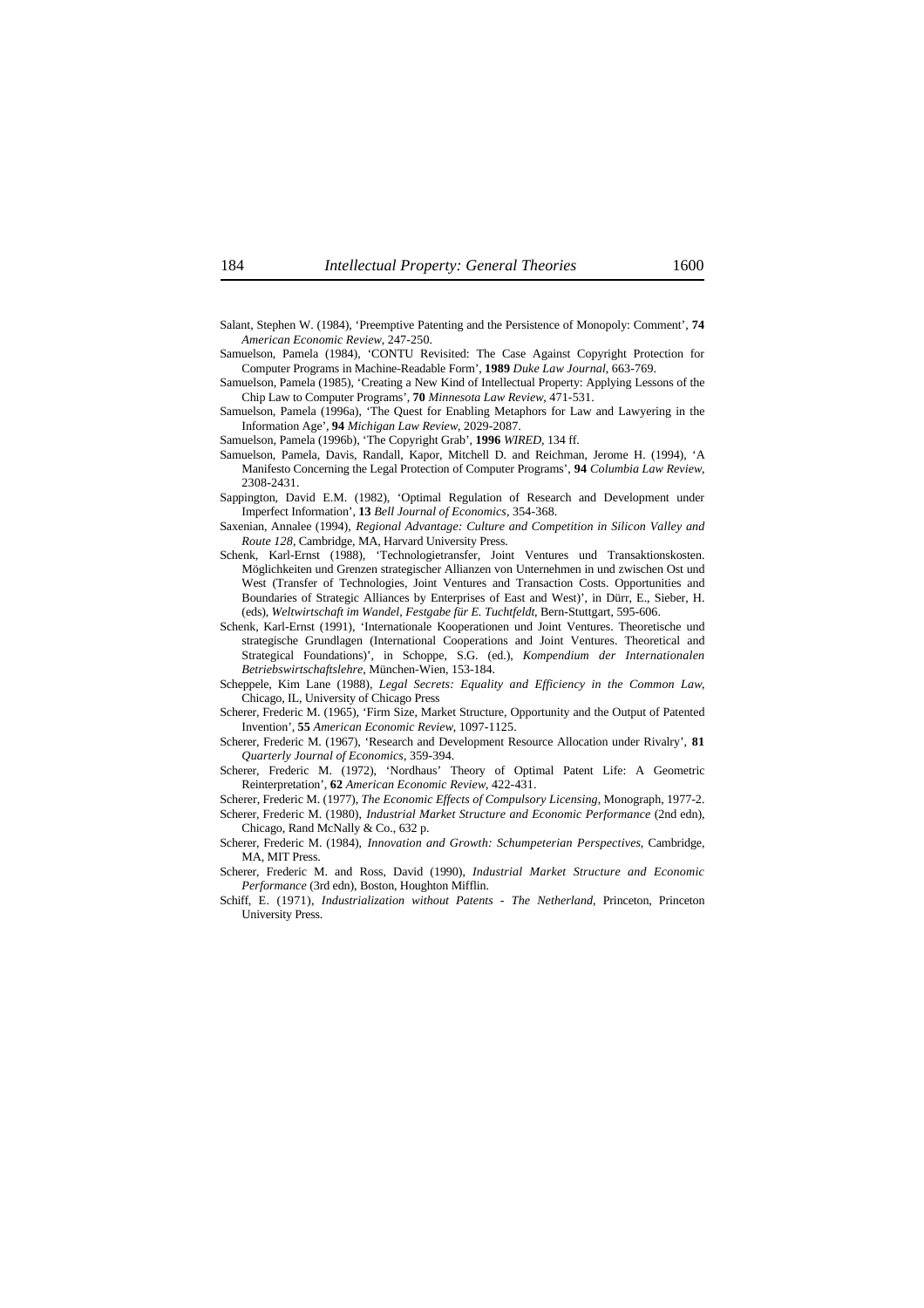- Schlicher, John W. (1995), *Patent Law: Legal and Economic Principles*, London, Clark, Boardman, Callaghan.
- Schmidtchen, Dieter, Koboldt, Christian and Kirstein, Roland (1997), *Rechtsvereinheitlichung beim 'Droit de Suite'? Ökonomische Analyse des Richtlinienentwurfs der Europäischen Kommission Center for the Study of Law and Economics* (Harmonization of a Droit de Suite? An Economic Analysis of a Proposal of the European Commission)..
- Schumpeter, Jospeh A. (1934), *The Theory of Economic Development* (Translated by Redvers Opie), Cambridge, MA, Harvard University Press.
- Schumpeter, Jospeh A. (1942), *Capitalism, Socialism and Democracy*, New York, Harper and Row.
- Schumpeter, Jospeh A. (1950), *Capitalism, Socialism and Democracy* (3rd edn), New York, Harper and Row.
- Schwartzmann, D. (1976), *Innovation in the Pharmaceutical Industry*, Baltimore, MD, John Hopkins University Press.
- Scotchmer, Suzanne (1991), 'Standing on the Shoulders of Giants: Cumulative Research and the Patent Law', **5** *Journal of Economic Perspectives*, 29-41.
- Scotchmer, Suzanne (1996a), 'Patents as an Incentive System', in Allen, Beth (ed.), *Economics in a Changing World: Proceedings of the Tenth World Congress of the International Economic Association, Vol. 2 Microeconomics, Moscow*.
- Scotchmer, Suzanne (1996b), 'Protecting Early Innovators: Should Second Generation Products Be Patentable?', **27** *Rand Journal of Economics*, 322-331.
- Scotchmer, Suzanne (1998), 'Incentives to Innovate', in Newman, Peter (ed.), *The New Palgrave Dictionary of Economics and the Law*, London, Macmillan, 273-277.
- Scotchmer, Suzanne and Green, Jerry R. (1990), 'Novelty and Disclosure in Patent Law', **21** *Rand Journal of Economics*, 131-146.
- Sedjo, Roger A. (1992), 'Property Rights, Genetic Resources and Biotechnological Change', **35** *Journal of Law and Economics*, 199-213.
- Sheng, Cheng Hu (1973), 'On the Incentive to Invent: A Clarificatory Note', **16** *Journal of Law and Economics*, 169-177.
- Sieghart, Paul (1982), 'Information Technology and lntellectual Property', *European Intellectual Property Review*, 187-188.
- Silberston, Z.A. (1987), 'Direct Protection of Innovation: The 'Critical' Chapters', in Kingston, William (ed.), *Direct Protection of Innovation*, Dordrecht, Kluwer Academic Publishers, 201-213.
- Simmons, A. John (1992), *The Lockean Theory of Rights*, Princeton, Princeton University Press.
- Singer, Peter (1975), *Animal Liberation: A New Ethics for Our Treatment of Animals*, New York, Random House.
- Sirilli, G. (1987), 'Patents and Inventors: An Empirical Study', **16** *Research Policy*, 157-174.
- Smith, Adam (1776), *The Wealth of Nations* (Cannan, E. ed. 1976), Oxford, Clarendon.
- Solomon, Jr J. Eugene (1987), 'The Right of Publicity Run Riot: The Case for a Federal Statute', **60** *Southern California Law Review*, 1179-1207.
- Solow, Robert M. (1957), 'Technical Change and the Aggregate Production Function', **39** *Review of Economics and Statistics*, 312-320.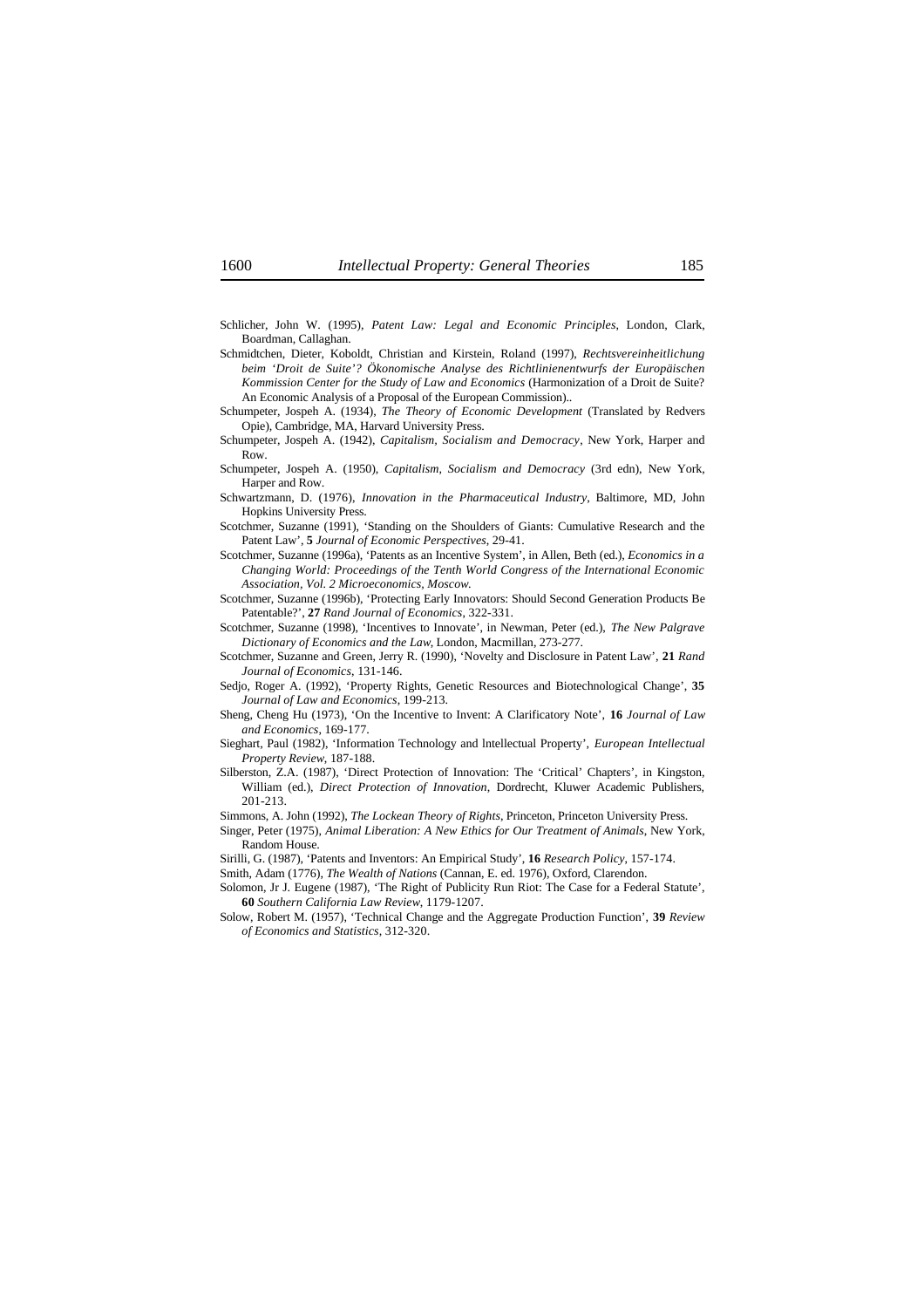- Stalson, Helena (1987), *Intellectual Property Rights and US Competitiven*, Washington, National Planning Association, 106 p.
- Sterk, Stewart E. (1996), 'Rhetoric and Reality in Copyright Law', **94** *Michigan Law Review*, 1197-1249.
- Stern, Richard H. (1986), 'The Bundle of Rights Suited to New Technology', **47** *University of Pittsburg Law Review*, 1229-1267.
- Stewart, Richard B. (1981), 'Regulation, Innovation and Administrative Law: A Conceptual Framework', **69** *California Law Review*, 1256-1377.
- Stigler, George J. (1961), 'The Economics of Information', **69** *Journal of Political Economy*, 213-225.
- Stillerman, R. (1966), 'Resistance to Change', **48** *Journal of the Patent Office Society*, 484-499.
- Stoneman, Paul (1987), *The Economic Analysis of Technology Policy*, New York, NY, Oxford University Press.
- Storper, Michael (1996), 'Innovation as Collective Action: Conventions, Products and Technologies', **5** *Industrial and Corporate Change*, 761-790.
- Storper, Michael and Harrison, B. (1991), 'Flexibility, Hierarchy and Regional Development: The Changing Structures of Production Systems and their Forms of Governance in the 1990s', **21** *Research Policy*, 407-422.
- Strowel, Alain (1994), 'De Economische Analyse van de Intellectuele Rechten: een Les voor de Jurist? (Economic Analysis of Intellectual Property Rights: a Lesson for Lawyers?)', in Raes, Koen and Willekens, H. (eds), *Economische Verklaringen van het Recht*, Den Haag, VUGA, 179-202.
- Suchman, Mark C. and Cahill, Mia L. (1996), 'The Hired Gun as Facilitator: Lawyers and the Suppression of Business Disputes in Silicon Valley', **21** *Law and Social Inquiry*, 679-712.
- Sunstein, Cass R. (1990), 'The Paradoxes of the Regulatory State', **57** *University of Chicago Law Review*, 407-441.
- Swann, Jerre B. (1980), 'The Economic Approach to Genericism: A Reply to Folsom and Teply', **70** *Trademark Reporter*, 243-252.
- Swann, Jerre B. and Davis, Theodore H. Jr (1994), 'Dilution, an Idea Whose Time Has Gone, Brand Equality as Protectable Property, the New/Old Paradigm', **1** *Journal of Intellectual Property Law*, 219-257.
- Tan, Leslie L.T. (1991), 'Informative Advertising with Counterfeits', (in Chinese)', **19(2)** *Academia Economic Papers*, 217-231.
- Tandon, Pankaj (1983), 'Rivalry and the Excessive Allocation of Resources to Research', **14** *Bell Journal of Economics*, 152-165.
- Tandon, Pankaj (1982), 'Optimal Patents with Compulsory Licensing', **90** *Journal of Political Economy*, 470-486.
- Taylor, C. and Silberston, Z.A. (1973), *The Economic Impact of the Patent System*, London, Cambridge University Press.
- Teece, David J. (1986), 'Profiting from Technological Innovation: Implications for Integration, Collaboration, Licensing and Public Policy', **15** *Research Policy*, 285-305.

Spence, A. Michael (1976), 'Product Selection, Fixed Costs and Monopolistic Competition', **43** *Review of Economic Studies*, 217-235.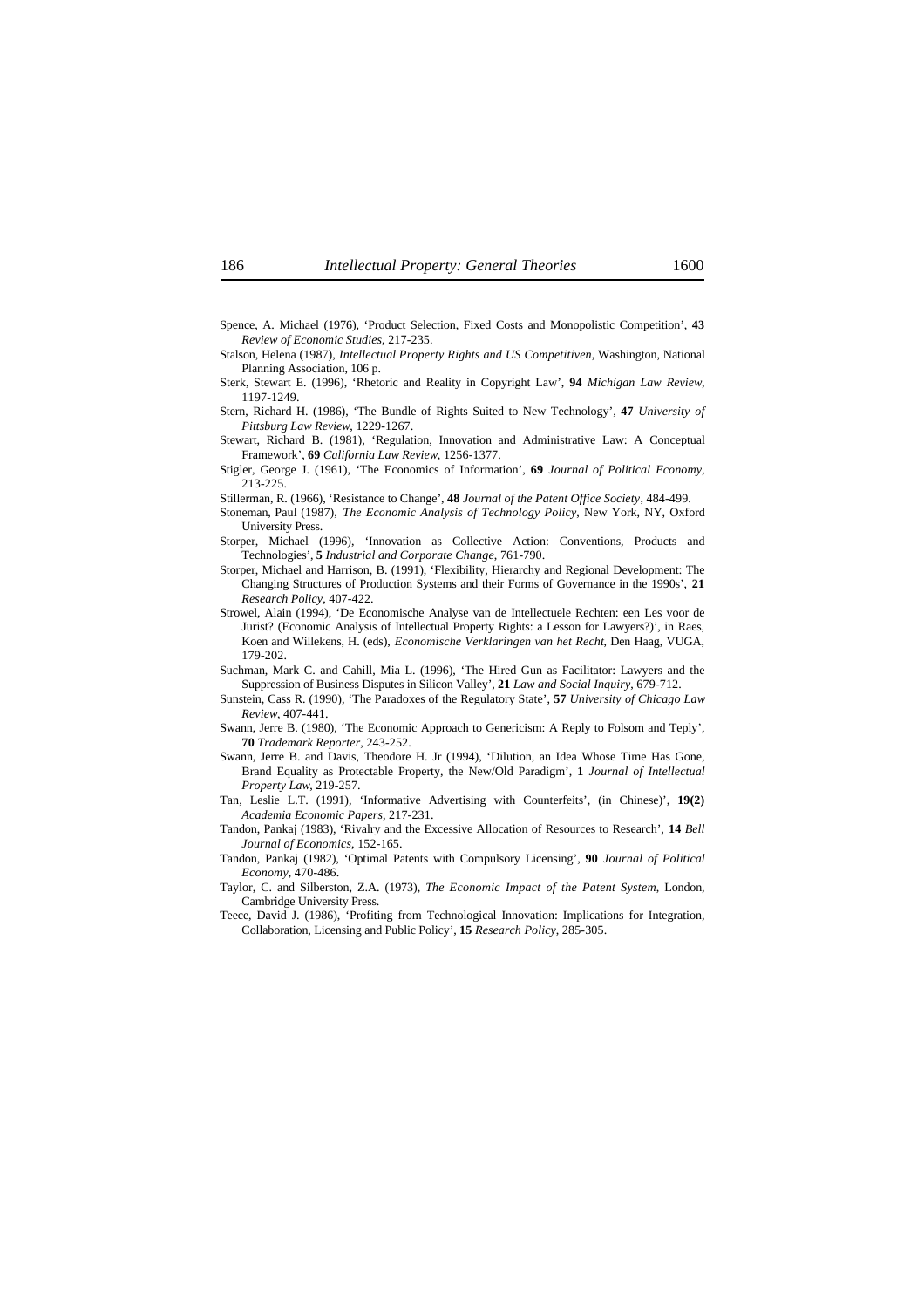- Teijl, Rob and Holzhauer, Rudi W. (1991), 'De Toenemende Complexiteit van het Intellectuele Eigendomsrecht. Een Economische Analyse (The Growing Complexity of Intellectual Property Law. An Economic Analysis)', in *Rechtseconomische Verkenningen Deel 1*, Deventer, Kluwer.
- Telser, Lester G. (1982), 'A Theory of Innovation and its Effects', **13** *Bell Journal of Economics*, 69-92.
- Terrell, Timothy P. and Smith, Jane S. (1985), 'Publicity, Liberty and Intellectual Property: A Conceptual and Economic Analysis of the Inheritability Issue', **34** *Emory Law Journal*, 1 ff.

Tirole, Jean (1988), *The Theory of Industrial Organization*, Cambridge, MA, MIT Press.

- Treece, James M. (1968), 'American Analogues of the Author's Moral Rights', **16** *American Journal of Comparative Law*, 487-524.
- Tullock, Gordon (1967), 'The Welfare Costs of Tariffs, Monopolies and Theft', **5** *Western Economic Journal*, 224-232.
- Tullock, Gordon (1987), 'Intellectual Property', in Kingston, William (ed.), *Direct Protection of Innovation*, Dordrecht, Kluwer Academic Publishers, 171-199.
- Tyerman, Barry W. (1971), 'The Economic Rationale for Copyright Protection for Published Books: A Reply to Professor Breyer', **18** *UCLA Law Review*, 1100-1125.
- Urbanski, Mark A. (1995), 'Chemical Prospecting, Biodiversity Conservation and the Importance of International Protection of Intellectual Property Rights in Biological Materials', **2** *Buffalo Journal of International Law*, 131-182.
- Usher, Dan (1964), 'The Welfare Economics of Invention', **31** *Economica*, 279-287.
- Von Hippel, Eike (1988), *The Sources of Innovation*, New York, NY, Oxford University Press.
- Waldron, Jeremy (1993), 'From Authors to Copiers: Individual Rights and Social Values in Intellectual Property', **68** *Chicago-Kent Law Review*, 841-887.
- Walker, Charles E. and Bloomfield, Mark A. (eds) (1988), *Intellectual Property Rights and Capital Formation*, Lanham, MD, University Press of America, 189 p.
- Wichers Hoeth, L. (1984), 'Mini-monopolies: Een Reactie (Minimonopolies: A Response)', *Rechtsgeleerd Magazijn Themis*, 356-357.
- Wiley, John Shepard, Jr (1989), 'Bonito Boats: Uninformed but Mandatory Federal Innovation Policy', **1989** *Supreme Court Review*, 283-309.
- Williamson, Oliver E. (1985), *The Economic Institutions of Capitalism*, New York, NY, Free Press.
- Wilson, R.W. (1977), 'The Effect of Technology Environment and Product Rivalry on R&D; Effort and Licensing of Inventions', **59** *Review of Economics and Statistics*, 171-178.
- Woodmanse, Martha and Jaszi, Peter (eds) (1994), *The Construction of Authorship, Textual Appropriation in Law and Literature*, Durham, NC, Duke University Press.
- Wright, Brian D. (1983), 'The Economics of Invention Incentives: Patents, Prizes and Research Contracts', **73** *American Economic Review*, 691-707.
- Wright, Brian D. (1985), 'The Resource Allocation Problem in R&D', in Tolley, George, Hodge, James H. and Oehmke, James F. (ed.), *The Economics of R&D Policy*, New York, Praeger, 41-67.
- Wright, Brian D. (1987), 'On the Design of a System to Improve the Production of Innovations', in Kingston, William (ed.), *Direct Protection of Innovation*, Dordrecht, Kluwer Academic Publishers, 227-246.